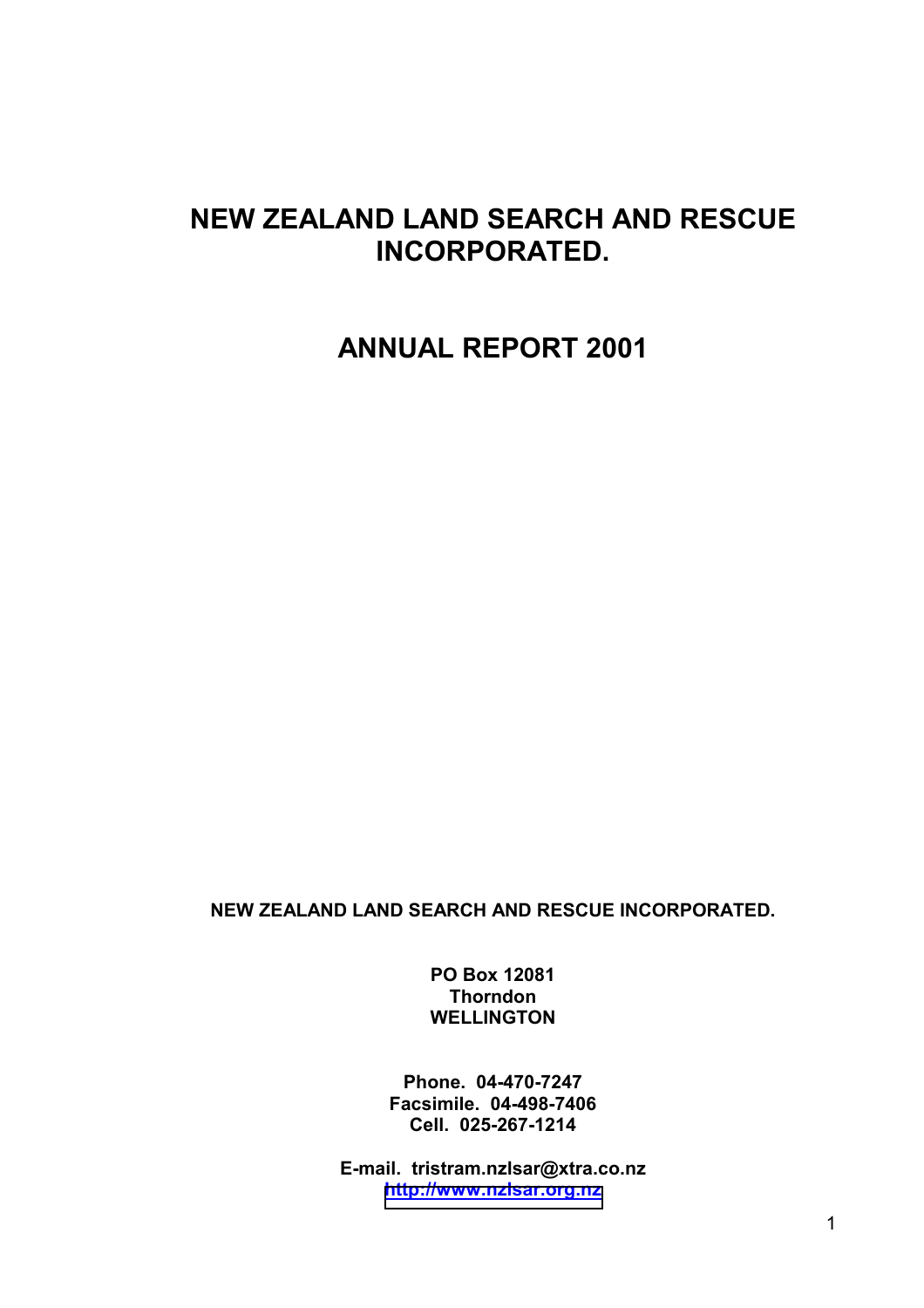# **Contents**

| <b>Annual Report</b>                      | Page |
|-------------------------------------------|------|
| <b>Committee Membership</b>               |      |
| <b>Chairman's Report</b>                  | 1    |
| <b>National Field Officer's Report</b>    | 5    |
| <b>New Zealand Police Report</b>          | 7    |
| <b>Region One Report</b>                  | 8    |
| <b>Region Two Report</b>                  | 9    |
| <b>Region Three Report</b>                | 10   |
| <b>Region Four Report</b>                 | 11   |
| <b>Region Five Report</b>                 | 13   |
| <b>Region Six Report</b>                  | 14   |
| <b>Region Seven Report</b>                | 15   |
| <b>Aviation Subcommittee Report</b>       | 17   |
| <b>Communications Subcommittee Report</b> | 17   |
| <b>Specialist Subcommittee Report</b>     | 19   |
| <b>Training Subcommittee Report</b>       | 21   |
| Underground Subcommittee Report           | 26   |
| <b>NZLSAR Awards</b>                      | 27   |
| <b>Department of Conservation Report</b>  | 27   |
| <b>Treasurer's Report</b>                 | 28   |
| <b>Financial Report</b>                   | 29   |
| <b>Audit Report</b>                       | 34   |
| <b>Performance Audit</b>                  | 36   |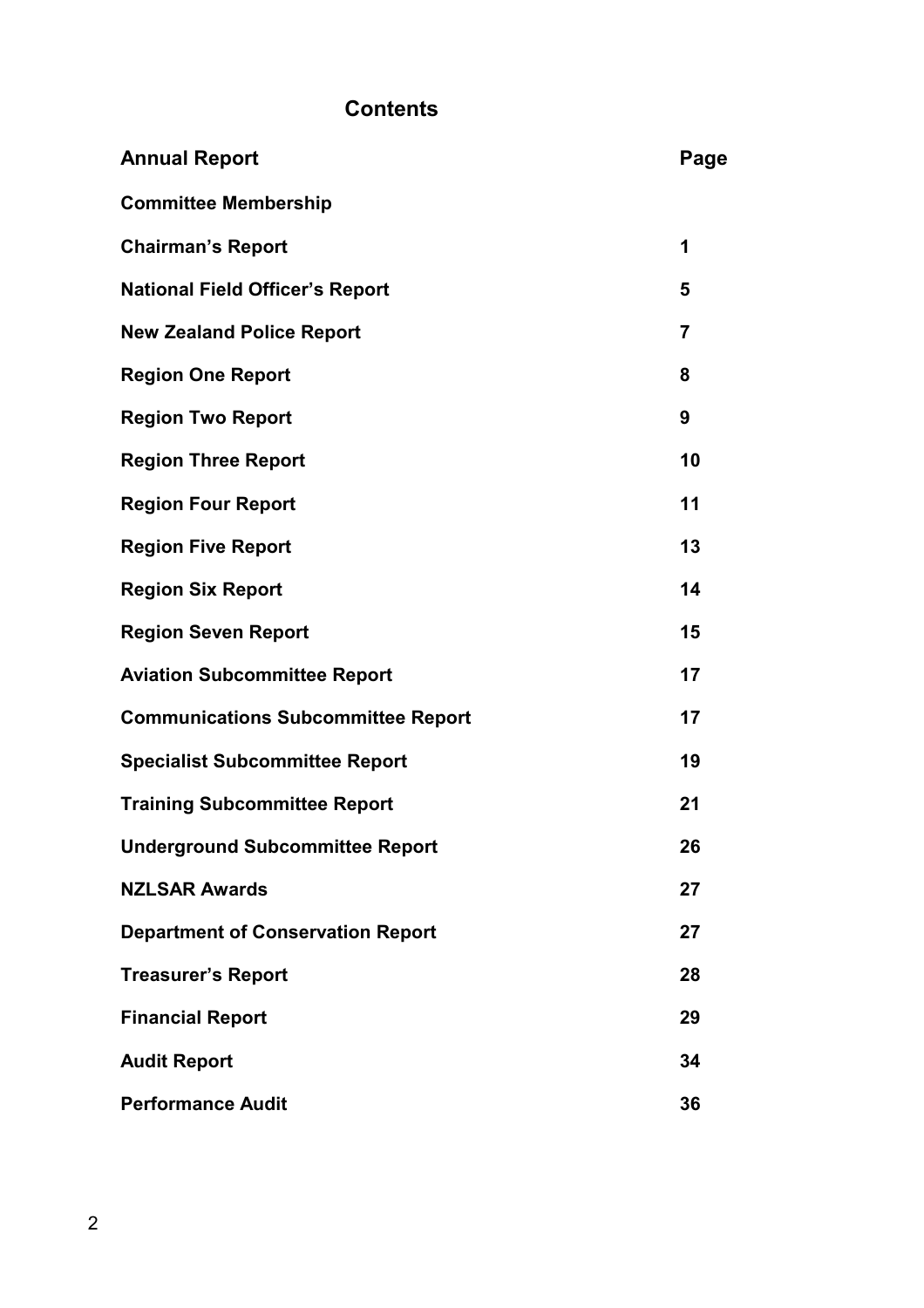he key to this first year into the new The key to this first year into the new<br>millennium has been the strong support NZLSAR has received from the Police and in particular a significant increase in the funding of the organisation. I believe this year has been a first not only in the level of funding received but also the provision of funding that essentially matched the business case submitted by the National Committee.

In my opinion there are three important areas that are critical to a successful business case and your National Committee has worked hard to make sure these have been addressed properly. These include:- the very good relationships that have been maintained with the Police at Head Office level, the extent to which the executive and the NFO go to keep the Police informed of developments throughout the country and the extent to which the Police are involved in the decision making process at all levels.

In formulating the business case for the past year every effort was made to make a case that was both achievable and realistic. A critical assessment was made of NZLSAR's ability to accomplish the goals it had set and balance that to the funds in hand. The funding request being the difference between the two items. The result can be seen in the copy of the audited accounts included as part of this report. It is pleasing to receive a significant level of funding, as it is tangible confirmation that the Police have confidence in our approach to deliver an efficient SAR model. It indicates that the huge amount of time and effort put in by so many people throughout the country has not been wasted and our thanks goes to the Police for their continued support.

At the time of writing this report, the indications are that the work programme is matching the original business case proposal and we should end the year having undertaken all the projects that were originally planned. In addition, we will have also set aside sufficient funds to enable us to undertake a range of long term New Zealand related research projects along with the other funds that are necessary to provide a controlled development of the organisation.

The second notable achievement for the year is the signing of a Memorandum of Understanding (MoU) between the Police and NZLSAR. This is an important document that cements the relationships between the two organisations and provides a framework that allows us to work through the many issues that develop within the SAR organisation. It sets out the expectations and responsibilities of both parties and provides certainty, particularly to the volunteers, for their status and position within the system.

The development of the MoU was a result of the proposal to restructure the Police and concern within the National Committee that the partnership between the two organisations may be at risk. There are many functions that are critical to SAR. Some are provided by the Police and others are provided by NZLSAR. Many of these functions are critically inter-linked and a failure in the partnership could result in a restricted ability to provide a search and rescue service to the community. A review committee was set up within the National Committee to research the impact of these issues and provide a range of options that would cover for any changes that may eventuate from restructuring.

The rest is history but the review committee has now become an important tool for formulating the ongoing direction of NZLSAR. Following the signing of the MoU this small sub committee has continued with a detailed agenda that covers the implementation of the MoU, the direction of NZLSAR in the following five year window, employment issues and a range of related matters.

The restructuring of our Regional boundaries has resolved some of the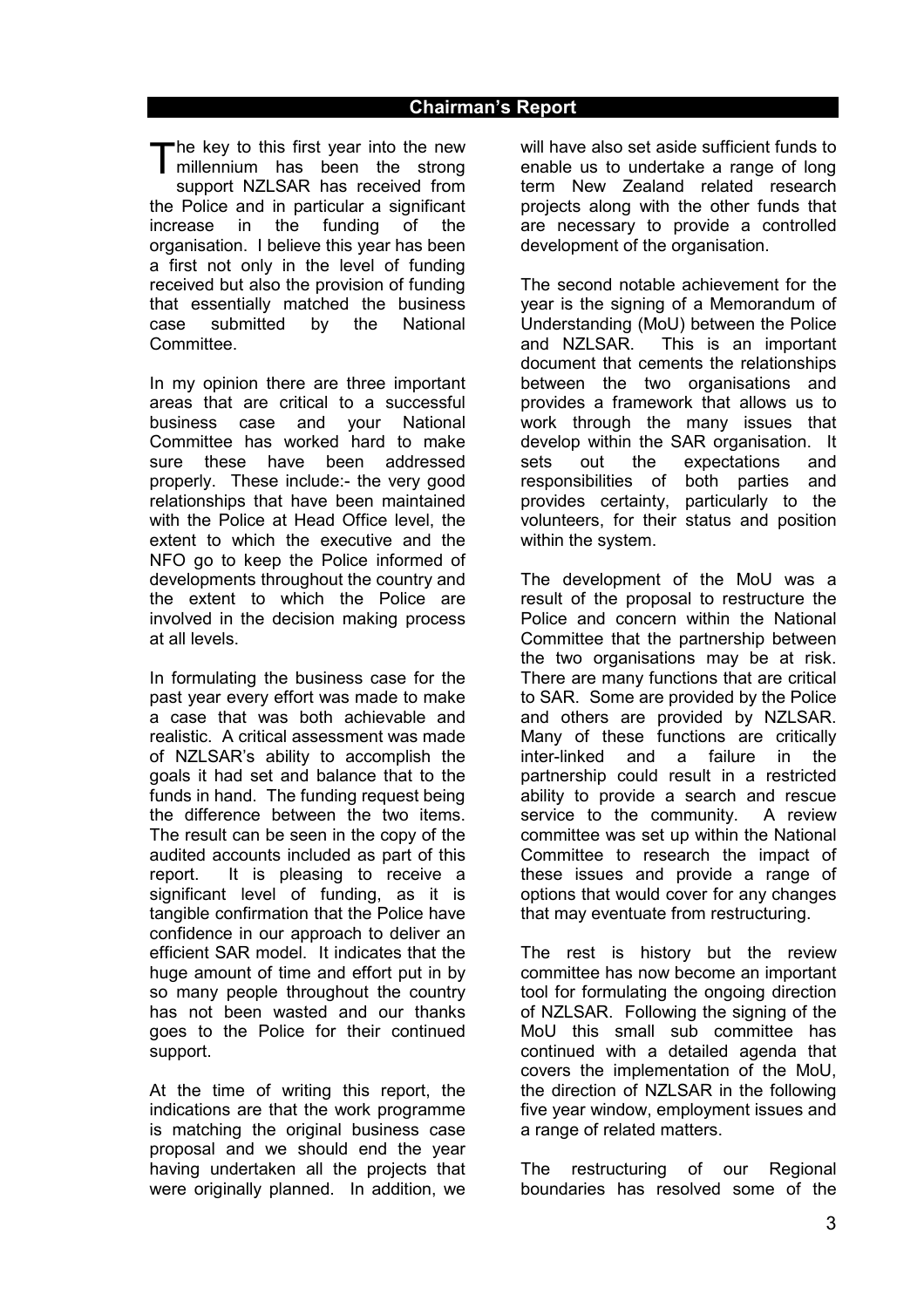representation issues, especially the difficulties created having a Region that spanned Cook Strait. It has also given a better match between NZLSAR Regions and the twelve Police Districts.

Training has been a key factor in the upgrading of our Land SAR organisation and it has exposed many of our people to new methods and techniques. A real bonus has been the work undertaken by EML under the guidance of Ross Gordon. The courses have now been running for several years and have been strongly supported by the National Committee for a number of reasons. These include all the obvious benefits of new methods and experiences. They also have less obvious benefits of new blood from outside the Region or District undertaking the training, standardised training to all areas around the country and a high degree of overseas experience being added to the mix to enable a comparison with our traditional systems.

For many of the old hands in SAR we regularly hear comments that there is nothing new in these systems and processes. It is easy to understand these comments and the fact that many of us have been doing these functions for many years, but it is clear that we have never tried to do this on a national framework. Many of us have been developing similar processes in parallel all round the country but they were not co-ordinated and the performance of any group depended very much on the skill and enthusiasm of the local Advisers and Controllers.

It is also apparent that many of our members under-estimate the amount of commitment and background work that is required to make the EML courses viable. It isn't just a matter assembling material and turning up on the day. It requires an in depth understanding of the New Zealand SAR system at all levels, time to absorb the systems being provided overseas and an ability to convey this knowledge and material to our members at all levels throughout the country.

We are now at the stage where the EML course system is coming under strain from the needs of all the groups around the country. The weekends limit the number of courses that can be run by one person during the year and this suggests the need for a smarter approach to this type of training, in conjunction with EML. We are a small country with limited resources and there are less and less people who are prepared to bite the bullet and commit themselves to this type of work. We must ensure that we don't overload those who are doing the work at present. If they suffer from burn-out we will all miss out. The answers are not simple but there are solutions and the Training Subcommittee is working hard to resolve them as soon as practically possible.

In the meantime we are indebted to Ross Gordon and EML for absorbing some of the real pressures that are being placed on the system and look to getting solutions in place at the earliest.

Over the last few months I have been reading a number of reports from the debrief of operations around the country and I have found it very disturbing to see the same issues being raised in many of the reports. A number of comments indicate incidents at management level where fundamental mistakes are being made in the way operations are controlled. In some cases these appear to be coming from people in key positions and one needs to question how much is being learnt from the training that has been provided, particularly in Managing Search Operations courses.

It must be recognised that attendance on a course does not necessarily mean competence and it may be necessary to put more emphasis on the audit requirements set out in the MoU to ensure we are using the best people to manage our operations. The one issue that stands out above all else is the failure of the person receiving advice of an incident to call an Adviser at an early stage and at the very least putting them in the picture about what is being proposed. If this doesn't happen it stops the Adviser preparing a whole range of processes that are critical if it is decided to activate a search or rescue operation. Contacting an Adviser doesn't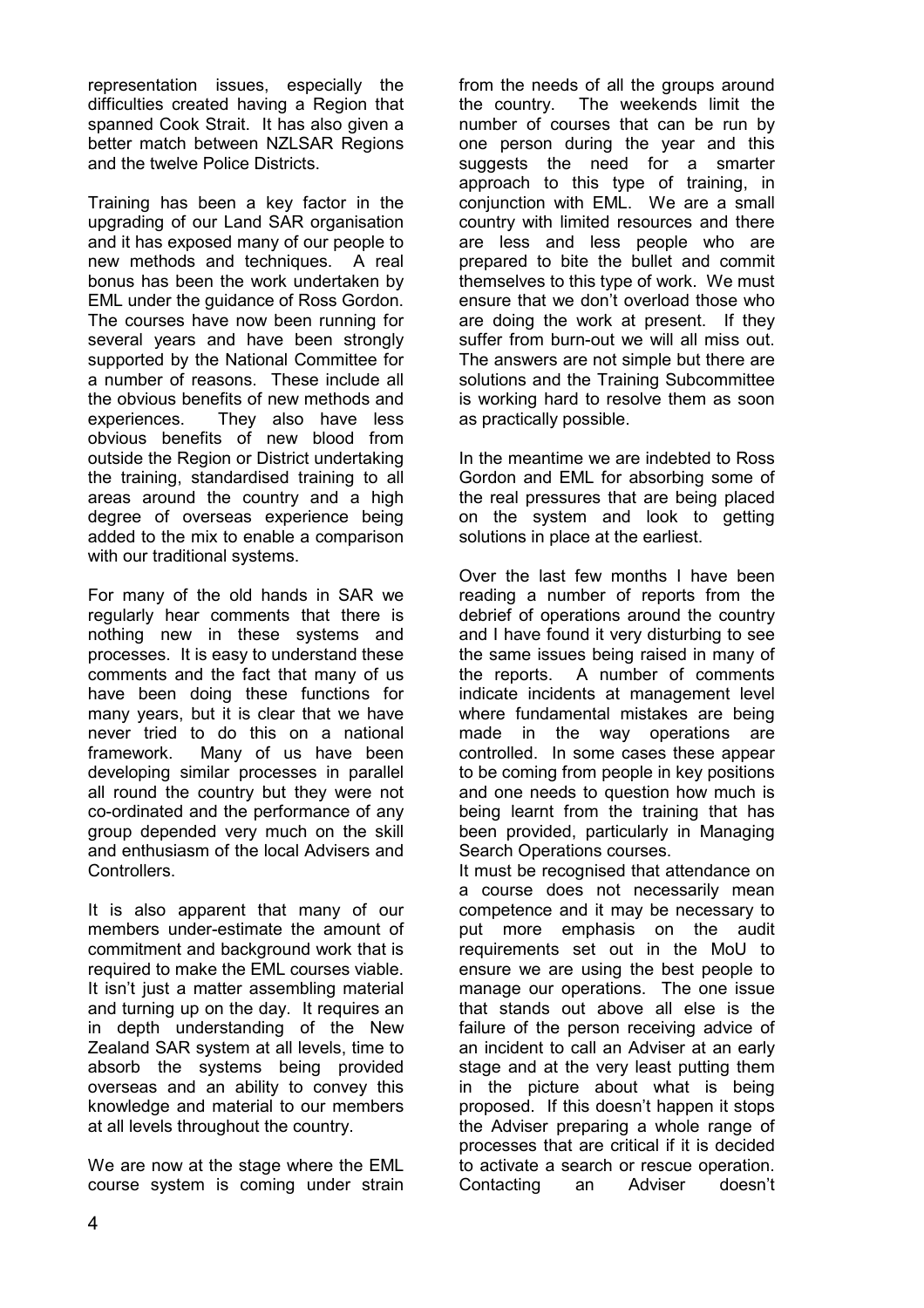necessarily mean that a full operation is being activated, but it does allow for the important thought processes and passive actions to be initiated.

Having attended several MSO courses, it is easy to understand how attendees can come out of the course thinking that the system is easy to follow, and success the obvious result at the end. The text book approach may work for 50% of the operations and many of these would probably resolve themselves without our intervention. It is experience that enables one to decide the difference between the easy and difficult problems. It is only those with the in-depth experience developed over many years that will be able to make the decisions that will bring success to the difficult problem operation.

It is not until you have exhausted all the "text book" options and still have nothing to show for your efforts that an extra something is required. This is why the Adviser position was created and why they are critical to the decision making process. They must be put in the picture as soon as word is received of an incident. Delays in contacting an Adviser removes the time required to deliberate the range of available options and turns operations into a fire brigade action. Methodical planning goes out the window and for the difficult operations the chances of success can disappear exponentially with every hour that the action is delayed.

The Co-ordinated Incident Management System (CIMS) approach to control of operations has caused some problems in some areas and the National Committee has been analysing the requirements of the system. Discussion with Police has shown that CIMS changes little in the way SAR operations are conducted and so long as Police and NZLSAR personnel observe the roles provided in the MoU there shouldn't be any problems. Problems highlighted to date appear to come from a lack of understanding of the various roles and reluctance, in some cases, to allow the best people to control the field operation. This needs to be understood by both Police and NZLSAR personnel. CIMS is not negotiable. We

need to make sure it works as the system is designed.

It is interesting to see the effects of change and how it is interpreted by the membership. Some of these effects are beneficial but unfortunately some are working against us and may in time limit our ability to provide a rapid response when it is needed. The changing face of employment and centralising of many businesses to main centres or Australia has resulted in reduced numbers of people being available for SAR operations during the working week. I don't expect this to have much effect in the main centres but it is rapidly becoming an issue in the provinces.

With the head office now being situated remotely, many of our key people in the provinces are finding that they also become key people in their place of work, which means there are decisions to be made when a call for an operation occurs. Gone are the days when a range of Government Departments provided the bulk of our members. People who were available to drop everything at a moment's notice and race off into the field for two or three days on SAR.

From another angle, some of our key people having set themselves high personal standards, are now looking at the focus by NZLSAR on performance standards and the commitment required to maintain this standard, especially when they are only used intermittently for operations. It is a position that I tend to support as there is little point in spending long hours becoming a highly skilled SAR volunteer if you are not getting the chance to put the skills into practice. Again this has resulted in the loss of some very good people. We can't afford to lose these people from the organisation in the provinces and I will be working on ways to provide a resolution to these issues in the coming year.

Looking forward it is clear that we must continue to evolve in such a way that we keep pace with progress and the change that occurs on many fronts. We are fortunate that the people who set up the original constitution and structure of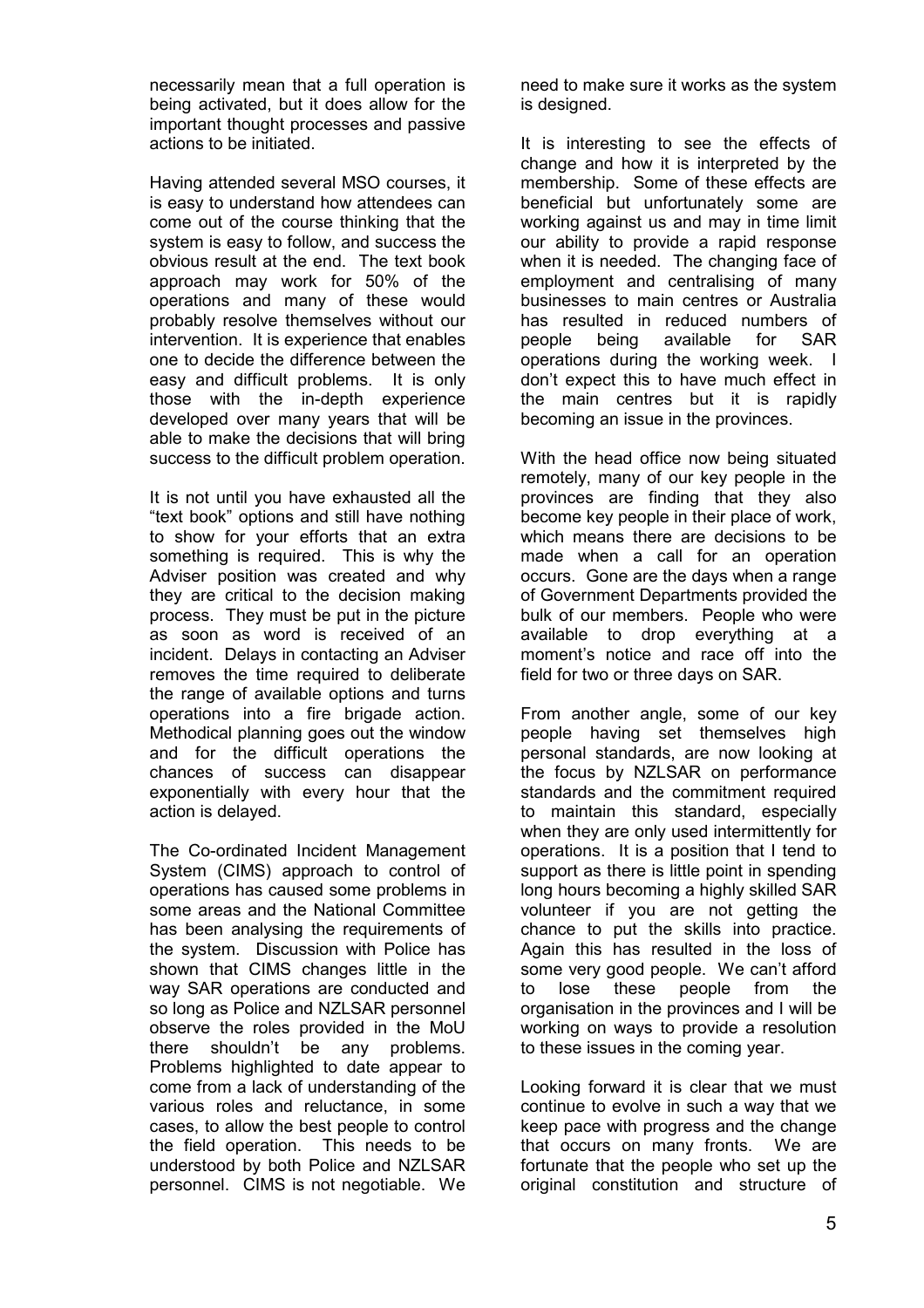NZLSAR produced a system that is effective and allows us to adapt quickly to change. With a structure that puts most of the power in the hands of the Regional Representatives it provides the ideal path for that all-important two-way communication from the grass routes of the organisation through to the National Committee and back again.

The Regional Representatives have been the key people in the organisation since its inception, but I don't believe that we have learnt to use them to their best advantage. It is an area I am working on and will be addressing in the coming year. We need to clarify their responsibilities more clearly and provide more resources to enable them to undertake their functions throughout their Regions. As the main Policy makers they need to take that information to the members and respond to issues within their patch as they arise. If the links provided by the Representatives is strengthened we should be able to resolve many of the points of friction that occur from time to time. It will also ensure that the policy makers are up to date with current practices and procedures, which must make for better policy making and sound planning for the long-term development of NZLSAR and SAR in general.

Sound planning and budgeting has been a key to the way the National Committee has evolved. It is now time to look at the Regions and extend that same planning and budgeting philosophy into that area. It will not only strengthen the organisation at that level, but it will help spread some of the workload and involvement to our members in their own areas. Again the Regional Representatives will be the key people to make this work and it will be essential to ensure the best available people are put forward by the Regions to fill the Representatives role.

All in all it is good to see the excellent work being undertaken in all aspects of the National Committee. It doesn't happen by magic and once again we need to express our thanks for a continued effort by so many individuals in a volunteer capacity. I find it quite

humbling to see so much achieved and the efforts expended in order to make the Land SAR system work so well.

In an organisation like NZLSAR it is difficult to pay tribute to all those who have contributed to the success of the organisation over the past year and beyond. I come in contact with many people as we move around the country but there are ten times that number who continue to quietly get on with the job and support us with little contact from the National Committee. To all of those people I extend my grateful thanks for a job well done. Without your support NZLSAR could not continue to operate.

Of course there are some that require special mention and I would like to thank these personally for their assistance during the year:-

- To John Tristram our NFO and Gerard Prins the Police SAR Coordinator for the work they have done in Police HQ over the past year. They have worked through a number of difficult problems in several parts of the country. John has travelled to many parts of the country and gone out of his way on many occasions to hold the NZLSAR flag high.
- To the members of the National Committee and the Subcommittees thanks again for your support of NZLSAR. It has been another busy year requiring a continued effort from all concerned. We have a good team to work with and some major projects to complete but they are gradually being ticked off the list and we are now settling into a more steady routine.
- To Ross Gordon of EML for his ongoing commitment to SAR. I know it can be difficult working every weekend and keeping things on track but his positive approach to SAR makes a real difference which helps to puts things in perspective.
- To our owners, Police, DoC, FMC, MSC and NZSS, for their continued support and to all our members,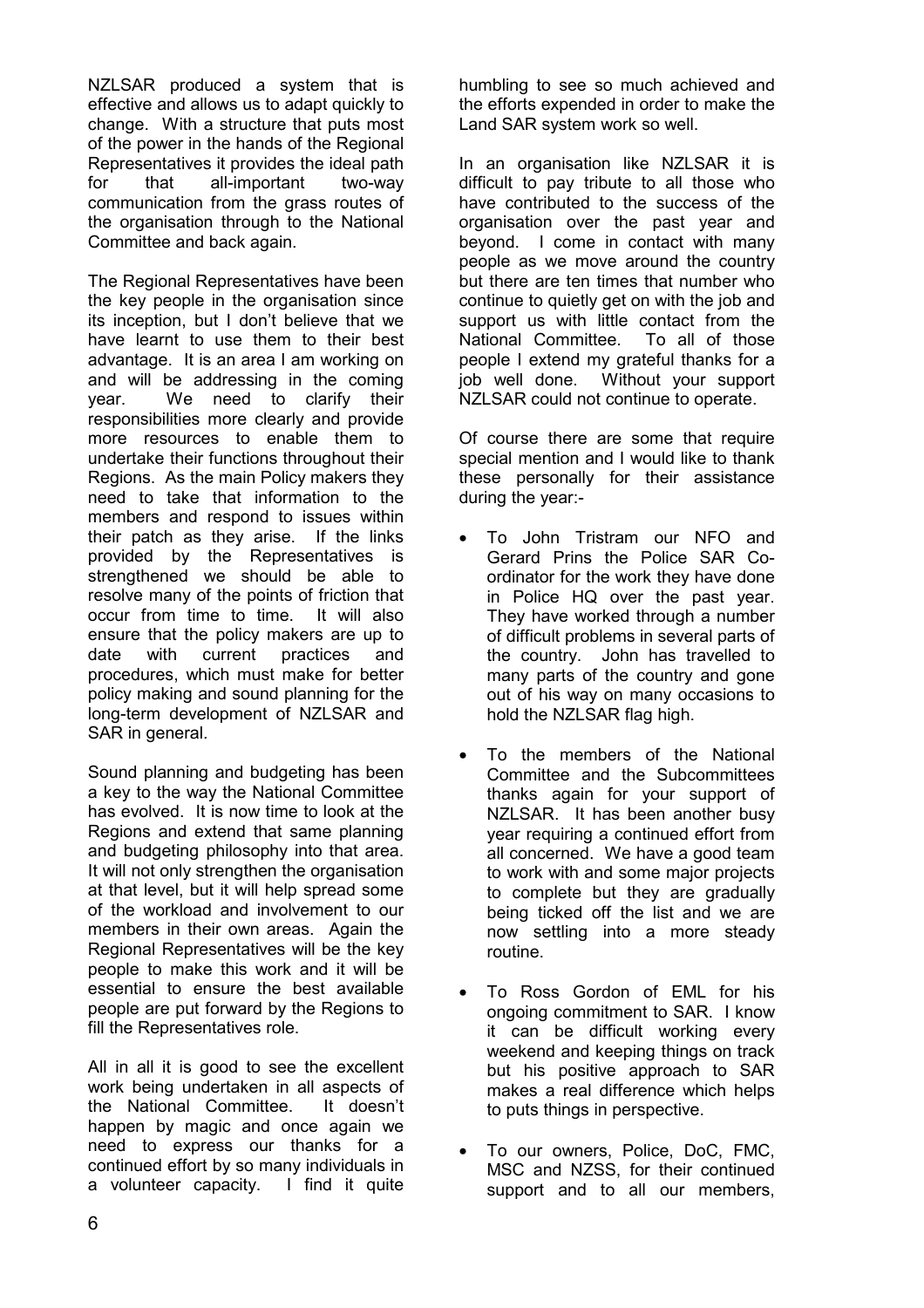nation-wide who continue to give of their time freely in the service of SAR.

# **National Field Officer's Report**

nother year has passed and as I Another year has passed and as I<br>Aasked 12 months ago, where does the time go. This last year has brought its share of worry and concern but the good times have overwhelmingly outnumbered them. I have always remembered a comment made in the British TV comedy Fawlty Towers when Basil Fawlty exclaimed in a moment of exasperation that "running the hotel would be easy if it wasn't for the damn guests". Similarly there are times when I have felt that life would be much easier if one could be divorced from those outside the office walls. But as John Cleese through his alter ego Basil Fawlty so succinctly pointed out the perverse logic of a hotel with no guests, so it is with the tasks of the National Field Officer. The job is working with people and it appears to me that this is so for all involved in land search and rescue and NZLSAR as an organisation. We are at our strongest when our personal interactions with each other are positive and frequent. We cannot afford to be insular in our SAR relationships and certainly not in our thinking. Having said that I look back over the last year with considerable pleasure but a determination in future to keep in contact more with people, even if it is only to ring them up for a "natter on the phone".

Looking through my diary at events and activities I have attended, highlights include:-

• The signing of the Memorandum of Understanding between NZLSAR and Police was truly a highlight in the past year. Signed by the Chairman of NZLSAR Graham Thorp, and the Commissioner of Police Robert Robinson, and with the Committee and several other senior Police in attendance, this was the culmination of a lot of work by a number of people. This is an important document as it formalises, for the first time, the responsibilities and

relationships between the volunteers and the Police.

- The passing of the resolution at the AGM held in August that formalised the creation of a new NZLSAR Region. Encompassing Kaikoura, Blenheim, across to Murchison, through to north of Karamea and taking in Nelson, Motueka and Takaka, this is a big area. It includes three National Parks, two Forest Parks and lots of very high country including the Seaward and Inland Kaikouras. Big country, lots of outdoor opportunities, lots of tourists eager to sample those delights and now with Steve Marshall as Representative able to put the views forward of the many people involved in SAR in the Region to a national organisation.
- Attending the second day of the two day Region Five and Six Regional Advisers seminar. With these two Regions covering nearly two thirds of the South Island, travel distances were large so it was held at the central point of Hanmer Springs and attended by 36 Advisers, Police and other senior SAR participants. NZLSAR makes \$1,000 per Region available annually for each Region to run one of these events and the two decided to pool resources, come together and discuss issues of mutual concern. It takes a fair bit of enthusiasm and work to get a seminar or conference such as this up and running so to Brian Holland and his team who did the work and those who gave sessions, a hearty vote of thanks. I read the attendees "evaluation and assessment" sheets earlier in the week and the enthusiasm and appreciation visibly shone through. I was so enthused that I wrote to Steve Davies as the organiser of the national conference scheduled for next year, with a number of ideas.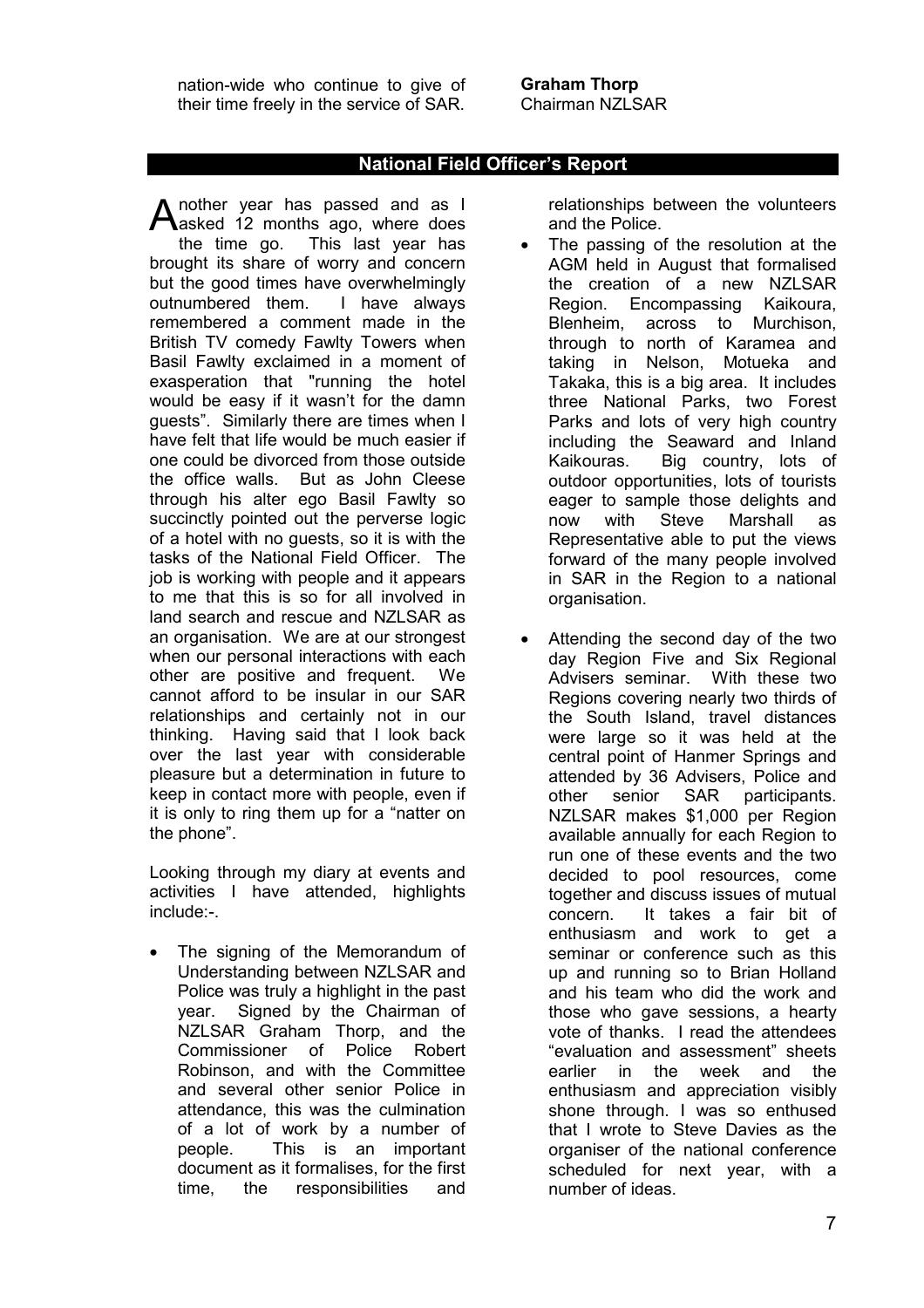- The value of search dogs and handlers is coming more to the fore and attending both the South and North Island courses was rewarding. While the southern course under Markus Milne is in its fourth year and becoming established, the North Island event (also run by Markus) was the first I have had any involvement in organising. Getting a venue was the first hurdle and that was solved by Barry Were booking the Te Kauri Lodge situated toward Kawhia Harbour on the west coast from Hamilton. Identifying potential attendees was another step so a "scatter gun" approach was taken and invitations were mailed widely. Then Markus wanted two dogs flown up from the South Island and this request ultimately defeated both the travel agent and I, but was certainly an interesting challenge. The course itself, attended by 14 handlers and dogs, went well and gave lots of thoughts and ideas for the future. Dog handlers with the need to attend to their dogs every day have a commitment like no other individual in SAR. The effort and dedication required to train a search dog to the proposed NZLSAR Search Dog and Handler Standard is huge. We all need to give every encouragement to those who take on this challenge.
- Award presentations are always an opportunity to show acknowledgement and appreciation by an organisation for the contribution of one of their members. While all are a pleasure to attend, one of real note was in Tauranga for Brent and Jacqueline Martin and Dallas Winch. The Award for Brent had been approved for some time but each time a ceremony was considered a number of difficulties had arisen. Talking with Lynn Manning the Tauranga District SAR Coordinator,

the first thought was in early December. Can it include Tauranga Police's presentation of a Police plaque to both AREC and Coastguard and 25 year plaques to two people? We then thought about including a Christmas function and so a date was chosen. Roscoe Tait and Charlie Smart as Region One and Two Representatives attended along with 40 or 50 locals involved with either land or marine SAR and a number of senior Police from within the Bay of Plenty District. A few beers, nibbles, speeches and the presentations finished off a most enjoyable evening.

Finally, and with appreciation, I would like to thank the following. Firstly the Police Department for the grant they make to NZLSAR each year. Talking to Gerard Prins this may be an area where New Zealand is truly in the forefront of "international best practice", as he found on his recent Churchill Scholarship sponsored trip to research SAR in the USA, Canada and UK. In no other place does a government agency provided such financial and material assistance to a volunteer group. To Graham Thorp as Chairman thanks for your support and Phil Rundle as Treasurer, thanks also for the guidance through the numbers. Gerard and Paul Brennan, thank you for your daily companionship and direction. To Neville Matthews as the head of Operations Group, thanks for your office "open door policy". Knowing I can wander down and talk if I feel a need is much appreciated. To Chris Wilding who controls the stationary store and other office matters, many thanks. And finally to all those around the country who provide me with billets, transport, company, articles for the News and other things, my very heartfelt thanks.

# **John P Tristram**

National Field Officer

# **Police Report**

This is my second annual report as the<br>Police Coordinator for Search and Police Coordinator for Search and Rescue.

The annual statistics have been compiled for the 2000/2001 business year. There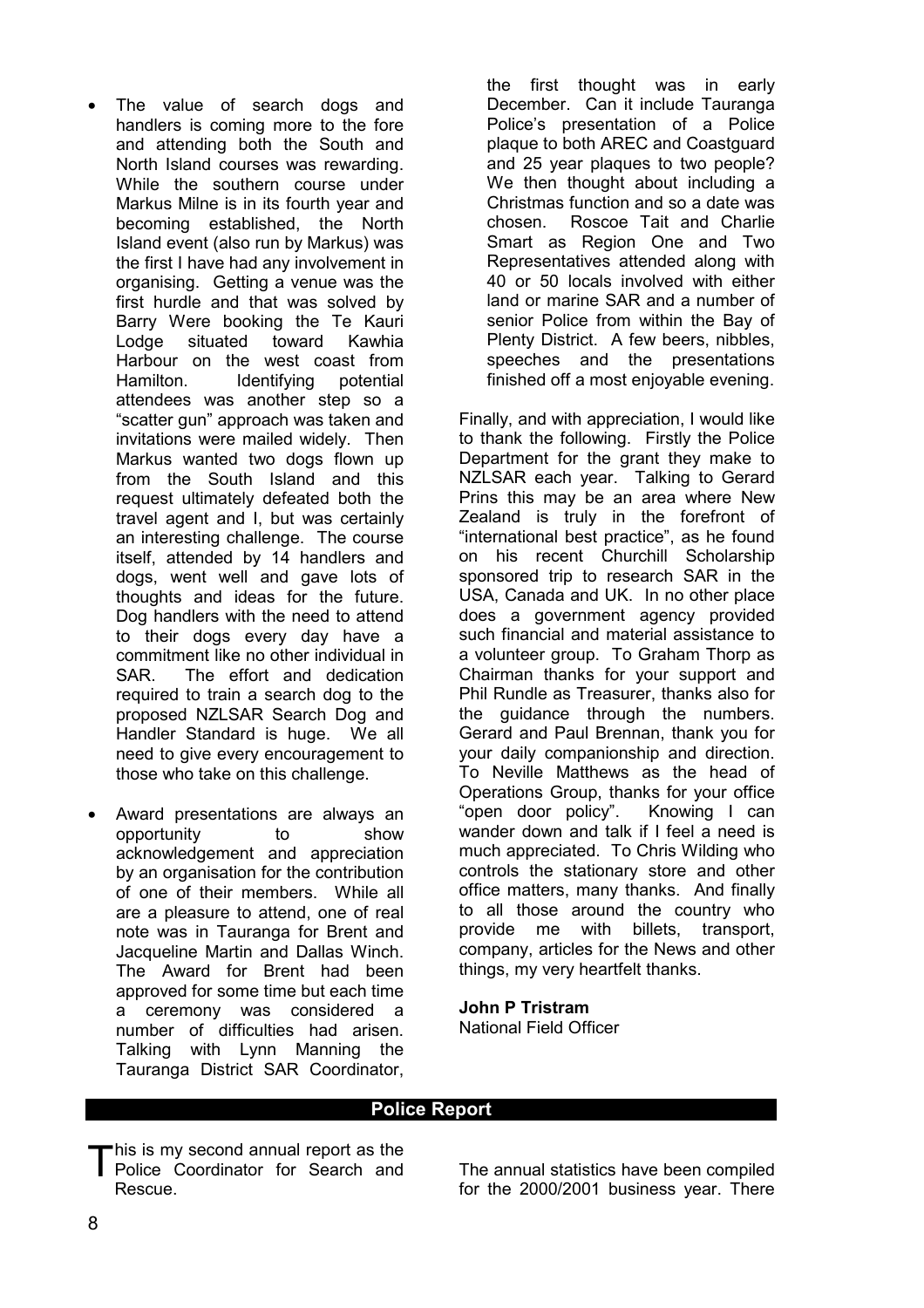has been a 20% increase in the number of recorded searches, which is due to an increased emphasis by Police on the recording of this data. I will be presenting a copy of the annual statistics at the Annual General Meeting.

Once again it has been a busy year for the Police in search and rescue and the relationship with NZLSAR. Highlights include:

- Another increase in the amount of the NZLSAR budget. The amount this year is a substantial increase on the previous allocations and continues the trend of previous years.
- The Commissioner of Police signed off the Memorandum of Understanding (MoU) at the August 2000 meeting. Work needs to be completed this year in monitoring how the MoU is being implemented.
- The first joint NZLSAR/Police Controller's course, based on the Emergency Response Institutes Managing Search Operations course was completed in August at the Royal New Zealand Police College. This course represents a significant milestone in the Police/NZLSAR relationship. A second course is planned for March 2002.
- The Office of Commissioner is coordinating the introduction of the Coordinated Incident Management System (CIMS) at a National level. There have been some misunderstandings about CIMS and the translation from the previous process. However with enhanced

knowledge and training being made available, these problems will be overcome.

- The Police as part of the United Nations sponsored International Year of Volunteers will issue all volunteers who assist the Police with a medallion. Police have identified members of NZLSAR nationally through the Districts. Medallions will be required to be issued by 5 December 2001.
- I recently completed a Winston Churchill Fellowship looking at Police and Volunteer relationships, and any innovations that may assist SAR. The countries I visited were Canada, United States, England and Wales. I was impressed with what I saw but I also realised that within New Zealand we can be justly proud of where we are and what we have achieved in SAR. I believe SAR within New Zealand is amongst the world best.

Finally I would like to thank John Tristram for the work he has completed in assisting the running of the search and rescue office at the Office of Commissioner. His advice and expertise has been invaluable. We are able to quickly solve many problems and deal with issues promptly.

I look forward to working with the Committee over the next 12 months.

# **Gerard Prins**

Coordinator: Search and Rescue

# **Region One Report**

he last year has seen changes to the The last year has seen changes to the<br>Regional Committee, a SAR group dropping out, a new SAR resource being developed, the introduction of

CIMS, a new Regional Representative, lots of quality training, some challenging operations and ongoing enthusiasm from a lot of motivated SAR people.

# **The members of the Region One Committee are:-**

| John Walsh, Auckland, Regional Representative Chairman. | $\mid$ R. Knight.          |
|---------------------------------------------------------|----------------------------|
| Roscoe Tait, Auckland, Secretary/ Treasurer.            | Roger Ladd, Kerikeri.      |
| Grant Conaghan Whangarei.                               | Dave Palmer, Whangarei.    |
| Mark Hall, Auckland.                                    | Cliff Metcalfe, Whangarei. |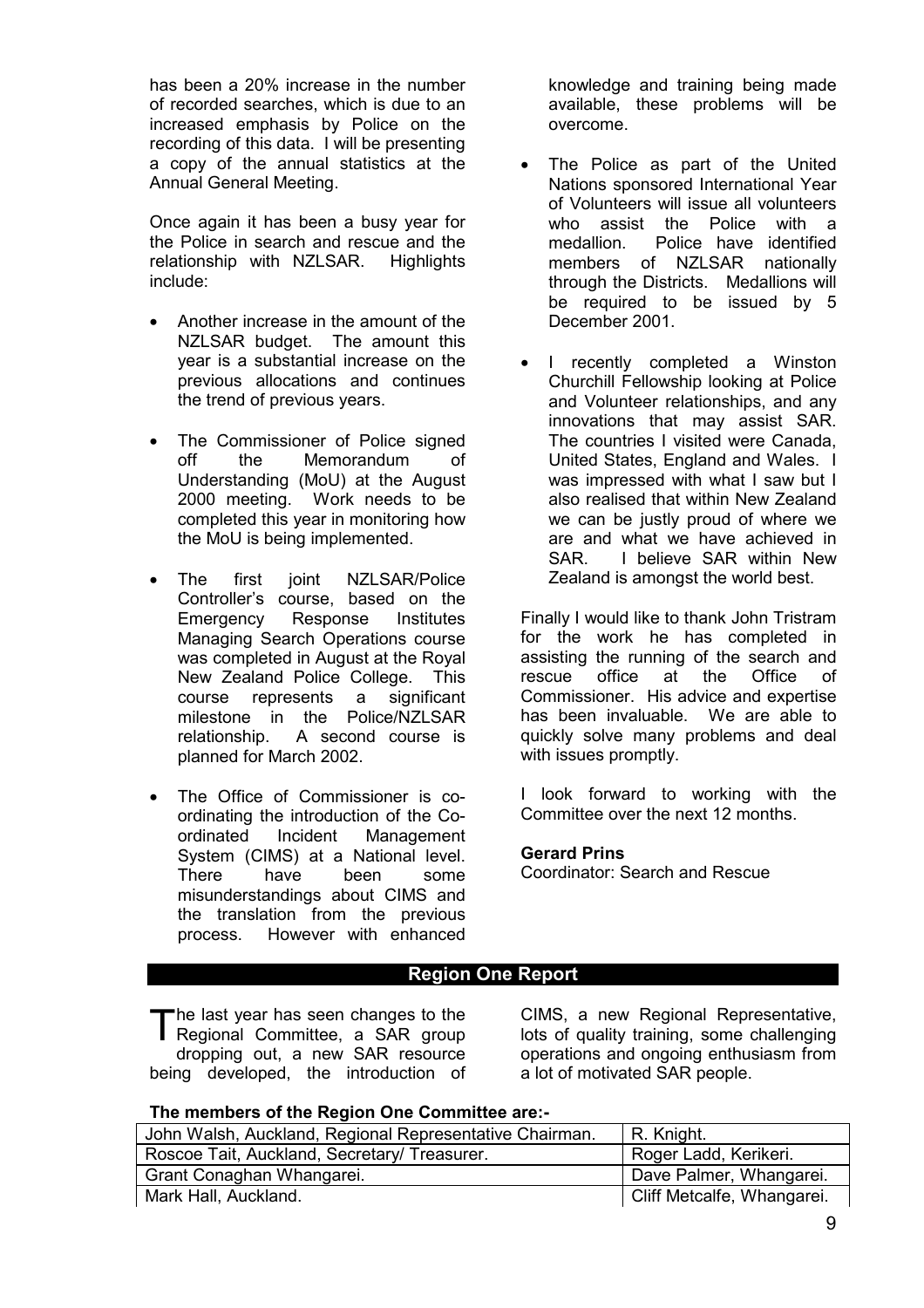| Glen Hawke, Whangarei. | Tony Taylor Kaikohe. |
|------------------------|----------------------|

Tony Taylor was confirmed as an Adviser in August 2000, and Noel Herman and Terry Conaghan (both long term Advisers who retired) were presented with NZLSAR awards, thanking them for their combined service of 65 years!

# **Warkworth SAR Group:**

This group has decided to disband after struggling for some time to maintain a viable membership. The group's assets have been redistributed, and the work they did will now be handled by the Auckland SAR group.

# **Technical Rescue Team (TRT):**

Auckland Land SAR is developing a new Technical Rescue Team (TRT) which is designed to replace the former Laingholm Cliff Rescue Unit. Headed by Marcus Frith, the TRT draws members from the Laingholm Unit, the caving fraternity, Red Cross and Civil Defence teams in Auckland, as well as individuals from the climbing and abseiling instruction community.

# **Coordinated Incident Management System (CIMS):**

CIMS has been trialled in the Region during SAREX's. Problems, as a result of unfamiliarity and changes to traditional roles were noticed, but the Region has undertaken to do further training. In Auckland the Police will be running a CIMS training package for the Fast Initial Response Search Team (FIRST) in July. **Regional Representative:**

In November 2000, John Walsh took over the Regional Representative duties from Roscoe Tait, who had served for two terms.

# **Training:**

**Auckland.** The date of the Auckland SAREX was changed to accommodate Police who are on the National SAR course at traditional SAREX time, as well as to pick up members of the Deerstalkers Association who find the SAREX clashes with the opening of the duck shooting season! As a result we have now enlisted several very competent NZDA members into training

for Auckland Land SAR. The SAREX trialled CIMS, and continued the theme of training staff in a rolling handover of Field Headquarters duties.

A SAR Skills course was held in February 2001, and participants on this were invited to attend the SAREX, where they were assessed by experienced SAR personnel. As well, a TCA 2 and a Search Methods course were held. A SAR Resources day was programmed in March 2001 which looked at the SAR skills and resources available within the various groups aligned to SAR.

Three teams from Auckland participated in the Waikato SAR Competitions.

**Northland/Far North.** The groups combined for an overnight tracking exercise in August 2000, a TCA 2 in October, and a TCA 1 in May 2001. The groups held a combined SAREX in June 2001. The Northland group provides training for the local Red Cross team while the Far North group trains local Civil Defence members in SAR techniques.

In addition, John Walsh and Glenn Hawke attended the week long MSO course at the Police College in August 2000, and a Vertical Rescue workshop was held at Hinuera in the same month. This was planned as part of the ongoing development of High Angle Rescue standards. A Field Controller Standards workshop was run in Whangarei in March 2000.

# **Operations:**

There has been a large range of operations in the Region over the last year, from Advisers (and Field Controllers) liaising with Police at an operation scene, to assistance calls from other agencies, to large scale Class 2 searches. Interestingly a big number of SAR operations involved the Northland and Far North groups over a couple of months of the summer of 2000. This may be a trend that the groups will need to prepare for. In retrospect, the history of operations has shown the absolute need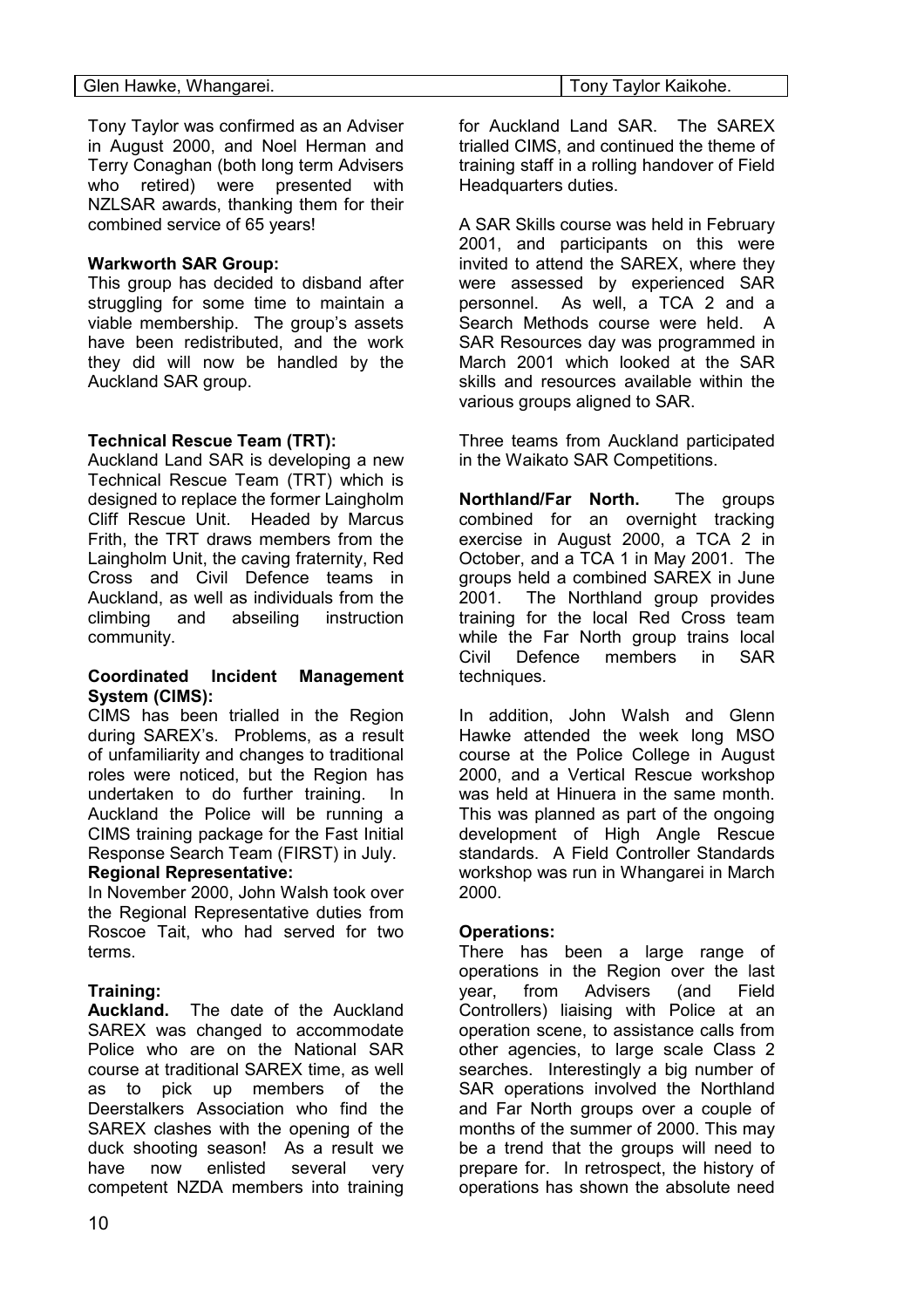for small groups of motivated, well trained people, who can work alongside the Police in "the best interests of the victim".

In conclusion, I wish to pay tribute to the magnificent efforts of the whole Region One SAR team.

#### **John Walsh**

Region One Representative

#### **Region Two Report**

The Region Two Regional Committee The Region Two Regional Committee<br>has met on two occasions in the past year with all the meetings being well attended. The Region has taken full advantage of the financial assistance offered for training by NZLSAR. It has held a TCA1, TCA2, Urban Search and two Search Methods courses and these were fully attended.

#### **Awards**

The Region was pleased that the activities and contribution of Brent Martin, Dallas Winch and Jacqueline Martin were acknowledged with a NZLSAR Award. It was presented to the recipients at a most enjoyable Christmas function attended by Charlie Smart and Roscoe Tait as Regions One and Two Representatives, the NFO and a number of volunteers and Police.

#### **The members of the Region Two Committee are:-**

| Tiena Jordan, Whakatani, Chairman.                | Janet Hope, Rotorua.      |
|---------------------------------------------------|---------------------------|
| Brent Martin, Tauranga, Secretary/ Treasurer.     | Hoana Katting, Rotorua.   |
| Charlie Smart, Te Kuiti, Regional Representative. | Lyn Manning, Greerton.    |
| Phil Alley, Rotorua.                              | Bruce Mossman, Rotorua.   |
| Kevin Cannell, Opotiki.                           | Bruce Sandford, Tauranga. |
| John Cassidy, Thames.                             | Barry Shepherd.           |
| Ben Foster, Waihi.                                | Barry Were, Hamilton.     |
| Karen Henrikson, Hamilton.                        | John Wilson, Murapara.    |

### **Charlie Smart**

Region Two Representative

# **Region Three Report**

This is the first year in operation for the This is the first year in operation for the<br>Region Three (Eastern). It has generally been a year where people have been looking at a new focus having evolved out of parts of the old Regions Two and Three following the changes to the constitution and structure of the NZLSAR Regions.

I have found the changes very stimulating, in that the Region has its own character and while it follows all the tried and true methods of SAR, the emphasis can be a little different to the approach in other areas. It is also interesting to find that each of the areas that make up Region Three (Napier, Wairoa and

Gisborne), have a similar approach to SAR, so there is a strong affinity between the areas that augers well for inter-area support during the big operations.

The Committee has some very active people who are keen to get in and do the "real" work of SAR. (i.e. the work at the coal face). The commitment for the political side has less support but I don't see this as a bad thing so long as we can find sufficient people to fill the key jobs. This allows the concentration of work to be focused on the practical side of the job which is where it should be if the interest of the team is to be maintained.

#### **The members of the Region Three Committee are:-**

Chris Flood, Wairoa, Chairman. Bruce Heighway, Wairoa.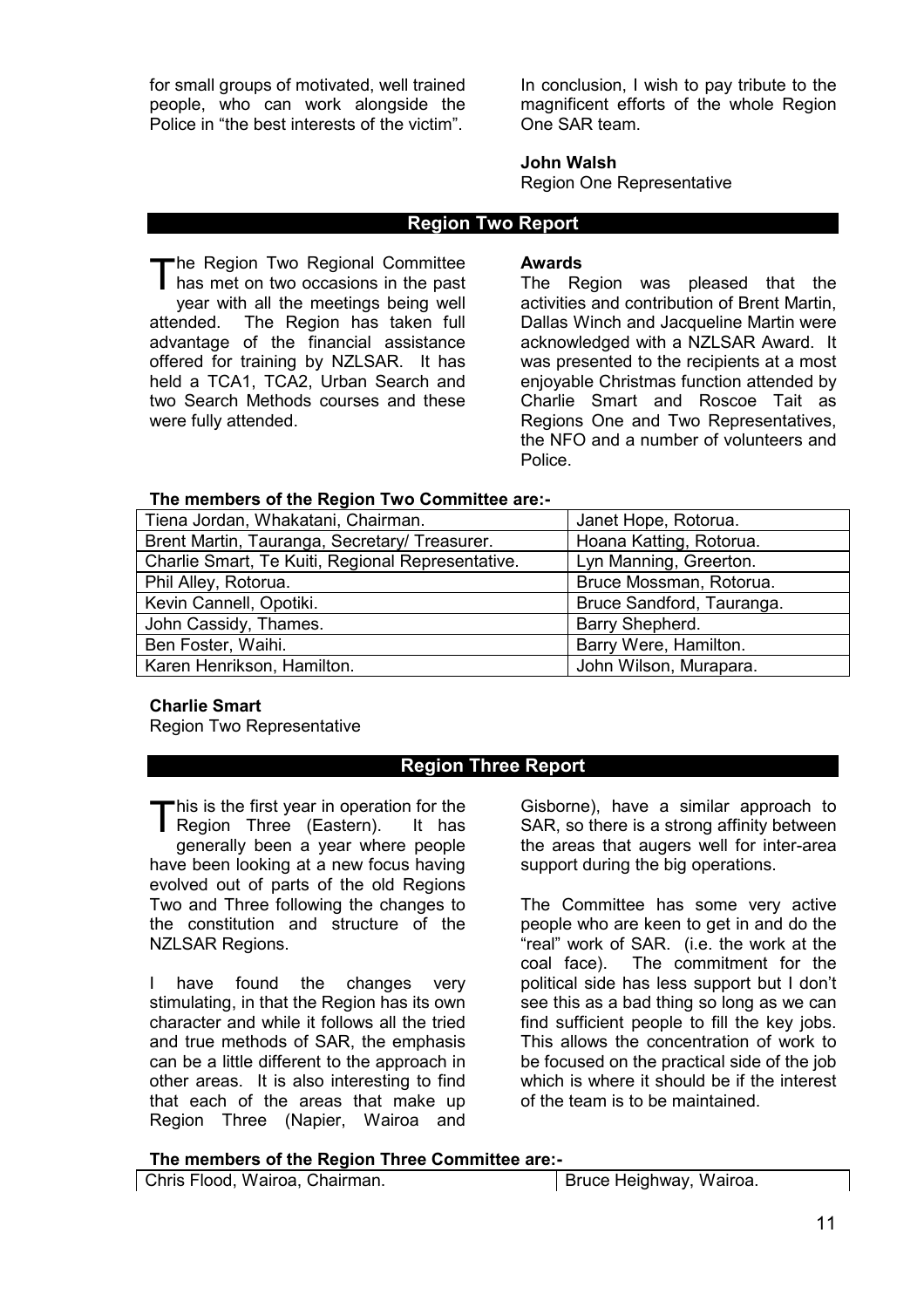| John Lovatt, Napier, Secretary.                  | Eddie Holmes, Taradale. |
|--------------------------------------------------|-------------------------|
| Graham Thorp, Taradale, Regional Representative. | Allan Hughes, Gisborne. |
| Tony Bartlett, Gisborne.                         | Denis Foster, Gisborne. |
| Ross Berry, Havelock North.                      | Frank Martin, Wairoa.   |
| Brian Burgess, Gisborne.                         | Glen Mitchell, Wairoa.  |
| Moera Brown, Gisborne                            | Vaughn Neil, Gisborne.  |
| Tom Dalton, Wairoa.                              | Dave Withers, Wairoa.   |

The main thrust of the work being programmed by the Committee revolves around training and again there are some differences to our approach than that found in other areas. Given more thought in this direction I wonder if the approach is actually that different. The Region has a clear understanding of how it wants to progress and it may be that there are similar thoughts coming from other areas around the country.

The Training Subcommittee is currently working on a programme for the coming year and is pleased to have the dates for National Courses set by the National Committee. The programme of work will look at placing the emphasis on the refresher training as there is a general belief that there is a saturation level being reached with the standard EML courses. The problems being addressed come from two sources. First is the drop in frequency of major operations that tends to really sharpen the skills. Second is the need for more regular hands-on field training to cover for this loss in regular activity.

The key is to make the training and activities interesting enough to maintain the skills without creating overuse and burn-out of the troops. Fortunately there is great country relatively close to all the areas. Wairoa is nearest to the Urewera National Park, Gisborne has the Raukumara Forest Park (tiger country running from the back of Gisborne to East Cape) while Napier/Hastings have a big variety of areas to the west with the Ruahine and Kaweka Forest Parks. This allows great possibilities for training and it will be good to get our teams working together in an open partnership situation.

Gisborne has set up a Trust to market SAR in their area and this has worked very well from a funding point of view. Ten GPS's have been purchased on a special deal for the Trust and a number of other members have joined in on the deal. The result is that they have in excess of 22 units available and these are being used by the members most weekends to make them familiar with the sets and ensure they are fully functional for an operation.

On the radio front, DoC has several repeaters throughout the area and we are currently working on a band plan for the area to identify the best frequencies to install on Bank 2 of the VHF handheld sets. This is seen as essential as all the sets for the Region usually end up in the same place when an operation occurs.

All in all, the Region has made an excellent beginning and we look forward to some interesting times as we move forward into the millennium. My thanks goes to the team (Police and volunteers) for the support they have given the Region. We have a very good partnership that has evolved over time. It is the key to a successful organisation and it certainly makes life easy when there are so many who are keen to jump in and assist.

#### **Graham Thorp**

Region Three Representative.

# **Region Four Report**

This last year has seen changes to the geographical boundaries of both our geographical boundaries of both our Region and those adjacent. Region Three has become Region Four which has included the merger with the

Wellington area and cutting away the Hawkes Bay area.

I'd like to take this opportunity to thank those people from Hawkes Bay for their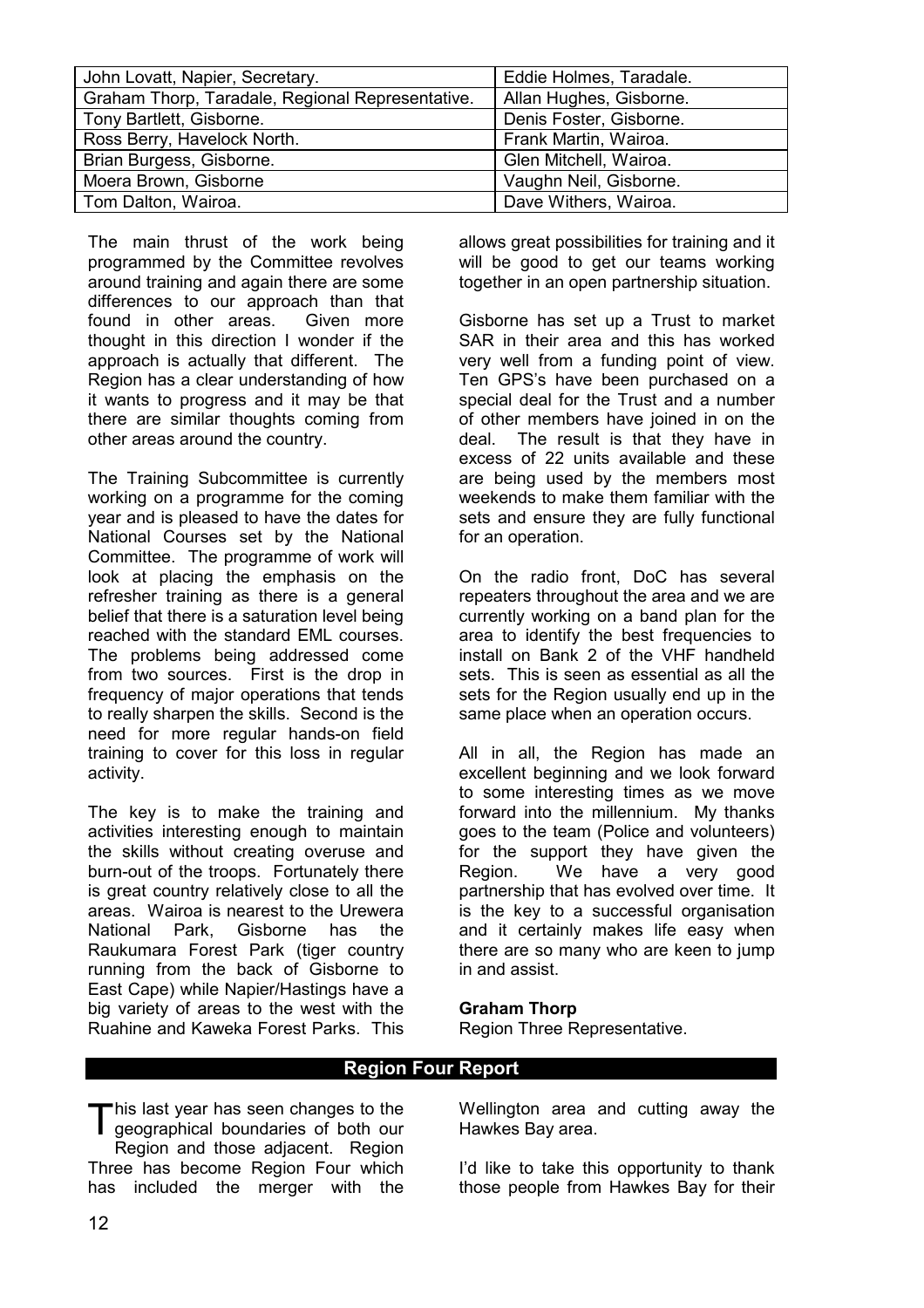input with the previous Regional Committee and whose members who have taken a variety of positions on this Committee since the inception of New Zealand Land SAR. This is also an opportunity to welcome the team from Wellington onto the Region Four Committee and already they have made their mark by getting involved in a very proactive way.

The members on the Region Four Committee for the last year have worked very hard and I thank them for their input. I'd like to identify Michelle Paine for doing

an excellent job as Treasurer and Andy Warnes as our Secretary. Of particular note is Dave Brockway for his commitment and devotion for the last three years, as the Region Four Training Co-ordinator. While staying on the Committee Dave has resigned from this position. Laurie Gallagher from Wellington has taken his place as our new Training Co-ordinator.

Financially, we are in good heart and there is a tremendous amount of good will on behalf of those who make up the Committee to continue to do a good job.

| The members of the Region Four Committee are:- |
|------------------------------------------------|
|------------------------------------------------|

| Murray West, Taumaranui, Chairman.              | Peter Mann, Levin.                |
|-------------------------------------------------|-----------------------------------|
| Andrew Warnes, Wellington, Secretary.           | Tony Macklin, Wellington.         |
| Stewart Davies Palmerston North,<br>Regional    | Bruce Mitchell, Levin.            |
| Representative.                                 |                                   |
| Michelle Payne, Palmerston North, Treasurer.    | Bill Nicholson, Palmerston North. |
| P Baron, Tarnaki.                               | Robbie O'Keefe, Waitara.          |
| P Bean.                                         | Phil Pollero, Wanganui.           |
| Mike Craig.                                     | Craig Rookes, Waitara.            |
| Dave Brockway, Wanganui, Training Co-ordinator. | Mike Sheridan, Lower Hutt.        |
| Kevin Dwyer, Hawera.                            | John Thomason, New Plymouth.      |
| Laurie Gallagher, Paraparaumu.                  |                                   |

At our last meeting two members from Taranaki were nominated and have been recommended for the New Zealand National Land SAR Awards. Again this shows the tremendous devotion by volunteers to give their own time and skill over a long period of time. It is appropriate that this is also recognised by Medallions being struck by the Police, for each volunteer in this being the "Year of the Volunteer". Also, I acknowledge the tremendous support of the New Zealand Police Search and Rescue Co-ordinators

and personnel throughout Region Four for their input, support and focus. This makes the partnership by way of the MoU, between the Police and New Zealand Land SAR a living document.

# **Training.**

The types of Regional training carried out in the past year and where sited are as in the table below. Courses on the most part have been well received with only 10 positions out of the possible 61 places vacant throughout the year.

| Type                       | Date                       | Whereabouts             | No |
|----------------------------|----------------------------|-------------------------|----|
| Track and Clue - Stage One | $3 - 4$ February<br>2001   | Makahika Outdoor Centre | 18 |
| <b>Search Methods</b>      | 31 March - 1 April<br>2001 | Makahika Outdoor Centre | 19 |
| Track and Clue - Stage Two | 16 - 17 June 2001          | Makahika Outdoor Centre | 14 |

# **Regional Roundup. Taranaki-**

43 Land SAR operations Schedule of training included Helicopter Training, Track and Clue Awareness, ACR First Aid Course.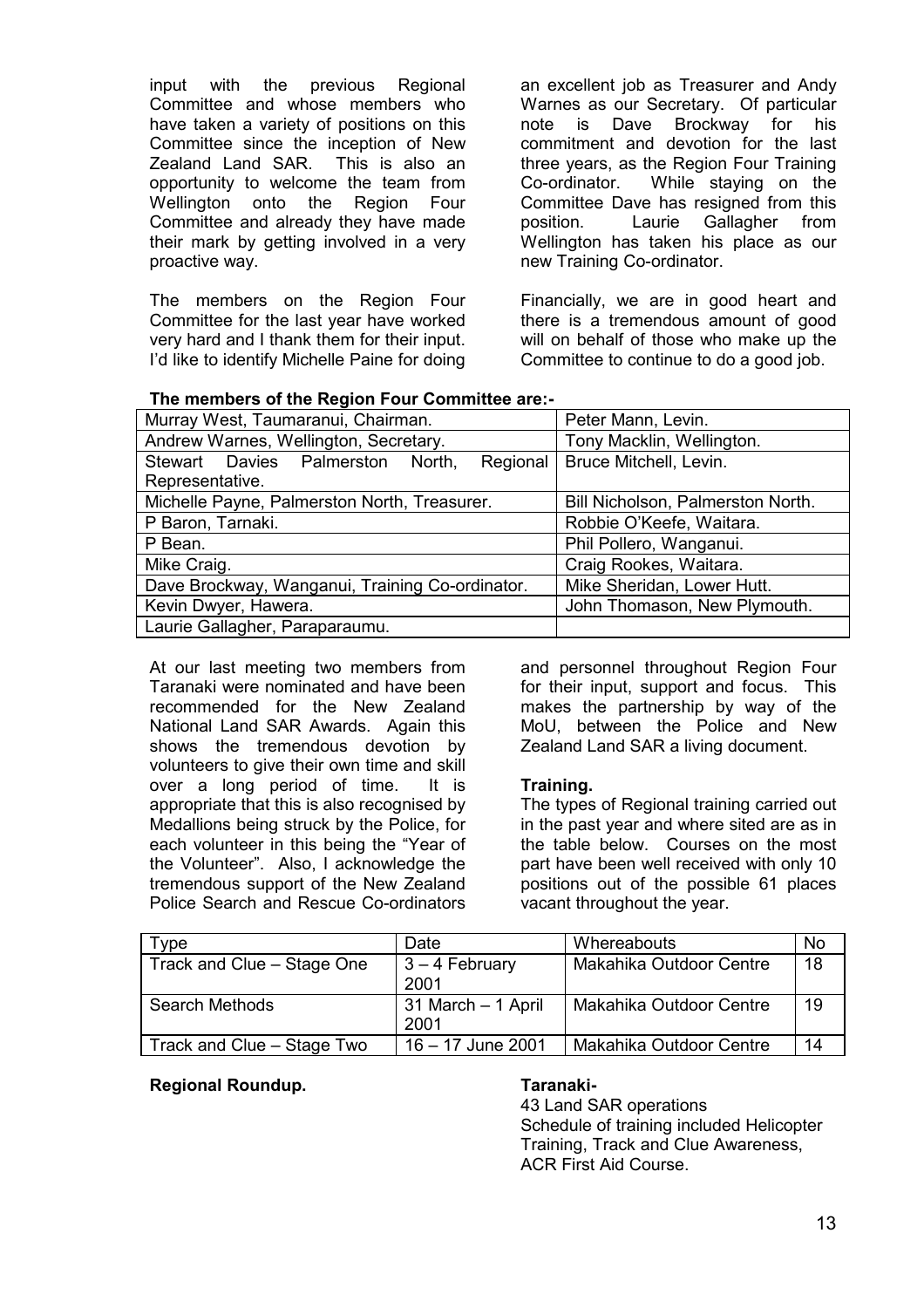# **Wanganui-**

#### 40 Land SAR operations

Schedule of training included Track and Clue Awareness 1 and 2, Helicopter Training and ACR First Aid Course. One major Police SAR operation with the Iroquois crash at Taumaranui.

## **Palmerston North-**

District SAR held and hosted by Levin. Relatively quiet operationally.

### **Wellington-**

Steady throughout the year and training for the year has included Track and Clue Awareness, MSO Course, Rope Rescue, Navigation, First Aid, Risk Management, and a four wheel driving course.

This first year as Regional Representative has been somewhat challenging, but also rewarding and for the next year it is my intention to come and meet as many SAR Committees throughout Region Four as possible.

#### **Stu Davies**

Region Four Representative

# **Region Five Report**

t's now a year since Region Five It's now a year since Region Five<br>(Tasman) was formed and everything seems to be progressing well.

#### **Regional Committee**

The Regional Committee has met on three occasions and had one Teleconference meeting during the year. The members of the Committee all seem to be working well in achieving what is required of them and creating an effective base for the years to come. An interregion seminar was held with Region Six at Hanmer. Some very useful discussion was had at this meeting and recommendations from the meeting are being worked on.

#### **The members of the Region Five Committee are:-**

| Russell Tucker, Nelson Chairman                     | Mike Fitzimmons, Nelson   |
|-----------------------------------------------------|---------------------------|
| Malcolm Brennan, Renwick, Deputy Chairman.          | Mike Irvine, Blenheim     |
| Eric Macdonald, Nelson, Secretary/Treasurer.        | Joe Hayes, Nelson.        |
| Steve Marshall, Takaka, Regional Representative.    | Maurice Horne             |
| Cathy Worthy, Nelson, Training Co-ordinator.        | Ken Large, Blenheim.      |
| Paul Rennie, Blenheim, Communications Co-ordinator. | Gerald Nalder, Murchison. |
| Paul Adams, Kaikoura.                               | Greg Pickford, Nelson.    |
| Roger Bint, Nelson.                                 | Brian Robinson, Nelson.   |
| Bill Dowle, Kaikoura.                               | John Scobie, Blenheim.    |

# **Training**

Along with the formation of the Tasman Region came a source of training funds. To start with it seemed difficult to acquire bookings with an approved training provider but for the most part this has now been accomplished. It was felt that for the Region to work operationally, more people needed to be put through the full 5 Day MSO course run by Emergency Management Ltd. This was done, and it was very noticeable during the next major operation, using these people and those who had previously attended this course, that things ran more smoothly and more professionally.

Two Track and Clue Awareness courses were also run by EML. These were run on a Regional basis with people attending from all the local groups within the Region.

The SAREX this year consisted of a bush search scenario and an urban search scenario. It was great to see the level of participation especially after a major fourday operation in Marlborough finishing less than a week beforehand. Thanks must go to everyone who took part in the SAREX to make it such a successful learning experience. Special thanks also to the residents of Murchison for allowing us to run an urban search in their community.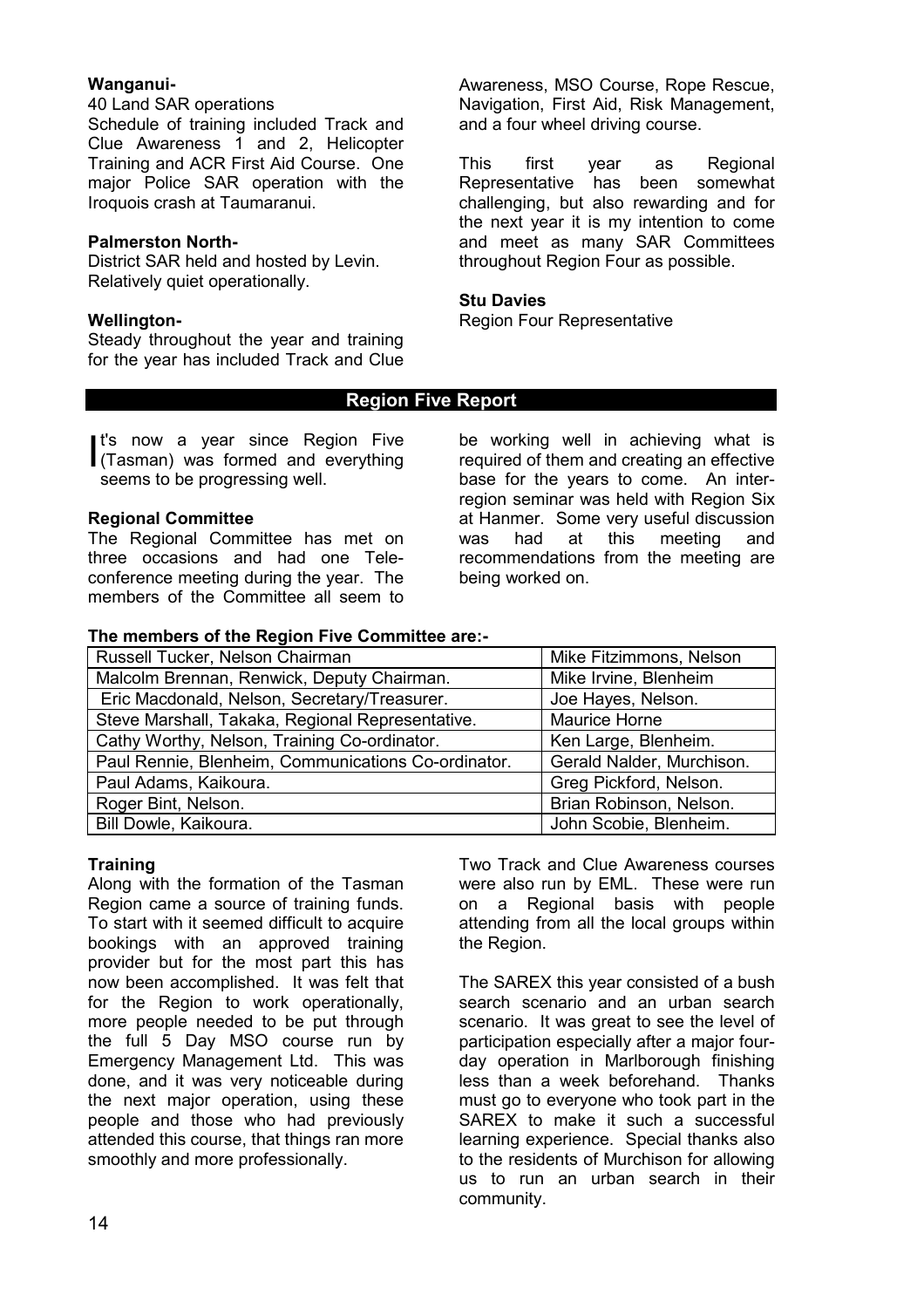Training at the local group level has continued to varying degrees. There still seems to be some difficulty in the more rural areas in getting people to attend regular training. While training attendance may be down in some of these areas, when these people are asked to help for an operation they are usually the first people to become involved. I think this is something that the local groups must look at and find what works in their own areas.

#### **Operations**

All groups have been involved in the usual amount of small calls, but over the past year, Region Five has had an unusual number of large operations. It has been great to see that local groups are now asking for assistance from other groups in the Region a lot earlier than before, both for field personnel and headquarters staff. It is also great to see that the relationship between the Police and volunteers is continuing to improve. Without this level of co-operation and the skills shared between the two groups, both at local and Regional levels, the success rate of operations wouldn't be as good.

Lastly I would like to thank all of the people involved with Search and Rescue in the Tasman Region over the past year. Without your efforts both operationally and non-operationally SAR in the Tasman Region wouldn't be where it is today. I would also like to thank all the families of those people involved in SAR for enduring the late night phone calls and the disruption to everyday life. Thank you all.

#### **Steve Marshall**

Region Five Representative

# **Region Six Report**

his year has seen NZLSAR supply a This year has seen NZLSAR supply a<br>I good number of EML courses to our Region. Courses were held in Canterbury, Timaru in the South and Greymouth in the West.

Regular meetings were held throughout the year mainly in Arthur's Pass and one teleconference call was held in the mid

winter. It was also pleasing to see NZLSAR adopt our Regions recommendation, in November, of holding four NZLSAR meetings throughout the year, with the first being held in March and the second in May. This will certainly help to spread the work load amongst Regional members.

#### **The members of the Region Six Committee are:-**

| Gordon Hasell, Timaru, Chairman.                      | Steve Language, Taramakau<br>Settlement. |
|-------------------------------------------------------|------------------------------------------|
| Peter Cameron, Christchurch, Secretary (until April). | Tony McEnaney, Greymouth.                |
| Rodney Perrin-Smith, Greymouth Secretary (from        | Geoff McCrostie, Timaru.                 |
| April).                                               |                                          |
| Rod Lawrence, Loburn, Treasurer.                      | Keith Morfett, Hokitika                  |
| Terry Sweetman, Greymouth, Regional Representative.   | Dave Saunders, Christchurch.             |
| Gary Brehaut, Timaru.                                 | Summerfield,<br>Peter                    |
|                                                       | Christchurch.                            |
| Steve Davis, Christchurch.                            | Brian Williams, Tekapo.                  |
| Brian Holland, Waikari.                               |                                          |

A loss to the Region was the resignation of Peter Cameron as Secretary and his travel overseas. Peter has secured a twelve month work contract with the Red Cross in Jakarta. He has held the position as Secretary for a number of years, was always well organised and will be missed. We look forward to his return to

Christchurch and a future involvement in Land SAR.

Our Region has nearly completed a computerised data base list on members and their skill level for all Districts. This shows the correct number of active SAR volunteers available, giving the Region an excellent resource available to all Districts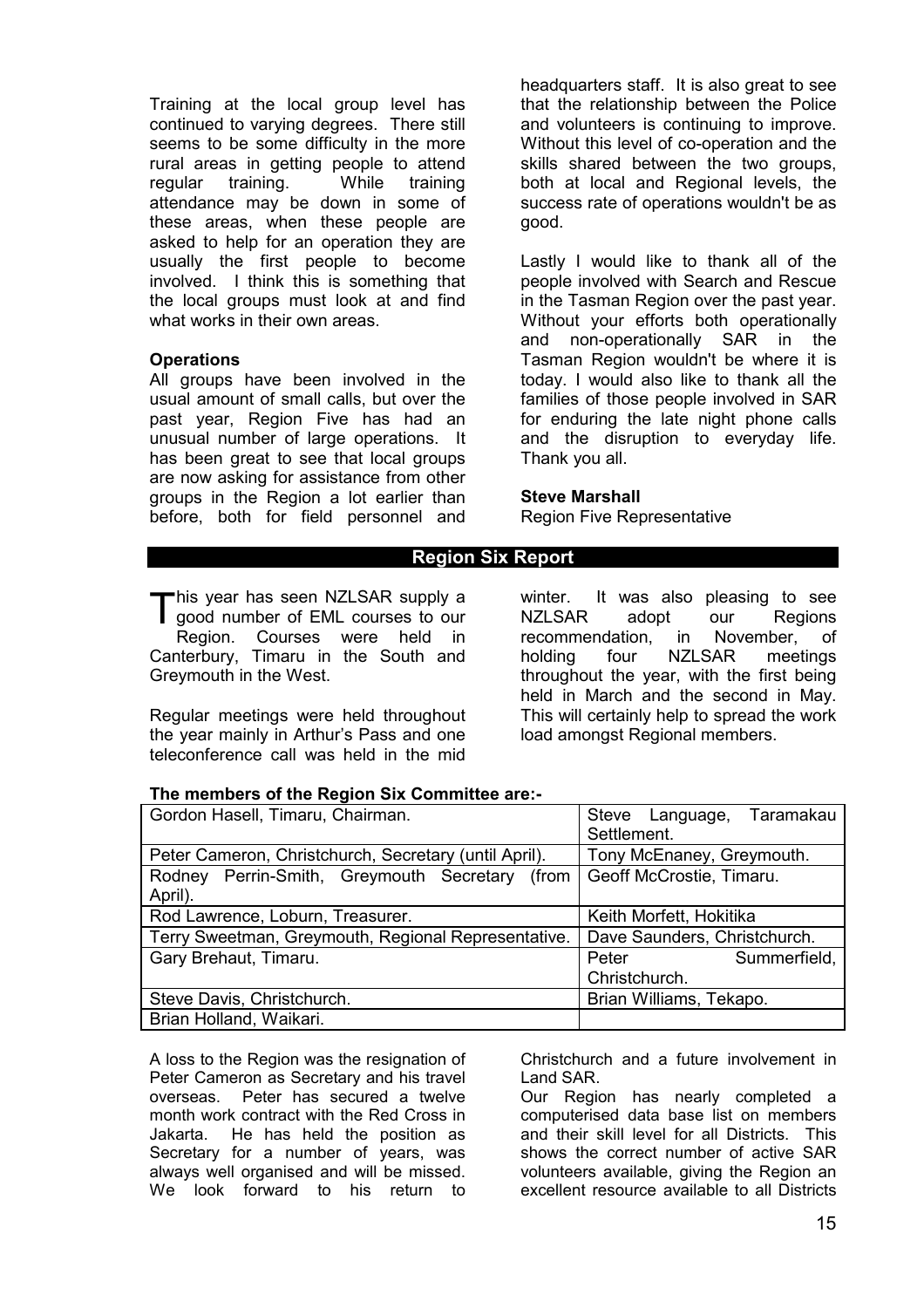in the event of a major search and rescue operation within our Region.

#### **Training for 2001/2002:-**

The 2001/2002 financial year Regional EML courses have been booked by NZLSAR.

**2001**. August 04/05, Timaru. November 17/18, Oxford TCA Stage Two. November 24/25, Greymouth, Search Methods Course.

**2002**. April 12/13/14/15, Christchurch, Four day Management Search Operations. May 25/26, Greymouth, TCA Stage Two.

Each District has held an annual training weekend. The West Coast Area held a training weekend on May 12/13 in Murchison with other Areas from within the Tasman Police District. SAR personnel from Takaka, Nelson, Marlborough and Kaikoura were also in attendance. This exercise was organised by Russell Tucker of Nelson and was attended by over 180 personnel. Two types of operations were run at the same time, an Urban Search and a Wilderness Search, with two Incident Command Centres manned by 20 personnel. It was an excellent training weekend for all involved, especially those involved in the management using the CIMS systems.

It is noted that there should be no borders, when it comes to training and live search and rescue operations. It is up to the SAR organisation to make sure "the victim comes first before the dollar".

A recommendation was put forward at our last Regional meeting that all SAR Advisers within the NZLSAR system must attend the latest EML courses such as Track and Clue Awareness stage One and Two, Search Methods Course, Urban Search Course and Management of Search Operations. Advisers who fail to attend such courses may be removed from the Advisers callout list.

A large number of live operations were carried out within the Region.

With the continuing review of New Zealand Land SAR structures it is hoped that we can see the workload spread over a wider base. Region Six would like to see funding provided by NZLSAR for Regional Representatives to travel around the Region to attend meetings and SAR training days.

The Regional Representative has a twofold position, he not only represents the Regional Committee at NZLSAR meetings but also represents the National Committee at a Regional and District level.

Our Region would like to thank the National Committee and John Tristram for help throughout the year.

#### **Terry Sweetman**

Region Six Representative

# **Region Seven Report**

#### **Recognition.**

ong serving Queenstown Adviser Brian Long serving Queenstown Adviser Brian<br>
Ahern's contribution to SAR was recognised posthumously by an award presented personally by the Commissioner of Police and by a NZLSAR Award presented to Rosemary Ahern in a ceremony at Wanaka. This was a major recognition of his contribution to SAR and also of the service offered by NZLSAR people to the Police.

Another significant award was to Helicopter pilot Richard Hayes who was recognised in the New Years Honours.

Te Anau community host "This is Your Life" for Bill Black (who recently completed 28,000hrs flying time) was a well deserved recognition of a pilot who has earned the respect of the SAR community for many hours flown on many SAR operations over a long period of years.

#### **Budgets and their Implications.**

The Regional Committee is very appreciative of the continued support of Police but remains concerned at the continuation of budget cuts to training within the Region. While recognising that there are serious financial constraints faced by the Police, there is no doubt that the ability to maintain a properly trained resource for larger or prolonged operations is at risk. In some areas (Dunedin is one) there have been fewer operations. It is particularly important in such areas to maintain quality-training levels. Mutual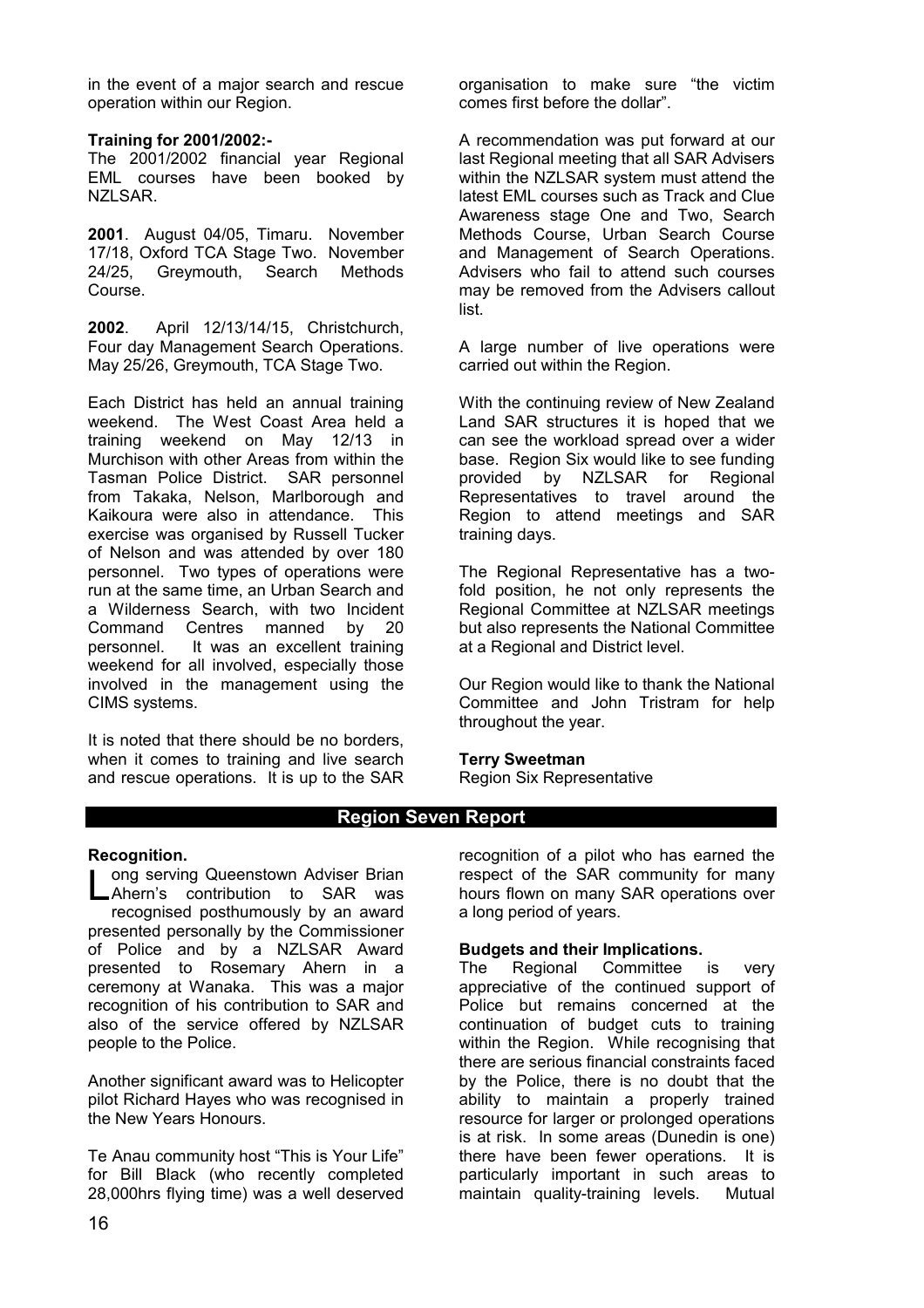support between Areas and Regions requires a degree of inter-area training, which needs to be adequately resourced. Refinement of the Region's database to establish in more detail the real numbers required, available and trained, will improve cost effectiveness.

The Region has continued to access the services of Emergency Management Ltd for some of its training needs. There is an enthusiasm for the courses and the improved performance on operations as a result of them. The Region thanks Ross Gordon for his motivating instruction and assistance.

Contributions from NZ Land SAR toward avalanche training and for specialist search dog training are essential. The Region sees the development of the search dog courses and assessments as an important step in establishing a valuable and necessary resource.

#### **Meetings.**

The committee met on four occasions over the last year at the Alexandra Police Station.

23 July 2000 - Annual General Meeting and Committee meeting.

20 October 2000 - Committee meeting.

1 February 2001 - Committee meeting.

1 May 2001 - Committee meeting.

| Phil Jones, Queenstown         |
|--------------------------------|
| <b>Brian Lemm</b>              |
| Lloyd Matheson, Te Anau.       |
| Richard McPhail, Invercargill. |
| Cyril McFadzien, Gore.         |
| Markus Milne, Dunedin.         |
| Tric Moller, Dunedin.          |
| Bill Olsen, Dunedin.           |
| David Rowan.                   |
| Terry Richardson.              |
| Steven Wilkes.                 |
| Allan Weston, Wanaka.          |
| Frank Wielemaker, Queenstown.  |
|                                |

# **Nationally assisted training courses.**

Fewer Emergency Management Ltd. courses were held over the year due to a lesser amount of funds available. The increase of six to seven Regions has put pressure on EML instructor's availability to provide enough courses. The issue needs resolution and the moves by the National Committee to encourage a solution are applauded.

#### **Operations and Support.**

This year has seen fewer SAR operations in the coastal areas where

the elderly, the suicidal and the very young continue to require the greatest assistance. There remain significant callouts in the inland mountainous areas. **Operations Summary.** 

# **Searches 37**

| involving beacons                  |  |
|------------------------------------|--|
| المعانط وبنوفس بمومر وموشرا ويرودن |  |

involving mountain bike 1 involving helicopter 6

|           |         | Frank Wielemaker, Queenstown. |    |    |
|-----------|---------|-------------------------------|----|----|
| $\bullet$ |         | in alpine conditions          |    | З  |
|           |         | • in bush conditions          | 12 |    |
|           |         | $\bullet$ in urban conditions |    | 5  |
|           | Rescues | 32                            |    |    |
|           |         | • involving helicopter        |    | 22 |

in alpine conditions 9

in bush conditions 10

# **Comments of note.**

Following an avalanche on Treble Cone local helicopter operators agreed those who want SAR work must have SAR channels (CD12A rescue and liaison).

Recommendations from a group working with the Avalanche Committee of Mountain Safety include the use of signs similar to "fire danger" warning (low, moderate, high, extreme) with information available on the website re weather/snow. Too many events have occurred among those going off the principle ski areas.

Invercargill has introduced laptop, printer, programmes and accessories for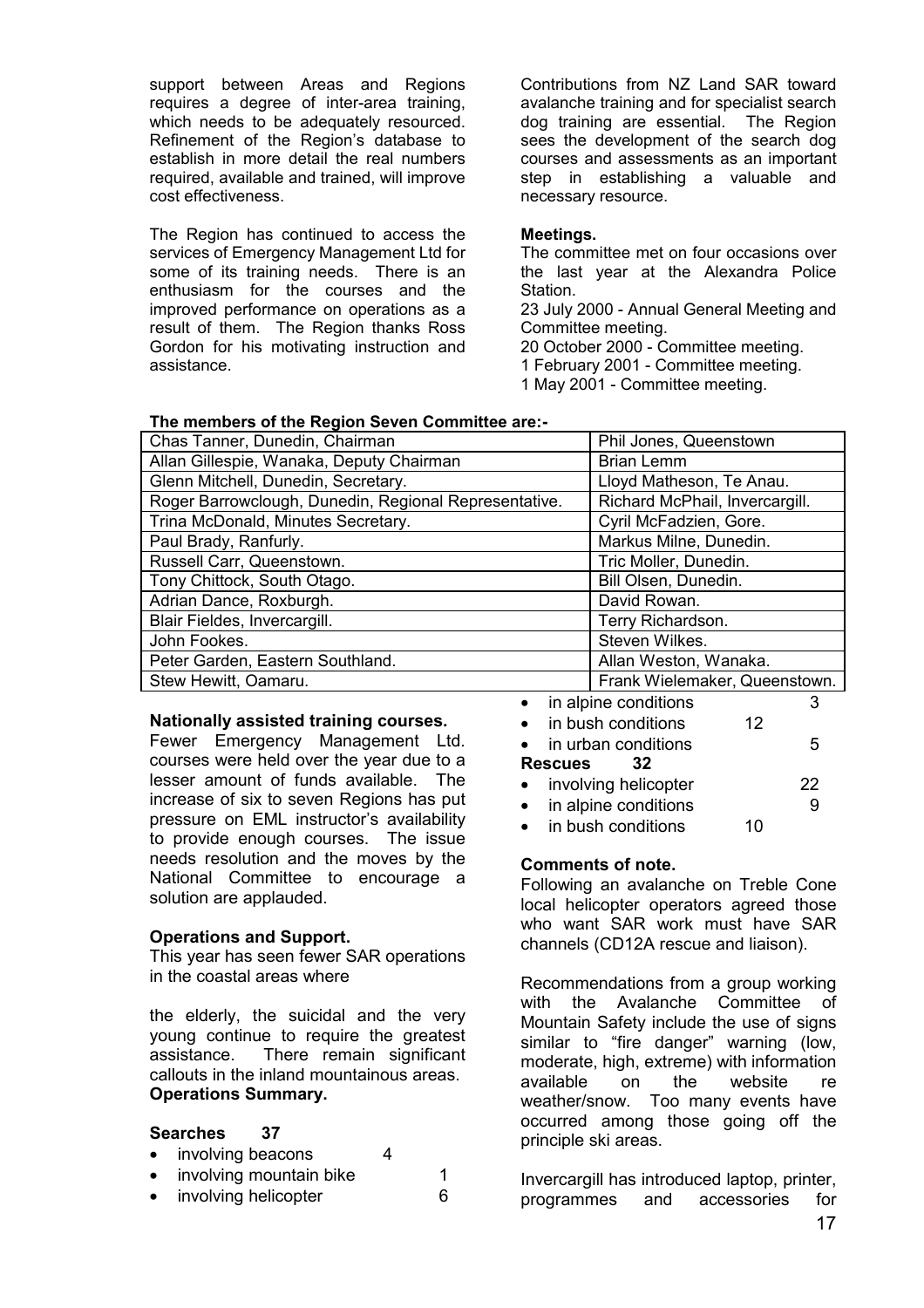fieldwork of a GPS related digital mapping set up. The unit has been trialed by local members successfully.

Because of incidents of bogged 4WD vehicles on Old Man Range the road may be locked/closed in future.

Swift water rescue training involving water rescue (white water is an increasing risk area of SAR incidents), cliff rescue, Police, Red Cross and Fire Service is taking place in Queenstown.

# **Roger Barrowclough**

Region Seven Representative

# **Aviation Subcommittee Report**

s the current Chairman of the Aviation As the current Chairman of the Aviation<br>Sub Committee I would report that there are no significant issues of concern. However, a watching brief is being maintained and monitored across the country.

No external meetings or conferences were attended. No expenditure was incurred.

The only issues currently being worked on are the updating of the NZLSAR Field Guide in relation to helicopter safety issues. There are a proliferation of different helicopter operators and types in existence, which means a generic approach is required.

# **Gerry Prins**

Chairman Aviation Subcommittee

# **Communications Subcommittee Report**

he past year has gone by rather The past year has gone by rather<br>T quickly, and we continue to make progress on a number of communications and technology areas.

| THE MEMORIA OF THE AQUINTAMERATIONS AGREEMENTED AT A |                                 |
|------------------------------------------------------|---------------------------------|
| Steve Davis, Christchurch, Chairman.                 | Ross Thompson, Auckland, FMC.   |
| Rex Aubrey, Wellington, Police.                      | Graham Thorp, Taradale, NZLSAR. |
| Ian Gardiner, Christchurch,                          | John Tristram, Lower Hutt, NFO. |
| NZLSAR/Mountain Radio Service.                       |                                 |
| Matthew Lloyd, Lower Hutt, DoC.                      | Terry Waghorn, NZLSAR.          |
| Jeff Sayer, Upper Hutt, AREC.                        |                                 |

**The members of the Communications Subcommittee are:-** 

Here are some highlights of recent activities, and some indication of where things are headed.

#### **VHF Radios.**

Another round of equipment purchase and allocation has been made, bringing the total to:-

|                      | 6 Pack Handhelds | Repeater | Base Set | Link Repeater |
|----------------------|------------------|----------|----------|---------------|
| North Island         | 20               |          | 14       | Ē             |
| South Island         | 17               | 15       | 14       |               |
| Engineering<br>Spare |                  |          |          |               |
|                      |                  |          |          |               |
| <b>Totals</b>        | 38               | 33       | 29       |               |

This brings to an end the original plan for the upgrade of VHF radios for SAR, and we believe that we have now covered all active SAR organisations with a set of handheld radios within 1-2 hours and a repeater within 2-3 hrs normal

drive/distance. Many groups are supplementing this equipment pool by purchasing their own equipment, which is encouraged as long as it is compatible with the Police/NZLSAR specification. We require that all handhelds are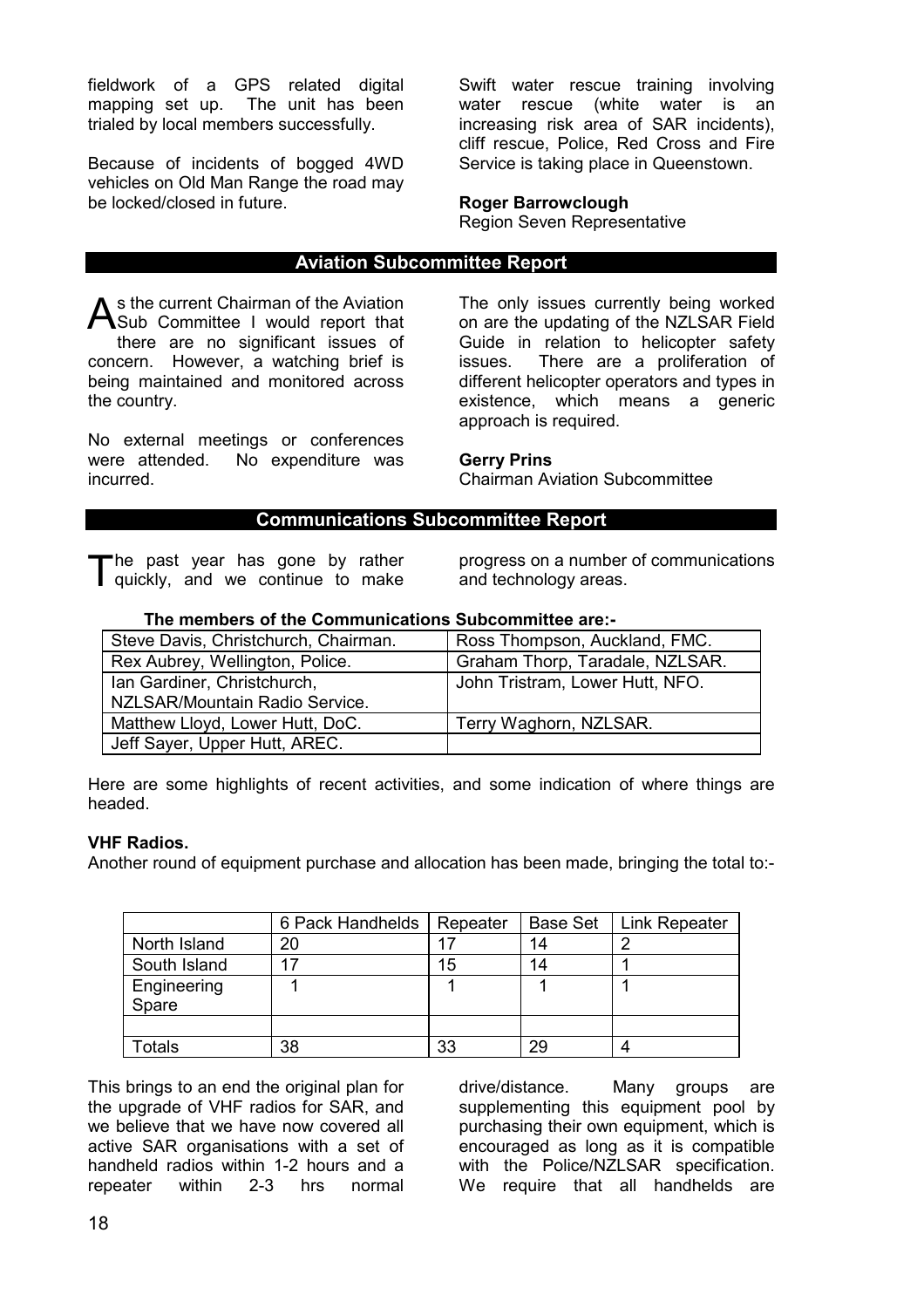programmed with the same channels in Bank One so that all sets have this as a common set of channels. For details on how to purchase your own equipment and what to buy, or if you believe that you have a strong case for radios or a repeater in your area from Police funding then please contact me at my email address **steve@zl2ucx.gen.nz**

A set of new Link Repeaters has been developed and is under trial.

A set of technical notes has been published in NZLSAR news and is available on the NZLSAR web site at http://www.nzlsar.org.nz/comms

# **New Datum and Map Grid.**

We have been monitoring the proposed changes to the mapping projection for New Zealand maps using the new datum. It seems that LINZ has a strong preference to move toward a Transverse Mercator projection, and there is a reasonably strong user preference to stay with a form of New Zealand Map Grid. More details will be advised via the NZLSAR News and NZLSAR web pages when a final decision is made by LINZ, which was due by the  $30<sup>th</sup>$  of June, but not seen at time of writing this report.

# **Electronic Maps.**

We are keeping an eye out for applications of Electronic Mapping systems for SAR. An article will appear shortly in NZLSAR news, and is available on the NZLSAR web site at http://www.nzlsar.org.nz/comms This gives some information on available electronic map options and where to get them.

# **Various.**

We are looking at an update of the Air to Ground radio equipment for SAR use around the country.

We are investigating and looking at possible trials for the development of newer technology including use of SelCall on HF and VHF, automatic, and manual, tracking using GPS, and remote access HF.

We also await the outcome of a Memorandum of Understanding between Police and DoC, which will include the formalisation of an agreement with DoC for use of their channels for SAR activities.

The Communications Subcommittee reviewed the combined NZLSAR/MSC Communications Pamphlet making minor changes, and it has now been reprinted.

Current and future work includes finalising the Communication standards, and content for the Communications section of the revised Field Guide and Workbook. We are also working toward establishing a set of standard electronic forms (which could also be used in paper form) for Land SAR use. Other projects include work with databases to create a Communications resource database and other possible uses of databases in the field.

# **World Wide Web and Email.**

Work continues on the NZLSAR Web Pages, with a number of communications and technology pages having been added, as well as material for other aspects of Land SAR. I am still keen to get more details of NZLSAR activities at the National Committee, and Subcommittee level documented on the web. I would also be keen to have more information from Regional, District and Area Committees or groups published on the site as well. Please keep me posted with any material that may be suitable for publication to our wider membership and to the public at large to raise the profile of NZLSAR and its activities.

We also encouraged the use of the **sar@yahoogroups.com** email list as a forum for discussion of SAR topics and dissemination of news and items of interest. It has been lively from time to time, but is quite dormant at other times. It would be good to see this active at all times.

There is plenty for us to continue to work on and new developments are coming along all the time. My thanks go to the team on the Subcommittee for their ongoing efforts.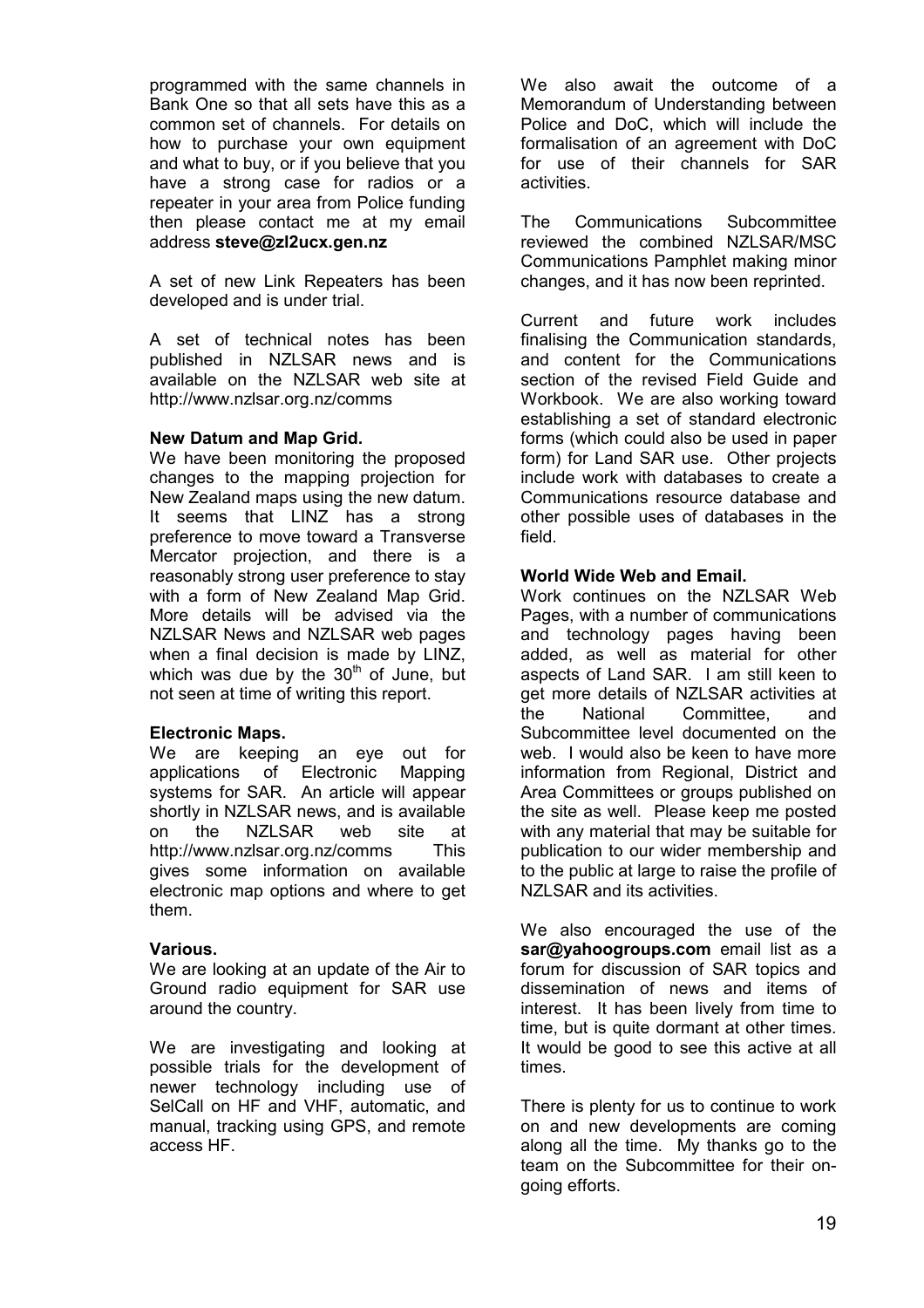**Steve Davis**  Chairman, Communications **Subcommittee** 

# **Specialist Subcommittee Report**

With Peter Cameron's departure to<br>
Windonesia in April the position of Indonesia in April the position of Chairman of the Specialist Sub Committee has resulted in my appointment as temporary Chairman. Whilst my involvement most recently has been in the medical discipline, I have previously had close working relationships with both Search Dogs and ACR. This overview will enable me to liase, support and work with each discipline involved, continuing projects already identified and facilitate the initiation of new projects or formation of other specialist groups as may be required.

Peter Cameron has made great progress in the establishment of working groups for Medical, Alpine/Cliff Rescue and Search Dogs with all groups meeting formally at<br>least once plus reqular electronic least once plus regular electronic communication.

#### **Alpine/Cliff Rescue.**

A South Island Vertical Lift Workshop was hosted at Mt Horrible in October. This was attended by over 10 teams and 60 personnel with a broad range of involvement in rope rescue. These ranged from Civil Defence teams through to cavers and high level alpine rescue teams. As with the North Island Workshop this proved an excellent opportunity to observe the range of standards and techniques being practised. A good overview of the national capabilities and standards of teams has proved invaluable for members of the working group addressing these issues.

In this regard progress is being made with the development of the Back Country Technical Standards. A revised document (including recommendations for best practice, team evaluation and accreditation) has been circulated and submissions received to be reviewed at the next working group meeting July 28. The challenge for this group is to ensure accreditation criteria is both practical and achievable within the volunteer context. Teams will also need adequate support from SAR management to ensure desired results are achieved.

In order to maintain consistency in the presentation of NZLSAR "Standard Documents" reformatting of the current Backcountry Technical Rescue Standard document is required prior to final acceptance. This is currently in progress. Once accepted this Standard will be presented nationally through a series of three workshops (one in the North Island, two in the South Island). Individual teams will then be able to formulate a plan for implementation appropriate to their environment, accumulating in evaluation and accreditation.

# **Search Dogs.**

Search Dog Courses have been successfully conducted in both the North and South Island. The North Island Course held in May was the first for this area and while no dogs were graded operational, as a networking opportunity this proved valuable with a general consensus of the need for further courses. Currently the National total of approved Civilian Search Dogs stands at seven (these are all South Island teams).

A further avalanche course co-ordinated by NZ Alpine Search Dogs was held in June with eight civilian teams graded operational. In conjunction with NZ Police this has resulted in a national distribution of operational avalanche dogs capable of responding to all major ski fields and avalanche prone areas.

Formulation of the Search and Rescue Dog Team Standards have been circulated and submissions received. This comprehensive document including guidelines for recommendation and appointment of NZLSAR Search Dog Assessors is currently being reformatted as per other Standard Documents and is close to completion.

#### **Medical.**

An initial working group meeting was held in September with participants including both professional and volunteers. Several key medical issues facing NZLSAR were identified. Unfortunately due to a variety of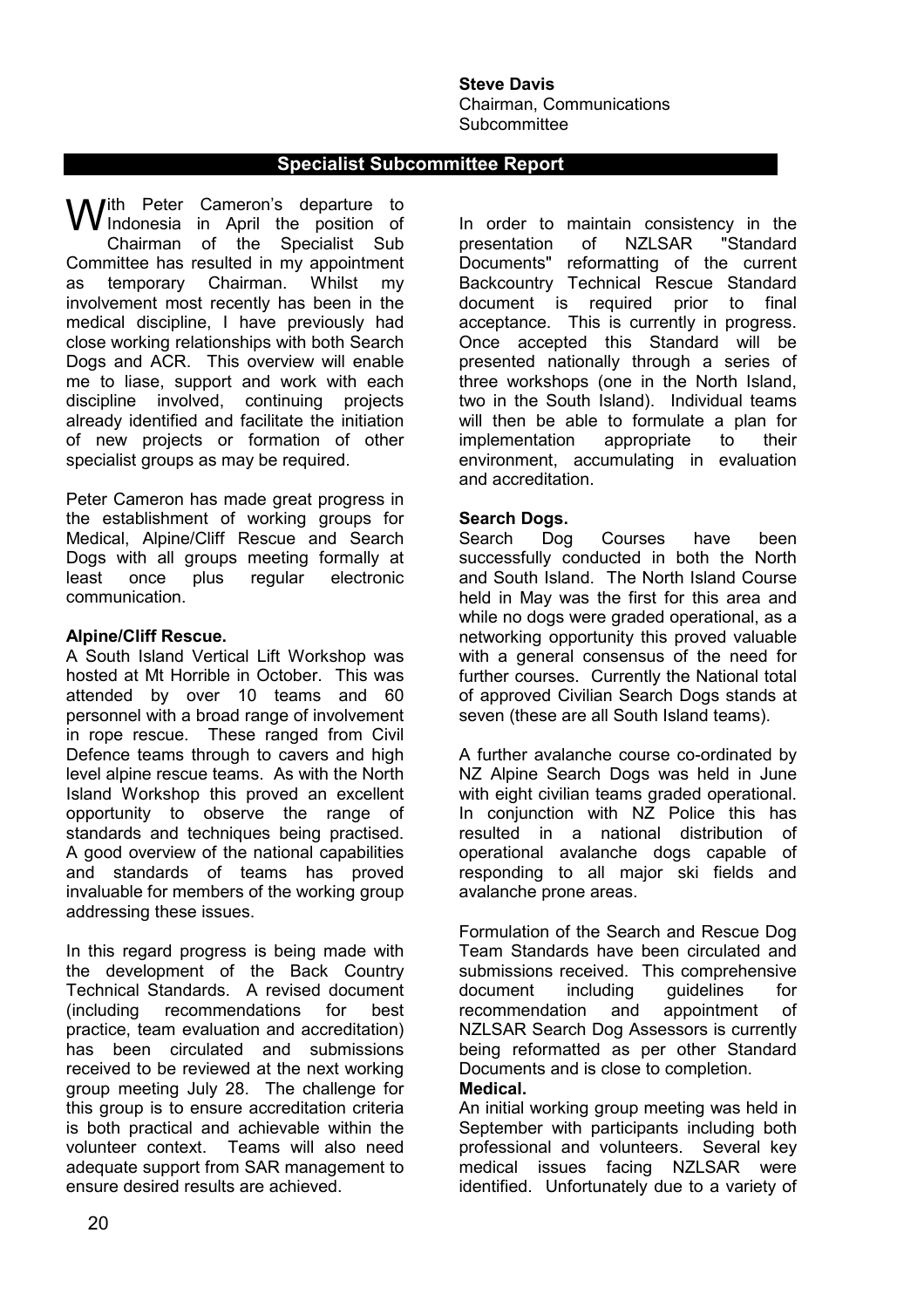circumstances progress in development of strategies regarding these has stalled. Working group members have recently been contacted and are enthusiastic to continue. Terry Patterson has recently agreed to convene this working group and I am confident with a more structured approach, development of strategies that strengthen NZLSAR's capability in the medical area will be achieved.

Terms of reference relating to key issues will be presented to the August meeting for approval with a further meeting of the working group planned for September/October.

A special thanks must go to Peter Cameron for his work in coordinating the formation of the Specialist working groups, his motivation and encouragement to develop policies and standards for each discipline. For the advisory working group members who have given enormous time and effort collating and formulating the standard documents (in particular Grant Prattley for the Backcountry Technical Rescue Standards and Marcus Milne for the Search and Rescue Dog Team Standards) a huge vote of thanks for your contribution.

Finally a special thanks to John Tristram for so effectively managing the Specialist Subcommittee position between Peter Cameron's departure and my appointment in June. The steep learning curve over the last four weeks would have been near impossible without your regular support and encouragement. The Specialist disciplines have made considerable progress this year and with the forthcoming implementation of standards we are well on the way to firmly establishing NZLSAR at the forefront of Search and Rescue techniques.

#### **Tric Moller**

Chairman, Specialist Subcommittee

# **Training Subcommittee Report**

**D** subcommittee held two meetings, one Subcommittee held two meetings, one at Wellington and one at Christchurch. This is a continuation of the Subcommittee's policy of holding its meetings (as far as is practicable) at different locations around the country to give members of Regional and District SAR Committees the opportunity to attend NZLSAR Training Subcommittee meetings and thus have some input into NZLSAR national training.

The membership of the Subcommittee has changed during the year. Peter Cameron, Chairman of the Specialist Subcommittee, and thus a member of the Training Subcommittee, has taken a one year

position with Red Cross in Indonesia. Tric Moller has agreed to step into Peter's shoes and has joined the Training Subcommittee. I would like to take this opportunity to both recognise and thank Peter for the tremendous effort he put in since he became Chairman of the Specialist Subcommittee in November 1999. Through his efforts, three working groups have been established and both the Search Dog and Backcountry Technical Rescue Standards are now virtually complete. Brian Holland has also recently joined the Subcommittee and brings the combined experience of both an outdoor recreationalist and an additional Police perspective to the Subcommittee.

| Name                             | Representation                          | Location     |
|----------------------------------|-----------------------------------------|--------------|
| Peter Cameron (until April 2001) | <b>Chairman Specialist Subcommittee</b> | Christchurch |
| Laurie Gallagher                 | FMC Representative on NZLSAR            | Wellington   |
|                                  | <b>National Committee</b>               |              |
| Brian Holland (from June 2001)   | Adviser                                 | Waikari      |
| Tric Moller (from June 2001)     | <b>Chairman Specialist Subcommittee</b> | Dunedin      |
| Dave Saunders                    | <b>FMC Representative</b>               | Christchurch |
| <b>Gerry Prins</b>               | <b>Police Representative</b>            | Tawa         |
| Roscoe Tait                      | Chairman                                | Auckland     |
| Stu Thorne                       | <b>MSC Representative</b>               | Wanaka       |
| John Tristram                    | <b>NZLSAR Field Officer</b>             | Lower Hutt   |

# **The members of the Training Subcommittee are:-**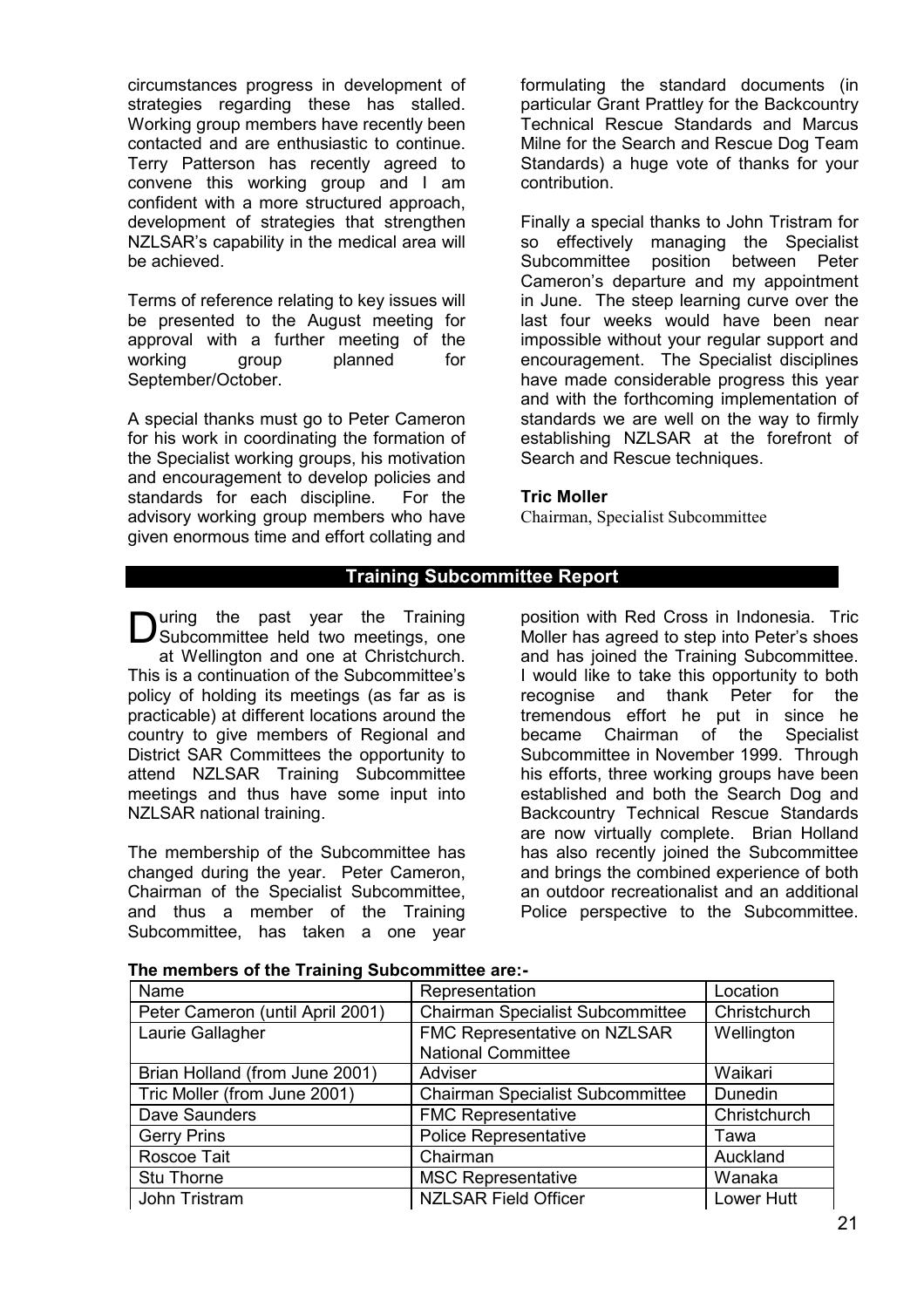| Barry Were | Chairman Underground | Hamilton |  |
|------------|----------------------|----------|--|
|            | Subcommittee         |          |  |

In March 2000, the second SAR Controllers course, based on the five day Emergency Response Institute course, was held at the Police College. I was fortunate to be invited to attend the week-long land SAR component run by Emergency Management Ltd, as the only NZLSAR attendee. Subsequent to that course, discussions were held with the Police with a view to increasing the number of places available to NZLSAR volunteers on this course. Agreement was reached with the Police that future courses would be a joint venture between Police and NZLSAR. It was also decided that two land SAR courses would be held (one either side of the marine segment) and that NZLSAR members would be entitled to half the places on each course. For the August 2000 course, a twostage selection process was put in place. NZLSAR Regional Committees and Advisers were asked to nominate suitable people to attend the course and 40 people applied for the 18 available places. The final selection was made from this list by the Chairman of the Training Subcommittee, taking into account a number of factors including geographical spread, strategic locations of Advisers and recommendations from members of Regional Committees. Essentially, North Island Police and Advisers attended the first course and South Island personnel the second. I believe that this arrangement is very important in strengthening the working relationship between Police and Advisers at the District level. It was proposed to hold another two courses on the same basis in August 2001. However, due to the unavailability of instructors this course has had to be postponed to March 2002. At this stage another course is also planned for August 2002. I believe that this is an extremely important development and I would strongly encouraged all Advisers to make the time available to attend this course.

# **Standards.**

Work continues on writing SAR related Standards and the number of SAR related Standards that have been written or are in the process of being developed continues to grow. Some have been written by NZ Land SAR and some by associated organisations. NZ Land SAR has become the repository for these SAR Standards and has the responsibility to ensure that they are reviewed on a regular basis. The status of the standards is as follows:

# • **Adviser Standards.**

Adviser Standards are now an accepted part of Land SAR in New Zealand and the majority of Advisers have now attended an Adviser Standards workshop. One Adviser Standards workshop was held at Dunedin during the past year. This was a catch-up workshop to give those Advisers in the South Island who had not attended a workshop the opportunity to do so. Nineteen people (including three Police) from all over the South Island attended the workshop.

Further workshops will be held for new Advisers and potential Advisers as the need arises, at the rate of one or (perhaps) two per year.

It is now five years since the Adviser Standards were a ratified by the National Committee and the Training Subcommittee is in the process of putting together a working group to update and review these standards.

# • **Field Controller Standards.**

The Field Controller Standards follow-on from the Adviser Standards. No workshops for these Standards were held during the year.

# • **Rescue Controller Standards.**

The NZLSAR Committee at its August 2000 meeting ratified this Standard and they have subsequently been published.

#### • **Patient Care Standards.**  These Standards were adopted the NZLSAR Committee at its meeting in March 1998.

#### • **Communication Manager Standards.**  A further draft of the two Standards (Operational and Non-operational) that make up this Standard has been produced and forwarded to the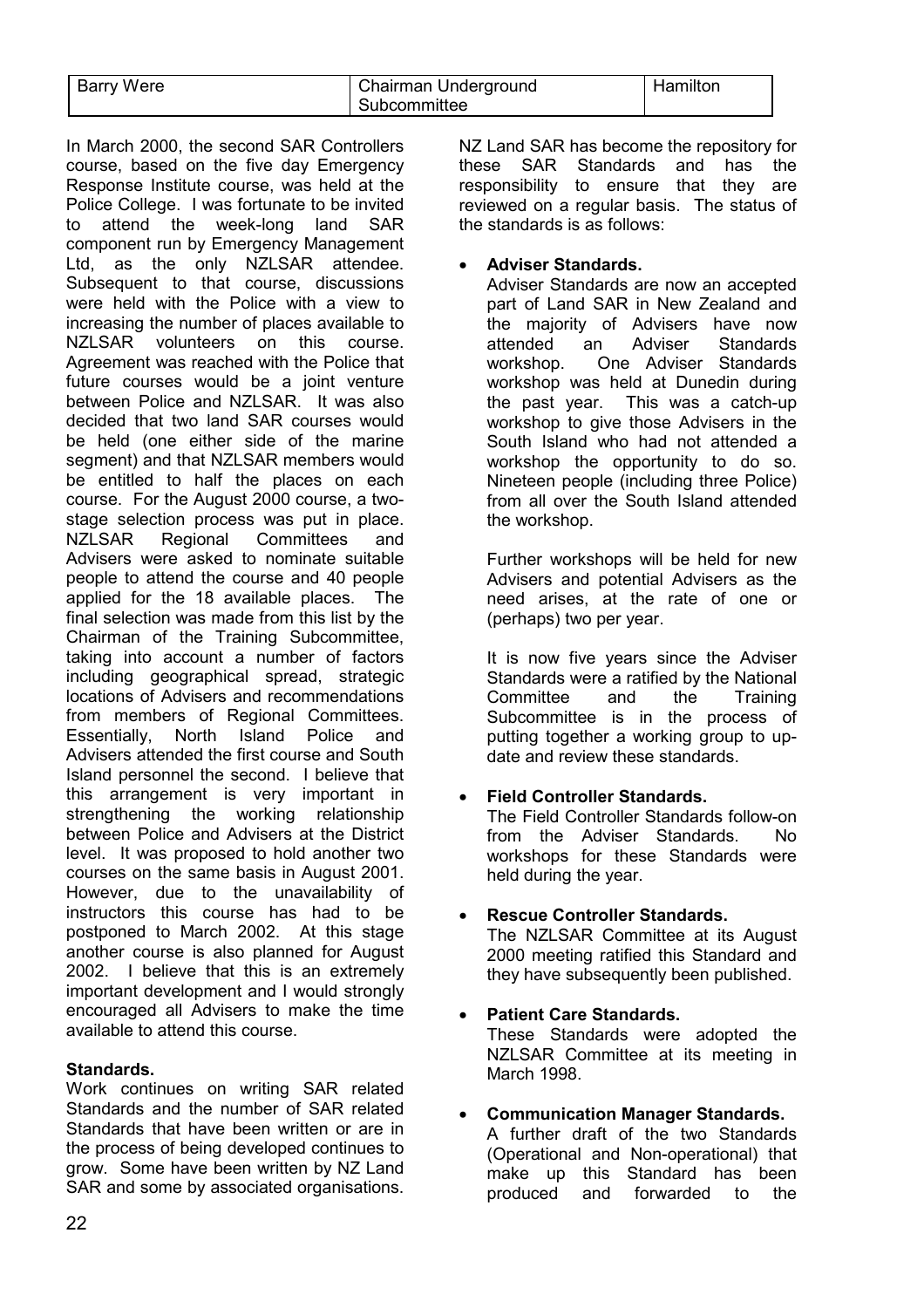Communications Subcommittee for comment and technical verification. While these Standards have been developed and written by AREC personnel, the Standards will be "owned" by NZ Land SAR Inc.

# • **Strop Rescue Standards.**

The development of this Standard by Department of Conservation staff at Mt. Cook has been put on hold until the Backcountry Technical Rescue Standards are implemented.

• **Backcountry Technical Rescue Standards**

A Working Group of the Specialist Subcommittee headed by Grant Prattley has spent a considerable amount of time developing this Standard. Two Vertical Rescue Workshops have been held (one in the North Island and one in the South), as part of the development and implementation process for this Standard. The draft Standard has been circulated for comment.

# • **SAR Search Dog Standards**

This Working Group of the Specialist Subcommittee has done a considerable amount of work to develop the Standard, which includes an assessment process. Workshops to discuss the proposed Standard and to look at the assessment process have been held - one in the South Island and one in the North Island. Feed back from these workshops is being reviewed for inclusion in the Standard.

All Standards that have been approved by the NZLSAR Committee as well as a number of draft Standards are posted on the NZLSAR web site.

# **Training.**

• **Emergency Management Ltd. Courses.** 

Ross Gordon of Emergency Management Ltd continues to offer a range of courses that teach new skills and techniques to our SAR volunteers.<br>The Training Subcommittee has The Training Subcommittee has continued its policy of encouraging Districts and Regions to undertake new training to up-skill their SAR volunteers by sponsoring a number of approved courses. A total of 39 EML courses were run last year. There continues to be some encouraging developments as follows:

- courses being run mid-week,
- courses being run for District Police personnel
- the development of weekend up-date courses consisting of one day each on two topics.

In addition, Region Five ran a week long Managing Search Operations course similar to the one held at the Police College. At least one other Region has expressed interest in running this course at Regional level.

A summary of the training courses sponsored and/or facilitated by NZ Land SAR is in the following table.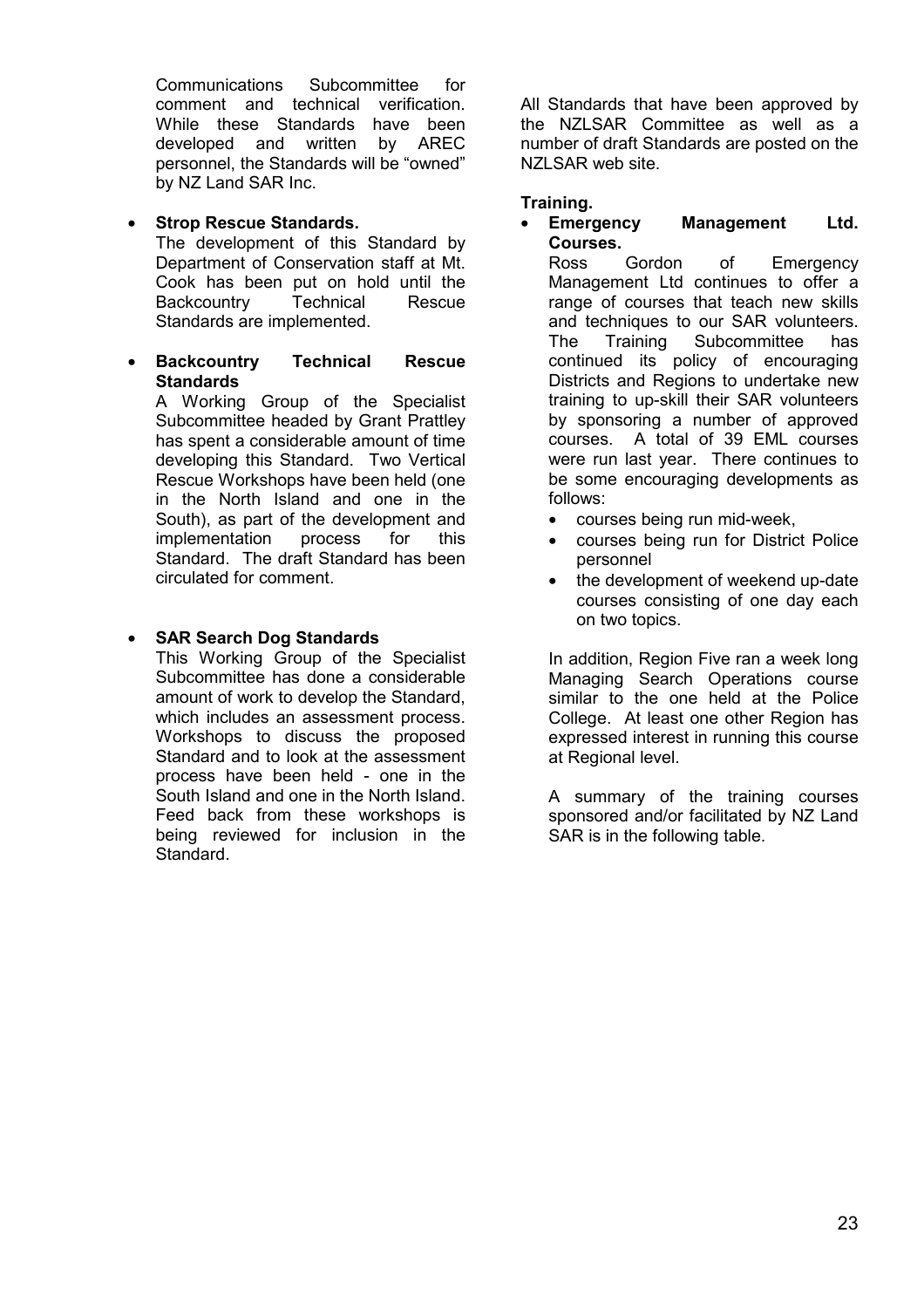| <b>Course</b>                              | 94/95                    | 95/96          | 96/97                            | 97/98          | 98/99                            | 99/00                            | 00/01                            | <b>No</b>               |
|--------------------------------------------|--------------------------|----------------|----------------------------------|----------------|----------------------------------|----------------------------------|----------------------------------|-------------------------|
| <b>EML</b>                                 |                          |                |                                  |                |                                  |                                  |                                  |                         |
| Introductory Track & Clue                  | 2                        | 5              | 14                               | 13             | $\overline{7}$                   | 12                               | 14                               | 67                      |
| Awareness                                  |                          |                |                                  |                |                                  |                                  |                                  |                         |
| Stage 2 Track & Clue                       | $\mathbf 0$              | $\overline{0}$ | $\overline{0}$                   | 3              | 3                                | 6                                | 10                               | 22                      |
| Awareness                                  |                          |                |                                  |                |                                  |                                  |                                  |                         |
| Search<br>Managing<br>Operations - Stage 1 | 5                        | $\overline{0}$ | $\overline{2}$                   | $\overline{4}$ | $\overline{4}$                   | 3                                | $\mathbf{1}$                     | 19                      |
| Managing<br>Search                         |                          |                |                                  |                |                                  | $\overline{2}$                   | $\overline{0}$                   | $\overline{\mathbf{2}}$ |
| Operations - Stage 2                       |                          |                |                                  |                |                                  |                                  |                                  |                         |
| 5 Day Managing Search                      |                          |                |                                  |                |                                  |                                  | $\overline{3}$                   | $\overline{\mathbf{3}}$ |
| Operations                                 |                          |                |                                  |                |                                  |                                  |                                  |                         |
| Incident<br>Command                        | $\mathbf 0$              | 0              | $\mathbf 0$                      | $\mathbf{1}$   | $\mathbf 0$                      | $\overline{0}$                   | $\Omega$                         | $\overline{1}$          |
| System                                     |                          |                |                                  |                |                                  |                                  |                                  |                         |
| <b>Urban Search Methods</b>                | $\overline{0}$           | $\overline{0}$ | $\overline{0}$<br>$\overline{3}$ | $\overline{2}$ | $\overline{0}$<br>$\overline{3}$ | $\overline{2}$<br>$\overline{5}$ | $\overline{2}$<br>$\overline{5}$ | $6\phantom{1}$          |
| <b>Search Methods</b>                      | $\overline{0}$           | $\overline{0}$ | $\overline{0}$                   | $\mathbf{1}$   | $\overline{3}$                   | $\overline{1}$                   | $\overline{3}$                   | $\overline{17}$<br>8    |
| Search Team Leader                         | $\overline{0}$           | $\mathbf 0$    |                                  | $\overline{1}$ |                                  | $\overline{2}$                   | $\overline{1}$                   | $\overline{\mathbf{3}}$ |
| Update weekends                            |                          |                |                                  |                |                                  |                                  |                                  |                         |
|                                            |                          |                |                                  |                |                                  |                                  |                                  |                         |
| <b>Subtotals</b>                           | $\overline{7}$           | 5              | 19                               | 25             | 20                               | 33                               | 39                               | 148                     |
|                                            |                          |                |                                  |                |                                  |                                  |                                  |                         |
| <b>NZLSAR</b>                              |                          |                |                                  |                |                                  |                                  |                                  |                         |
| Introductory<br>Search<br>Management       | $\blacksquare$           | $\blacksquare$ | $\blacksquare$                   | $\blacksquare$ | $\mathbf{1}$                     | $\mathbf 0$                      |                                  | $\mathbf 1$             |
| Standards<br>Adviser                       | $\overline{4}$           | 11             | 3                                | $\mathbf{1}$   | $\overline{2}$                   | $\mathbf{1}$                     | $\mathbf{1}$                     | 23                      |
| Workshops                                  |                          |                |                                  |                |                                  |                                  |                                  |                         |
| <b>Field Controller Standards</b>          | $\blacksquare$           | $\frac{1}{2}$  | $\blacksquare$                   | 10             | $\overline{4}$                   | $\mathbf{1}$                     | $\overline{0}$                   | 15                      |
| Workshops                                  |                          |                |                                  |                |                                  |                                  |                                  |                         |
| Vertical<br>Rescue                         | $\overline{\phantom{a}}$ | $\overline{a}$ | ÷,                               | $\mathbf{1}$   | $\overline{0}$                   | $\mathbf{1}$                     | $\mathbf{1}$                     | $\overline{3}$          |
| Workshop                                   |                          |                |                                  |                |                                  |                                  |                                  |                         |
| <b>Risk Management</b>                     | $\blacksquare$           | $\mathbf{1}$   | 1                                | $\mathbf 0$    | $\mathbf 0$                      | $\mathbf 0$                      | $\mathbf 0$                      | $\overline{\mathbf{2}}$ |
|                                            |                          |                |                                  |                |                                  |                                  |                                  |                         |
| <b>Subtotals</b>                           | $\overline{\mathbf{4}}$  | 12             | $\overline{\mathbf{4}}$          | 12             | $\overline{7}$                   | $\overline{3}$                   | $\overline{2}$                   | 44                      |
|                                            |                          |                |                                  |                |                                  |                                  |                                  |                         |
| <b>Totals</b>                              | 11                       | 17             | 23                               | 37             | 27                               | 36                               | 41                               | 192                     |

All the above courses are in addition to the local and District training (including SAREX's) that is regularly undertaken by SAR volunteers.

A number of Regions and Districts are continuing to use their own funds to run additional courses to those funded by NZLSAR so as to increase the SAR skills of their members. While this is very commendable, it has resulted in problems with some Regions not being able to get sufficient bookings for courses during the year. In an attempt to resolve this issue and to ensure that there is a good spread of courses across the seven Regions, the Training Subcommittee has, on the recommendation of the National Committee, allocated a minimum of four course weekends to each Region for the 2001/2002 year. It is now up to each Region to decide what courses to run on their nominated weekends. Hopefully, this will result in a more equable distribution of courses.

A new (and more intensive) course on Lost Person Behaviour/Person Profiling has been developed by EML. A pilot workshop, which was planned for May 2001 did not run and has now been rescheduled for the end of September 2001. A second pilot workshop is also planned for the coming year. The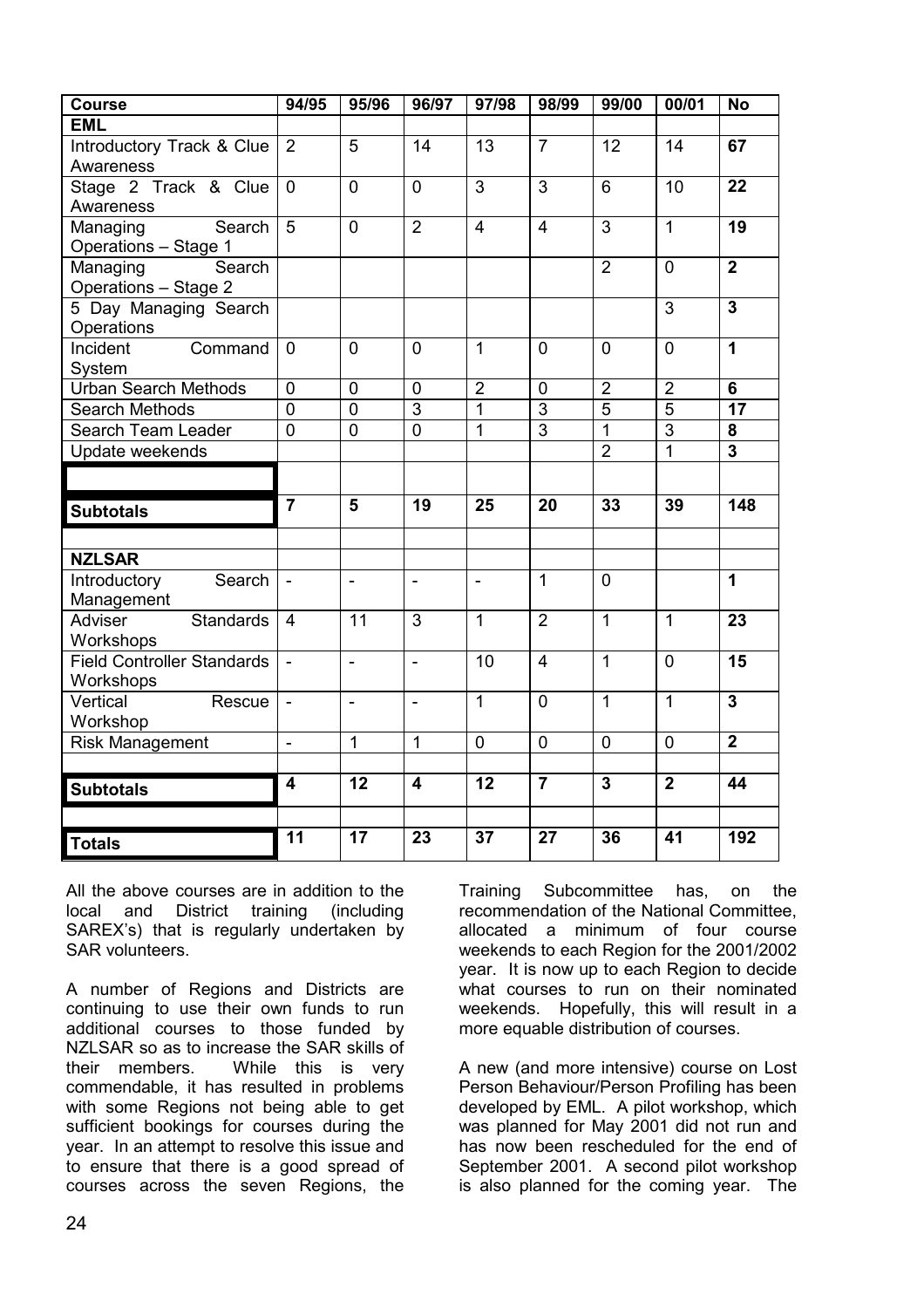feedback from these two workshops will be used to assessed the suitability of this type of course for NZLSAR.

The Training Subcommittee is now looking at developing material for the next round of workshops as a follow on from the Adviser and Field Controller standards Workshops. It is proposed that an element of these courses will include some training modules that the participants can take back to their District and run them for their local SAR volunteers.

# **Resource Material.**

# • **Field Guide.**

The Field Guide, which has proved to be such an extremely popular publication that we have almost run out of copies despite two reprints, is now over five years old. Since its initial publication there has been some tremendous advances in SAR in New Zealand and a number of sections are in need of a significant revision. This process has started and a revised edition will be published during the coming year.

# • **SAR Workbook**

The workbook, which was designed as a training program for new entrants to the SAR organisation, has not been quite as popular as the Field Guide. However, a number of SAR groups are finding that it is a useful revision programme for existing SAR members. Once the Field Guide has been revised and published, the Workbook will also be revised to bring it in to line with the Field Guide.

# • **Training Resource Manual**

The Training Subcommittee has been working on developing a series of training modules as a tool to assist instructors of SAR groups with their training. It has been decided that there would be more benefit in expanding the concept into a Training

Resource Manual for SAR groups. Progress on this is on track for it to be published in the coming year. Further modules will be developed that can be added to this Training Resource manual.

# **Acknowledgements.**

The NZLSAR organisation relies very heavily on the strength of its volunteers. The people who not only participate in operations, but quietly get on with improving their skills by giving up their time to attend courses as well as working at maintaining currency in the skills they have learnt and then passing them onto other members of the organisation are very much appreciated. It is very difficult to adequately recognise and acknowledging their dedication and contribution to SAR. Without their assistance and enthusiasm the organisation would not function as well as it does.

I would also like to thank those who have assisted the Training Subcommittee to do its work. In particular my thanks go to the members of the District and Regional SAR Committees who tirelessly attend to the local administration and organisational work required for the training courses offered by Emergency Management Ltd. To Ross Gordon of Emergency Management Ltd for his enthusiasm and encouragement throughout the year; to the Committee of NZLSAR Inc. for their unfailing support of the aims and objectives of the Training Subcommittee and the members of the Training Subcommittee for their assistance, encouragement and help throughout the year. A very special thanks goes to John Tristram, as without his behind the scenes input, cajoling and encouragement much of what we have achieved this year would just not have happened.

# **Roscoe Tait**

Chairman, Training Subcommittee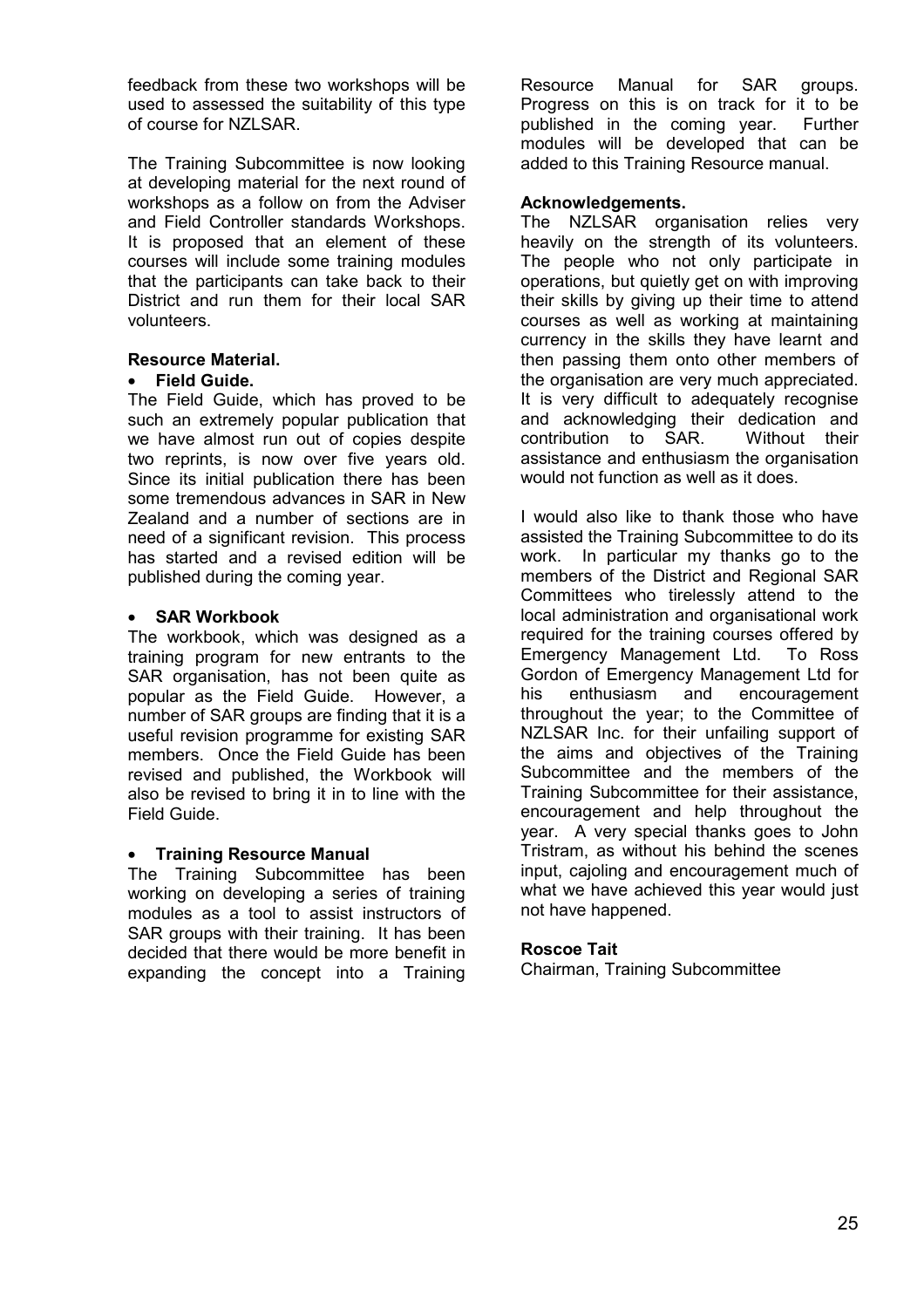#### **Operations.**

During the last 12 months there have<br>
Dbeen 3 searches. Two of these were been 3 searches. Two of these were in the North Island Waitomo area while the other was on Takaka hill. All were for overdue parties and all were easily resolved.

# **Training.**

The National Cave SAREX in March was the highlight of the year. This exercise was definitely a success. The cavers have developed significantly with each of these National exercises. During the first exercise in 1994 the cavers developed the concept of an Underground Controller to manage the rescue phase of an operation, particularly in complex cave systems. Several workshops and a training weekend were held to develop a job description for the new position.

The second exercise in 1998 was based on a search scenario that was not well managed. The cavers subsequently set about gaining the training and experience required. This training included an MSO course run specifically for cavers.

The third national exercise in March this year tested the learning from the previous years. The management team was deliberately selected to use the best available people rather than having the old hands in an observer role. The intention being to run a model operation – as it should be run if it was real.

This objective was achieved with the management processes and systems being as good as some of the best Land SAR operations. The improvements from the 1998 operation were very apparent not only in the outcomes but also in the processes. For example, two members of the lost party were found only when a passage was searched for a third time. The planning team had determined the

area of highest probability and consequently kept instructing teams to re-search the area until they were found.

It was also interesting to note that all party members were much happier with their contribution to the operation this time round - the better management processes must have been a major factor. There were about 80 people involved in the exercise.

#### **Other interesting outcomes:**

It is the first time the cavers have run a light advance base at the entrance and the FHQ at the road end. This worked really well with the exception being in getting the information back to the FHQ each time a party was debriefed on exiting the cave. Although one of the management team was sent specifically to do this job, and they did it well, the information did not get fed back, as that person kept getting tied up with other problems.

The RNZAF did a magnificent job of transporting people between the bases and the AREC served us well, despite the competition for both resources from the real search at Abel Tasman.

# **Other Training.**

Areas holding at least one SAREX each year include Waitomo, Palmerston North and Greymouth. The Greymouth Cave Rescue team is considering becoming a vertical rescue resource.

Auckland Caving club members have joined the Auckland Land FIRST Group as a specialist Vertical Rescue resource having amalgamated the various Vertical Rescue groups in the city. These are excellent initiatives as cavers are generally well skilled for Vertical Rescue activity.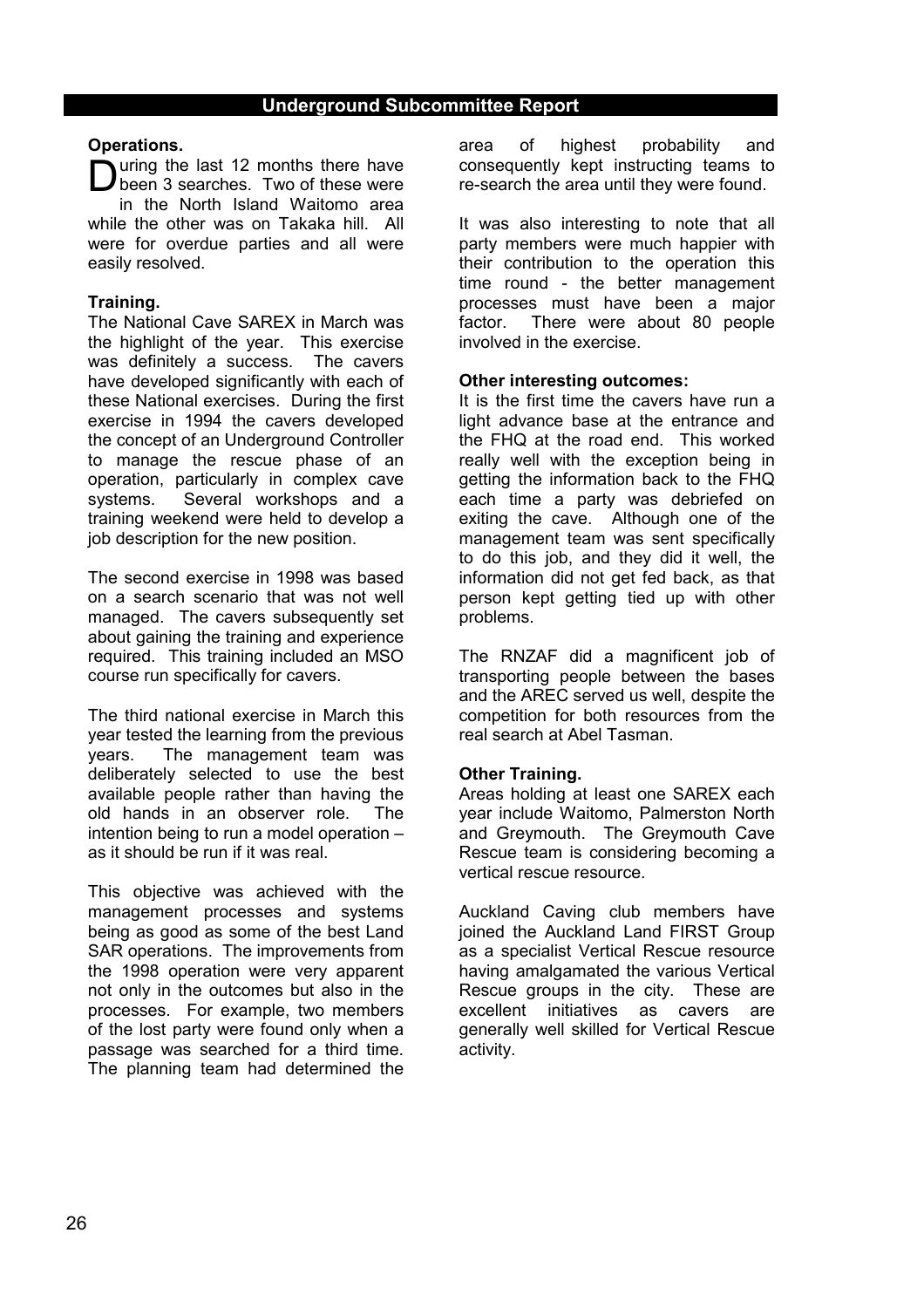# **The members of the Underground Subcommittee are:-**

| Barry Were, Hamilton, Chairman. | Dave Smith, Waitomo. |
|---------------------------------|----------------------|
| Sarah Brewer, Motueka.          | Van Watson, Waitomo. |

Two meetings were held last year and the next meeting will be held in October. This Subcommittee has several projects on the boil including the establishment of a national database of Cave SAR personnel and the publication of the Cave SAR handbook. The handbook should be ready for printing by the end of this year.

#### **Other Activity**

It was interesting to note that during a rather large land search operation near Waitomo recently, the management team, apart from the Police, were all cavers.

#### **Conclusion**

The Cave SAR organisation is well positioned to manage cave rescues and, as a result of training during the last few years, is also much better prepared for a search.

#### **Barry Were**

Chairman, Underground Subcommittee

# **NZLSAR Awards**

n the last year the NZLSAR Committee was pleased to approve the NZLSAR Award to In the last year the N<br>the following people.

| <b>Dallas Winch</b>      | <b>19 August 2000</b> |
|--------------------------|-----------------------|
| <b>Brian Ahern</b>       | <b>19 August 2000</b> |
| <b>John Haynes</b>       | <b>19 August 2000</b> |
| <b>Bill Jackson</b>      | 11 November 2000      |
| <b>Jacqueline Martin</b> | 11 November 2000      |
| <b>Phil Malham</b>       | 11 November 2000      |
| <b>Dave Saunders</b>     | 04 February 2001      |
| <b>Andrew Shaw</b>       | <b>17 March 2001</b>  |
| John Jordan              | 26 June 2001          |
| <b>Neil Sinclair</b>     | 26 June 2001          |

**Graham Thorp**  Chairman NZLSAR

# **Department of Conservation Report**

n the past year SAR operations on In the past year SAR operations on<br>public protected areas have had maintained the direct input of DoC field staff in planning, training and operational incidents. The DoC person roles range from field parties to controlling and advising to inputting to national administration and Specialist Subcommittees.

While much of the DoC input is via individuals own time the co-ordinations between NZ Land SAR, Police and DoC at a professional level has given strength to each organisation as well as provide a

high level of competent service to those in need in the New Zealand outdoors.

By way of an example at Mount Cook, the alpine rescues operations and best practises are now shared and improved as a result of the communication between search and rescue practitioners nationally via the NZ Land SAR co ordination function.

The future of continuing to provide a relatively safety and challenging experiences and opportunities in the protected natural area of New Zealand with the assurance of high standard of safety preparedness via NZ Land SAR is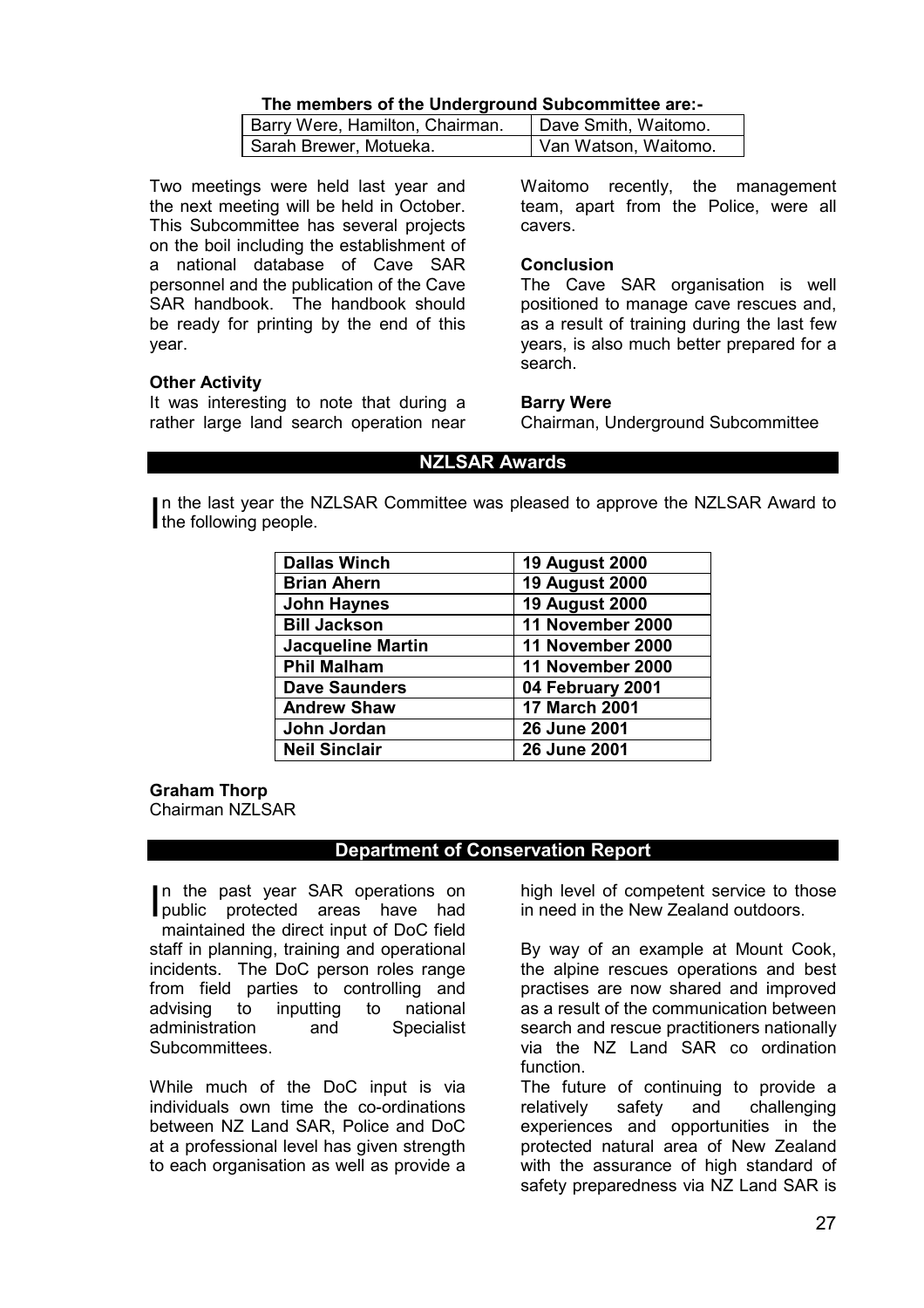highly valued by the Department and its many thousands of visitors every year.

**Paul Dale**  DoC Representative

# **Treasurer's Report**

Thanks again to volunteer Committee<br>and Subcommittee members and and Subcommittee members and others whose efforts cannot be satisfactorily measured in dollars. In addition to the grant the Police continue to support us in other ways including accommodation and associate services for the National Field Officer.

The 2000/2001 Business Plan totalled \$218,250, compared with the Police grant of \$185,000, and some \$182,000 was spent against this. In addition to the \$182,000 spent, a further \$5,000 was added to the SAR Research Fund.

A considerable increase to the cost of Committee meetings will be noted and reasons for this include an extra meeting,

Review Group meetings, dramatic air fare increases and the need to pay for a minute secretary.

Accumulated Funds are now \$71,025 and these would normally be available for the new year's business plan or other projects. However at least \$10,000 monthly must be held back to cover funding gaps should there be delays in receiving the Police Grant, which in 2000 was received promptly. Further funds totalling \$57,840 are held, tagged for special purposes such as the Research and Publication Funds.

#### **Phil Rundle**

Treasurer, NZLSAR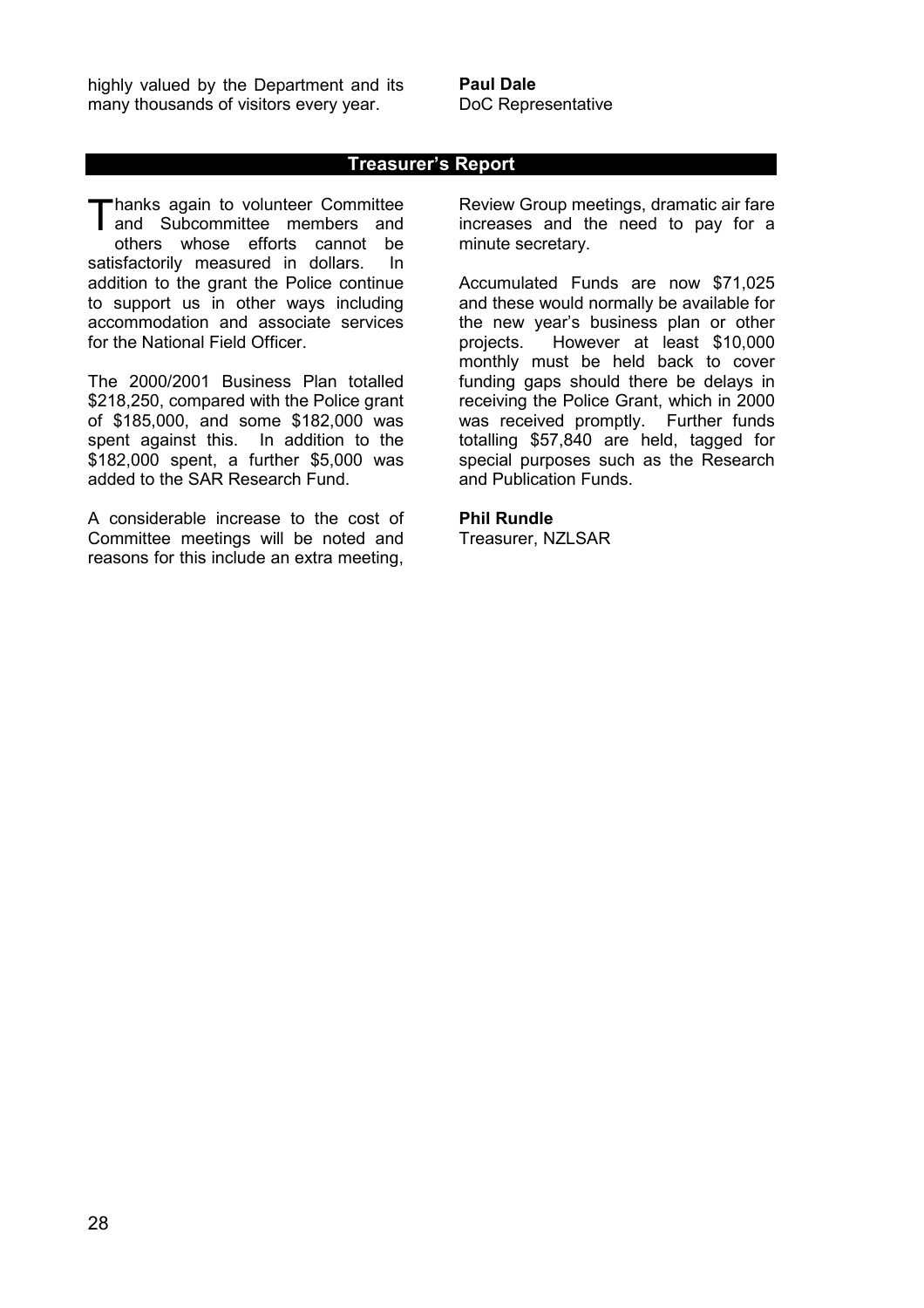# **Financial Report**

# **NEW ZEALAND LAND SEARCH AND RESCUE INCORPORATED STATEMENT OF FINANCIAL POSITION AS AT 30 JUNE 2001**

|                                                                                                                 |        | 2001                                | 2000                                |
|-----------------------------------------------------------------------------------------------------------------|--------|-------------------------------------|-------------------------------------|
| <b>Accumulated Funds</b>                                                                                        |        | \$<br>71,025                        | \$<br>59,237                        |
| <b>Publications Fund</b><br><b>Redundancy Provision</b><br><b>SAR Research Fund</b><br><b>ACR Training Fund</b> | Note 6 | 22,880<br>9,960<br>15,000<br>10,000 | 23,491<br>9,706<br>10,000<br>10,000 |
| <b>Total Equity</b>                                                                                             |        | 128,865                             | 112,434                             |
| Represented by:<br><b>Bank accounts</b><br>Westpac Trust current a/c<br>Westpac Trust call a/c                  |        | 3,062<br>29,845                     | 4,721<br>32,925                     |
| Term Deposits-Westpac Trust<br>Debtors and prepayments                                                          | Note 4 | 32,907<br>115,000<br>3,235          | 37,646<br>98,000<br>2,416           |
| <b>Total Current Assets</b>                                                                                     |        | 151,142                             | 138,062                             |
| <b>Less Current Liabilities</b>                                                                                 |        |                                     |                                     |
| Creditors                                                                                                       | Note 5 | 22,277                              | 25,628                              |
| <b>Net Current Assets</b>                                                                                       |        | 128,865                             | 112,434                             |

The Notes 1 to 9 to the Accounts form part of these Accounts.

-----------------------------------Treasurer -----------------------------------Chairman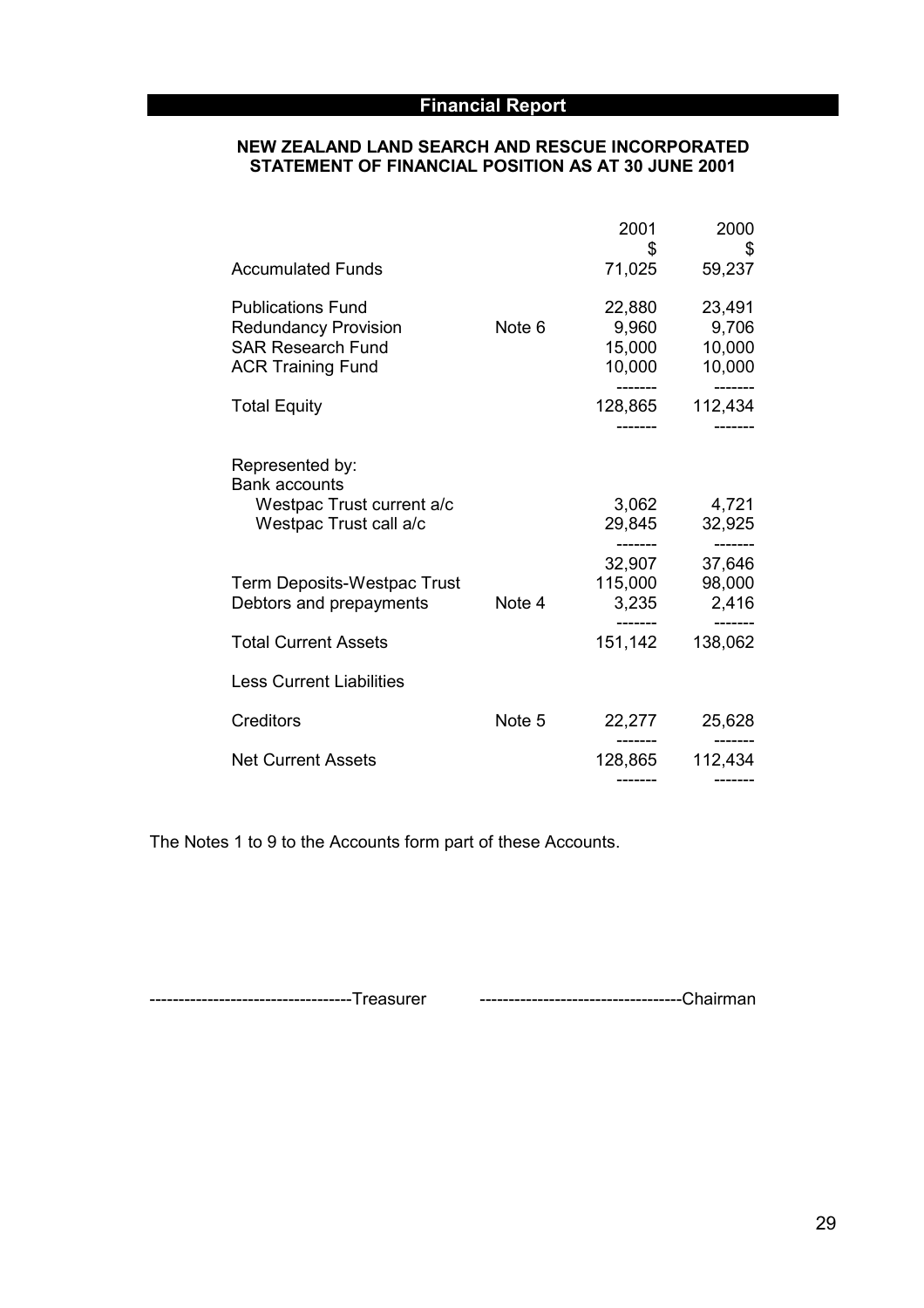| <b>NEW ZEALAND LAND SEARCH AND RESCUE INCORPORATED</b><br>STATEMENT OF FINANCIAL PERFORMANCE FOR THE YEAR ENDED 30 JUNE 2001                                            |                          |                                     |                          |                        |
|-------------------------------------------------------------------------------------------------------------------------------------------------------------------------|--------------------------|-------------------------------------|--------------------------|------------------------|
|                                                                                                                                                                         |                          | 2001                                |                          | 2000                   |
| <b>INCOME</b><br>Police Depart. Contract<br>Interest                                                                                                                    |                          | \$<br>185,000<br>13,993             |                          | \$<br>126,750<br>7,252 |
| Donations                                                                                                                                                               |                          |                                     |                          | 150                    |
| <b>Total income</b>                                                                                                                                                     |                          | 198,993                             |                          | 134,152                |
| <b>EXPENSES</b><br><b>Audit Fees</b><br><b>Committee and Review Meetings</b><br><b>National Field Officer</b><br>Salary and ACC Levy<br>Travel<br><b>Other Expenses</b> | 42,074<br>4,788<br>1,001 | 1,186<br>22,005                     | 45,583<br>3,741<br>1,268 | 938<br>8,271           |
|                                                                                                                                                                         | -------                  | 47,863                              | -------                  | 50,592                 |
| <b>National Office</b><br><b>Administration and Stationery</b>                                                                                                          |                          | 2,303                               |                          | 1,312                  |
| Travel, Publicity<br>Library                                                                                                                                            |                          | 1,727<br>617                        |                          | 329                    |
| <b>Communication Subcommittee</b>                                                                                                                                       |                          | 1,628                               |                          | 1,037                  |
| <b>Specialist Subcommittee</b><br>Courses<br><b>Subcommittee Expenses</b>                                                                                               | 17,727<br>1,020          |                                     | 1,000<br>1,733           |                        |
| <b>Training Subcommittee</b>                                                                                                                                            |                          | 18,747                              |                          | 2,733                  |
| Courses<br><b>Subcommittee Expenses</b>                                                                                                                                 | 20,461<br>4,652          |                                     | 2,593<br>2,975           |                        |
|                                                                                                                                                                         |                          | 25,113                              |                          | 5,568                  |
| <b>Underground Subcommittee</b><br><b>Cave SAREX</b><br><b>Subcommittee Expenses</b>                                                                                    | 7,714<br>337             |                                     | 1,389                    |                        |
|                                                                                                                                                                         |                          | 8,051                               |                          | 1,389                  |
| <b>SAR Research</b><br>Regional Com. Admin. Support<br><b>Regional Training Support</b>                                                                                 |                          | 5,000<br>4,428<br>43,283<br>------- |                          | 6,623<br>48,022        |
| <b>Total Expenses</b><br><b>Operating Surplus</b>                                                                                                                       |                          | 181,951<br>17,042                   |                          | 126,814<br>7,338       |
| <b>Publication Fund Movements</b>                                                                                                                                       |                          | (611)                               |                          | (7,993)                |
| <b>SURPLUS (DEFICIT)</b>                                                                                                                                                |                          | 16,431                              |                          | (655)                  |
|                                                                                                                                                                         |                          |                                     |                          |                        |

These statements should be read in conjunction with the notes to these financial statements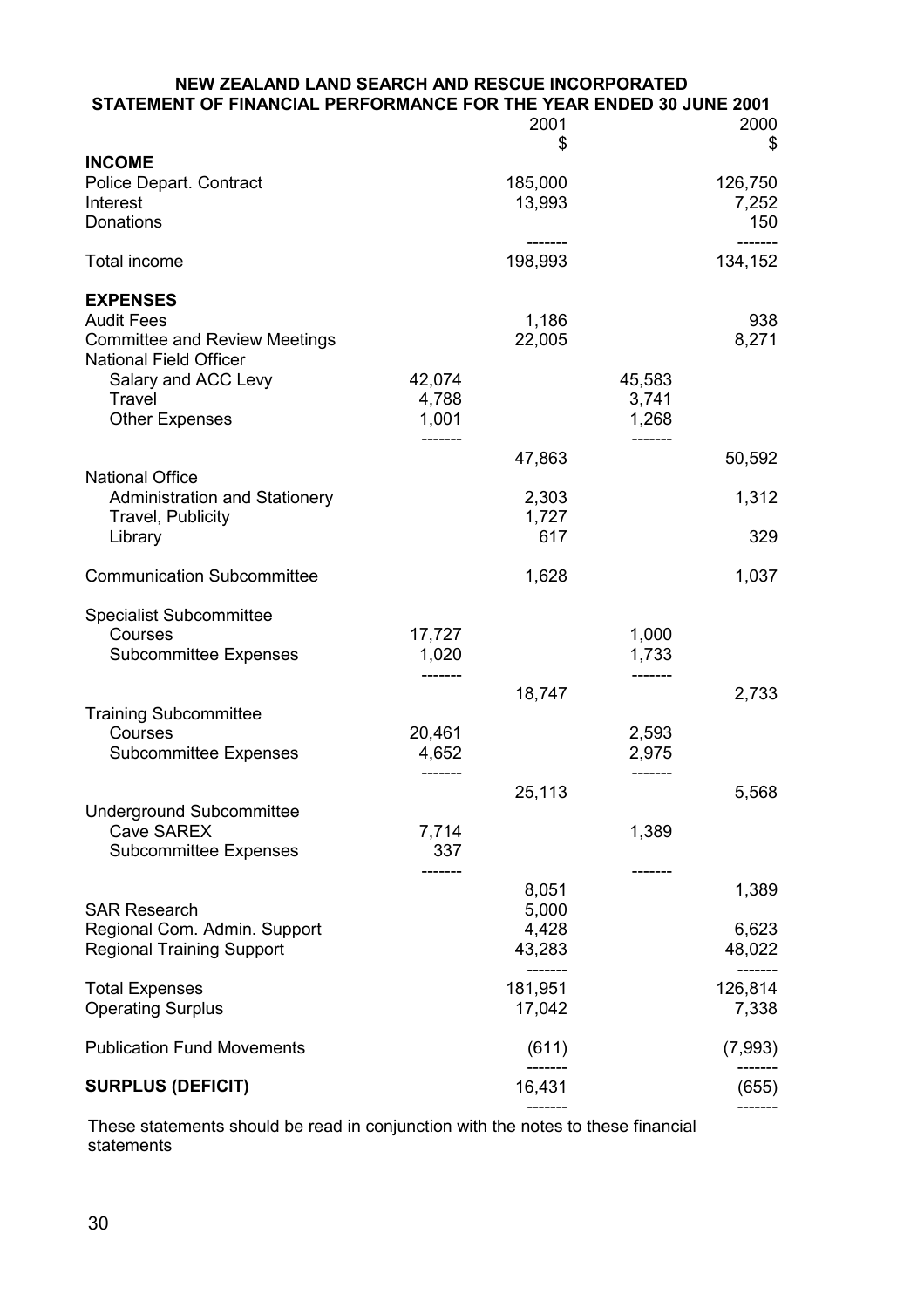#### **NEW ZEALAND LAND SEARCH AND RESCUE INCORPORATED STATEMENT OF MOVEMENTS IN EQUITY FOR THE YEAR ENDED 30 JUNE 2001**

| <b>ACCUMULATED FUNDS</b>                                                                                                                                     | 2001<br>\$                | 2000<br>\$                            |
|--------------------------------------------------------------------------------------------------------------------------------------------------------------|---------------------------|---------------------------------------|
| <b>Opening Balance</b>                                                                                                                                       | 59,237                    | 84,199                                |
| Surplus (Deficit) for the year                                                                                                                               | 16,431                    | (655)                                 |
| Total Recognised Income (deficit) for the year                                                                                                               | 16,431                    | (655)                                 |
| Less Transfers (to) from Reserves<br><b>Closing Balance</b>                                                                                                  | (4, 643)<br>71,025        | (24, 307)<br>59,237                   |
| <b>RESERVES</b>                                                                                                                                              |                           |                                       |
| <b>Publications Fund</b><br><b>Opening Balance</b><br>Add transfer from Accumulated Funds<br>Less transfers (to) Accumulated Funds<br><b>Closing Balance</b> | 23,491<br>(611)<br>22,880 | 19,484<br>12,000<br>(7,993)<br>23,491 |
| <b>Redundancy Provision</b><br><b>Opening Balance</b><br>Add transfer from Accumulated Funds<br><b>Closing Balance</b>                                       | 9,706<br>254<br>9,960     | 9,406<br>300<br>9,706                 |
| <b>SAR Research Fund</b><br><b>Opening Balance</b><br>Add transfer from Accumulated Funds<br><b>Closing Balance</b>                                          | 10,000<br>10,000          | 10,000<br>10,000                      |
| <b>ACR Training Fund</b><br><b>Opening Balance</b><br>Add transfer from Accumulated Funds<br><b>Closing Balance</b>                                          | 10,000<br>5,000<br>15,000 | 10,000<br>10,000                      |
| <b>TOTAL RESERVES</b>                                                                                                                                        | 57,840                    | 53,197                                |
| <b>CLOSING EQUITY</b>                                                                                                                                        | 128,865                   | 112,434                               |

These statements should be read in conjunction with the Notes to these financial statements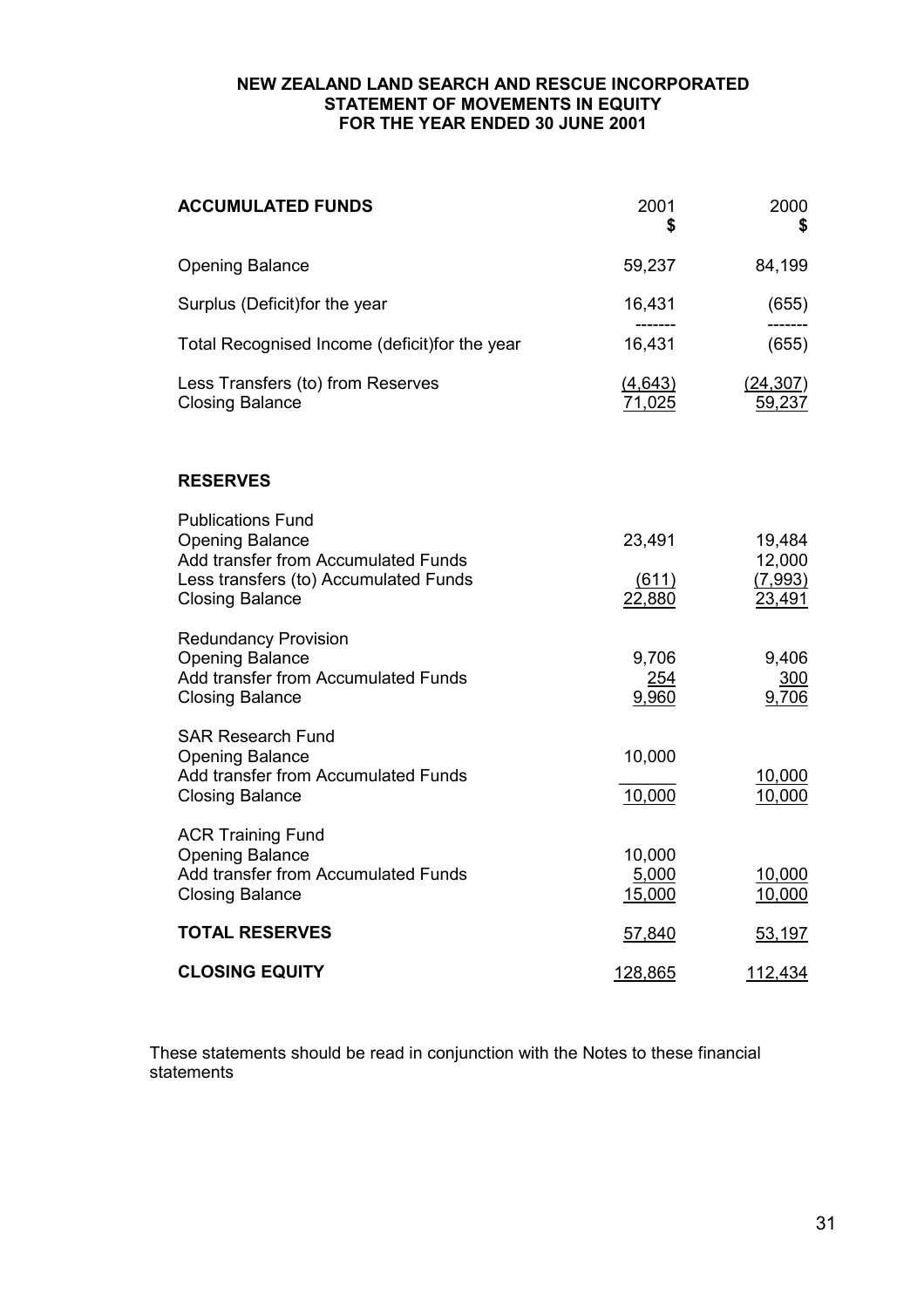#### **NEW ZEALAND LAND SEARCH AND RESCUE INCORPORATED NOTES TO THE ACCOUNTS FOR THE YEAR ENDED 30 JUNE 2001**

## **1. Reporting Entity:**

The financial statements presented here are for the New Zealand Land Search and Rescue Inc. There are independent Regional and District land search and rescue organisations and they do not have their results included with these accounts of the New Zealand Land Search and Rescue Inc.

#### **2. Statement of Accounting Policies**

These Financial Statements are presented in accordance with the Incorporated Societies Act 1908.

#### **General Principles:**

These financial statements have been prepared on the basis of historical cost. Accrual accounting has been used to match income and expenses. Amounts are stated exclusive of GST, except for certain Debtor and Creditor balances, where appropriate.

#### **Differential Reporting**:

This entity qualifies for differential reporting under the Institute of Chartered Accountants of New Zealand's reporting framework as it not publicly accountable and it is not classified as being large. This entity has taken advantage of all available differential reporting exemptions.

#### **Changes in Accounting Policies:**

There have been no changes in accounting policies. All policies have been applied on bases consistent with those used in previous years.

#### **Donated Services:**

New Zealand Land Search & Rescue Inc. relies on the voluntary service of members. Since these services are not normally purchased and because of the difficulty of determining their value, donated services are not recognised in these financial statements.

#### **3 Taxation:**

No provision has been made for income tax as the Society, being a charitable body, has been granted exemption from income tax.

#### **4. Debtors:**

These are accrued interest and GST paid on expenses and recoverable from the Inland Revenue Department.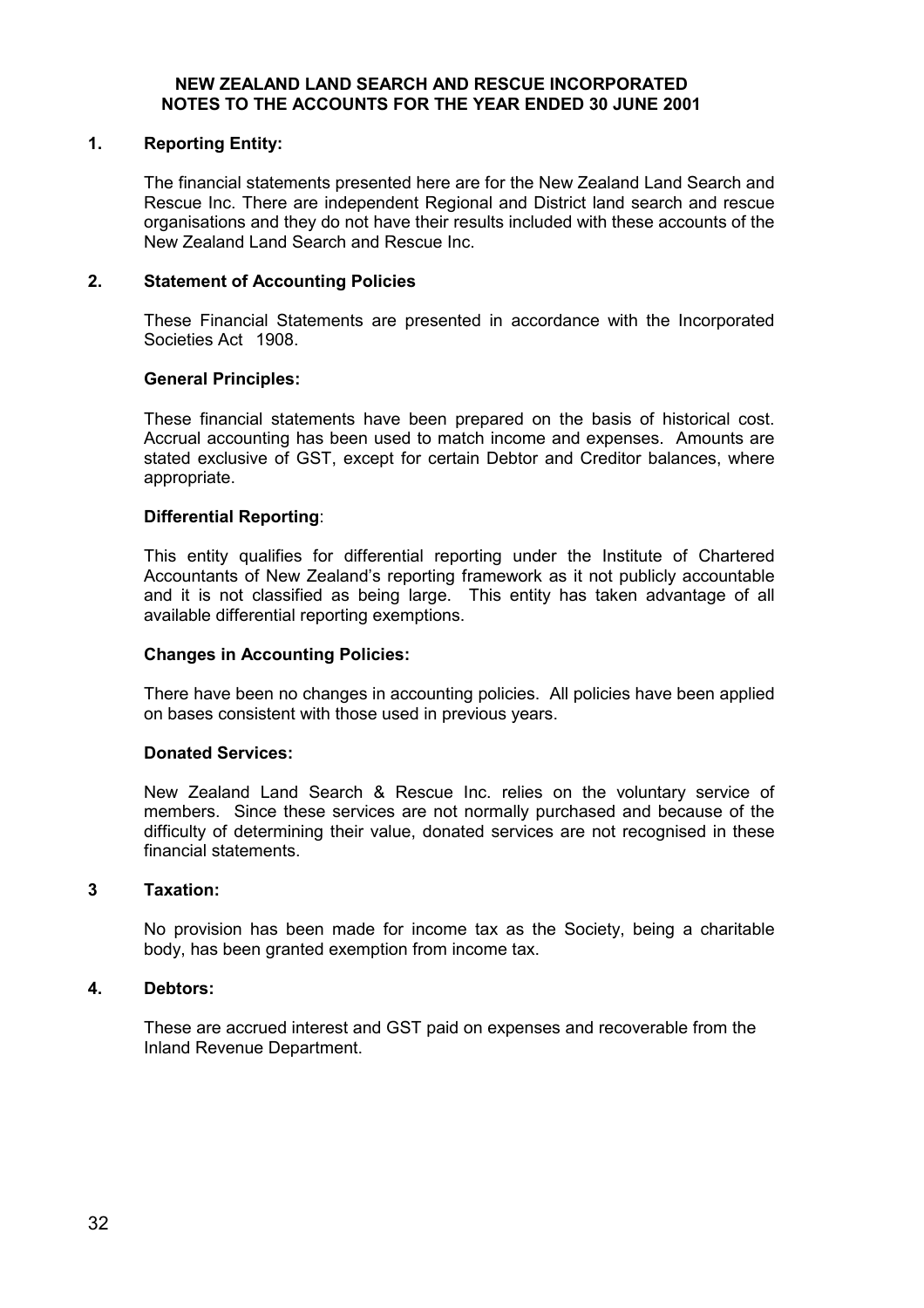# **5. Creditors:**

These are salary and holiday entitlements earned but not paid, a provision for the cost of auditing these accounts and for other expenses incurred but not paid.

# **6. Redundancy Provision:**

While no redundancy is contemplated, the Committee has resolved to make this provision in case funding difficulties occur in the future.

# **7. Contingent Liabilities:**

There were no known contingent liabilities as at balance date. (2000 nil)

# **8. Capital Commitments:**

There were no known capital commitments as at balance date. (2000 nil)

# **9. Related Party Transactions:**

There were no transactions involving related parties during the year, other than those disclosed elsewhere in these Financial Statements.

# **Auditors Report**

Held in office. Copy available upon request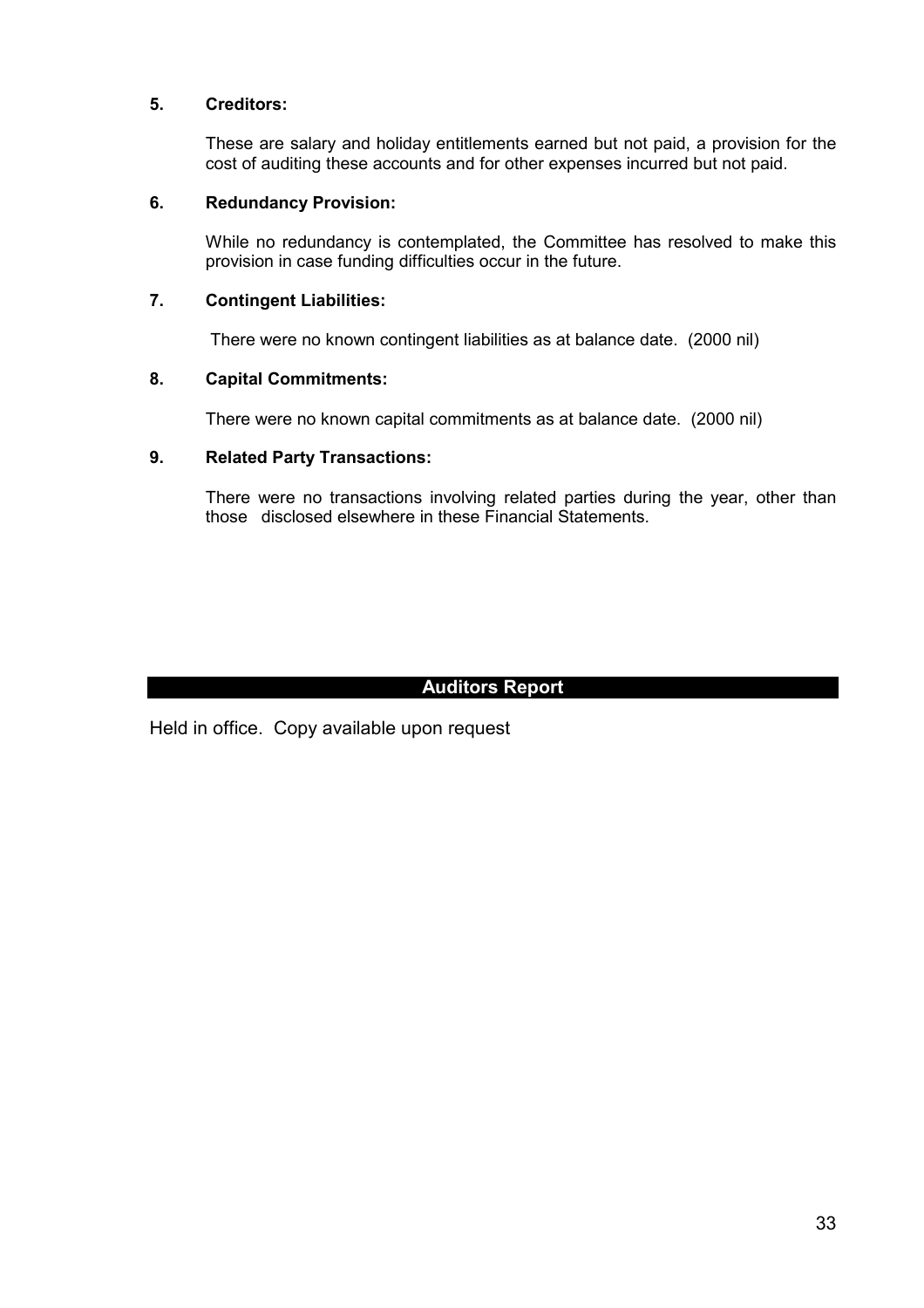# **Performance Audit Report**

The Performance Audit, as required by clause 8(a) (ii) of the Constitution has been prepared by the National Field Officer. It is in two parts, the first is a summary of the NZLSAR Committee and its members activities plus an overview of the national SAR operational statistics. The second part has been to consider the 00/01 budget, what items finance was allocated, whether the work was done and if so was it within budget. In some instances a recommendation has been made to the Committee and will be considered over the coming year.

# **John P Tristram** NFO NZLSAR

| Part 1 NZLSAR Committee and Subcommittees activities during the 2000/2001 year.                                                                                                                                                      |         |
|--------------------------------------------------------------------------------------------------------------------------------------------------------------------------------------------------------------------------------------|---------|
| <b>Committee meetings held</b><br>Total person days of attendance by Committee members<br>The March meeting of the Committee was held over Friday night and Saturday. A<br>one day and two day meeting were held by the Review Group | 59      |
| <b>Communications Subcommittee meetings held</b><br>Total person days of attendance<br>A teleconference was also held                                                                                                                | 8       |
| <b>Training Subcommittee meetings held</b><br>Total person days of attendance                                                                                                                                                        | 2<br>17 |
| <b>Advisers Standards two day Workshops held</b><br><b>Adviser Workshop attendees</b>                                                                                                                                                | 1<br>21 |

**The 00/01 figures below are an interim assessment taken on 19 July 2001. The increase in "Operational hours contributed" is noted and being checked for correctness. The final and more comprehensive figures will be available in the Police SAR Annual Report to be issued shortly.** 

|                             | 00/01  | 99/00  | 98/99  | 97/98  | 96/97  | 95/96  |
|-----------------------------|--------|--------|--------|--------|--------|--------|
| <b>Class II operations</b>  | 397    | 313    | 332    | 352    | 370    | 398    |
| <b>Operational hours</b>    | 41,512 | 17,620 | 14,368 | 20,146 | 15,812 | 22,011 |
| contributed                 |        |        |        |        |        |        |
| Number of personal involved | 3,362  | 2,262  | 2,108  | 2,829  | 3,139  | 3,954  |

**Total of NZ Residents as "customers", land and water – 1353 (1108) Total Tourists as "customers" – 140 (91) Percentage of Tourists – 9% (8%)**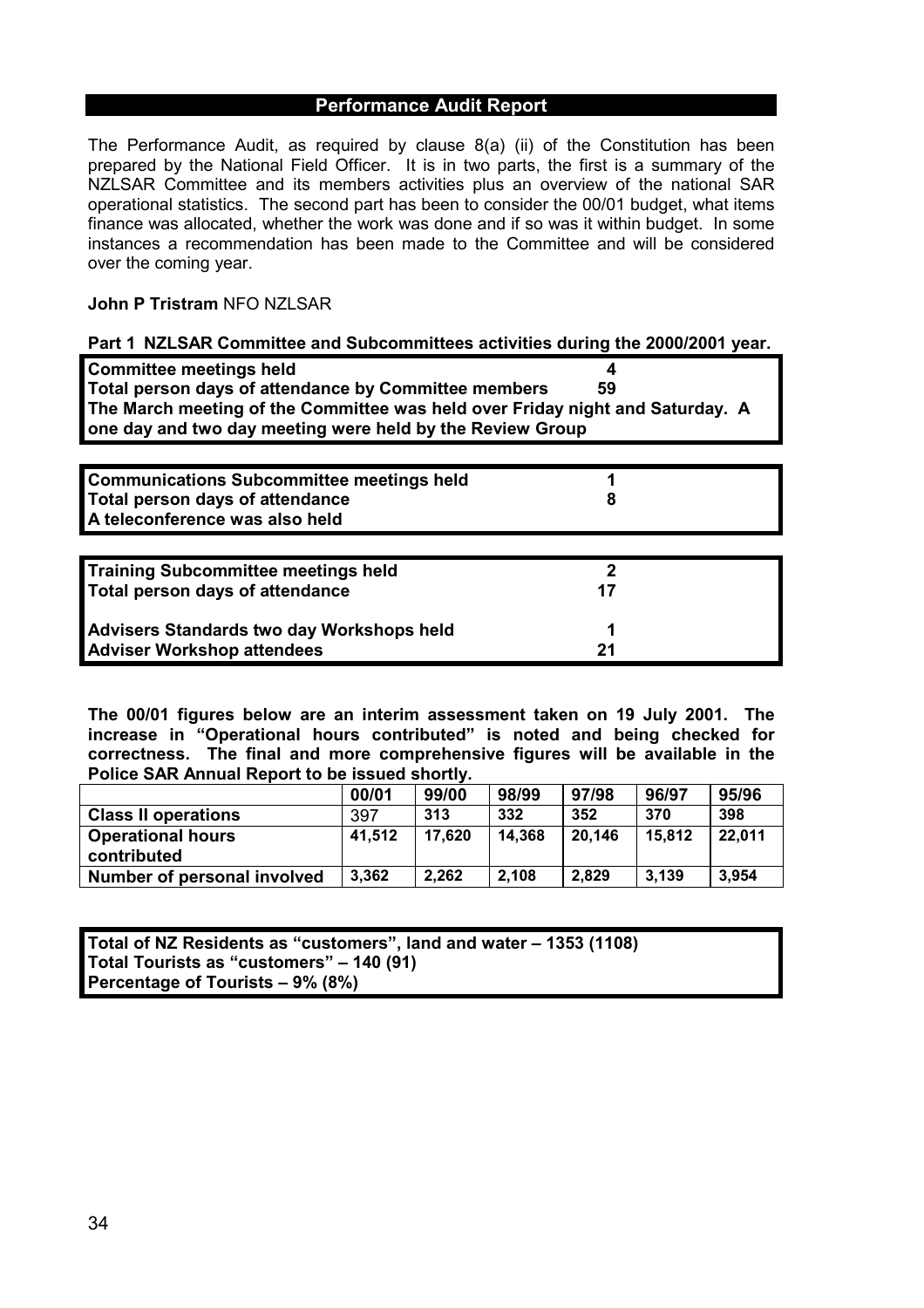| Operation information. Last years interim figures in parenthesis |
|------------------------------------------------------------------|
|                                                                  |

| <b>Problem Type</b>      |                                | <b>Activity Type</b>     |                     | Injury Type.         |                         |
|--------------------------|--------------------------------|--------------------------|---------------------|----------------------|-------------------------|
| <b>Alcohol</b>           | (1)                            | <b>Aircraft Accident</b> | 19<br>(8)           | <b>Abrasion</b>      | 3<br>(8)                |
| <b>Attempted suicide</b> | (2)                            | Camping                  | (7)<br>9            | Arm                  | 6                       |
| <b>Avalanche</b>         | $\mathbf{3}$<br>(4)            | Caving                   | $\mathbf{3}$<br>(1) | <b>Bruising</b>      | 15                      |
|                          |                                |                          |                     |                      | (2)                     |
| <b>Equipment</b>         | 13<br>(9)                      | <b>Climbing</b>          | (25)<br>41          | Coronary             | $\overline{2}$<br>(2)   |
| <b>Homicide</b>          | $\overline{\mathbf{2}}$<br>(1) | <b>Cycling</b>           | $\mathbf{3}$<br>(4) | <b>Dislocate</b>     | $\overline{7}$<br>(5)   |
| Inexperience             | (5)                            | <b>Fishing Shore</b>     | (8)                 | <b>Fatal</b>         | 42<br>(42)              |
| <b>Medical</b>           | 140                            | Gliding                  | 4(1)                | <b>Fracture</b>      | 23                      |
|                          | (91)                           |                          |                     |                      | (23)                    |
| Navigational             | 120<br>(96)                    | <b>Hunting</b>           | 62 (37)             | <b>Gunshot wound</b> | 1 $(1)$                 |
| <b>Other</b>             | 196<br>(103)                   | <b>Motor Accident</b>    | 12(1)               | <b>Head</b>          | 5(6)                    |
| <b>Overdue</b>           | (14)                           | Orienteering             | 12(5)               | Hypothermia          | 25<br>(22)              |
| <b>Rivers</b>            | (20)<br>20                     | <b>Other Land</b>        | 99<br>(41)          | <b>Internal</b>      | $\overline{2}$          |
| <b>Suicide</b>           | (16)<br>20                     | <b>Running</b>           | 8(1)                | <b>Laceration</b>    | 12<br>(7)               |
| Weather                  | 30(5)                          | <b>Skiing</b>            | 6(5)                | Leg                  | $\overline{17}$<br>(10) |
|                          |                                | <b>Tramping</b>          | 158                 | <b>Medical</b>       | 17                      |
|                          |                                |                          | (119)               | <b>Condition</b>     | (8)                     |
|                          |                                | <b>Walking</b>           | 92 (38)             | <b>Multiple</b>      | 28<br>(13)              |
|                          |                                | Working                  | 17 (10)             | <b>Spinal</b>        | 1<br>(5)                |
|                          |                                |                          |                     | <b>Sprain</b>        | 32                      |
|                          |                                |                          |                     |                      | (13)                    |
|                          |                                |                          |                     | <b>Torso</b>         | 1(1)                    |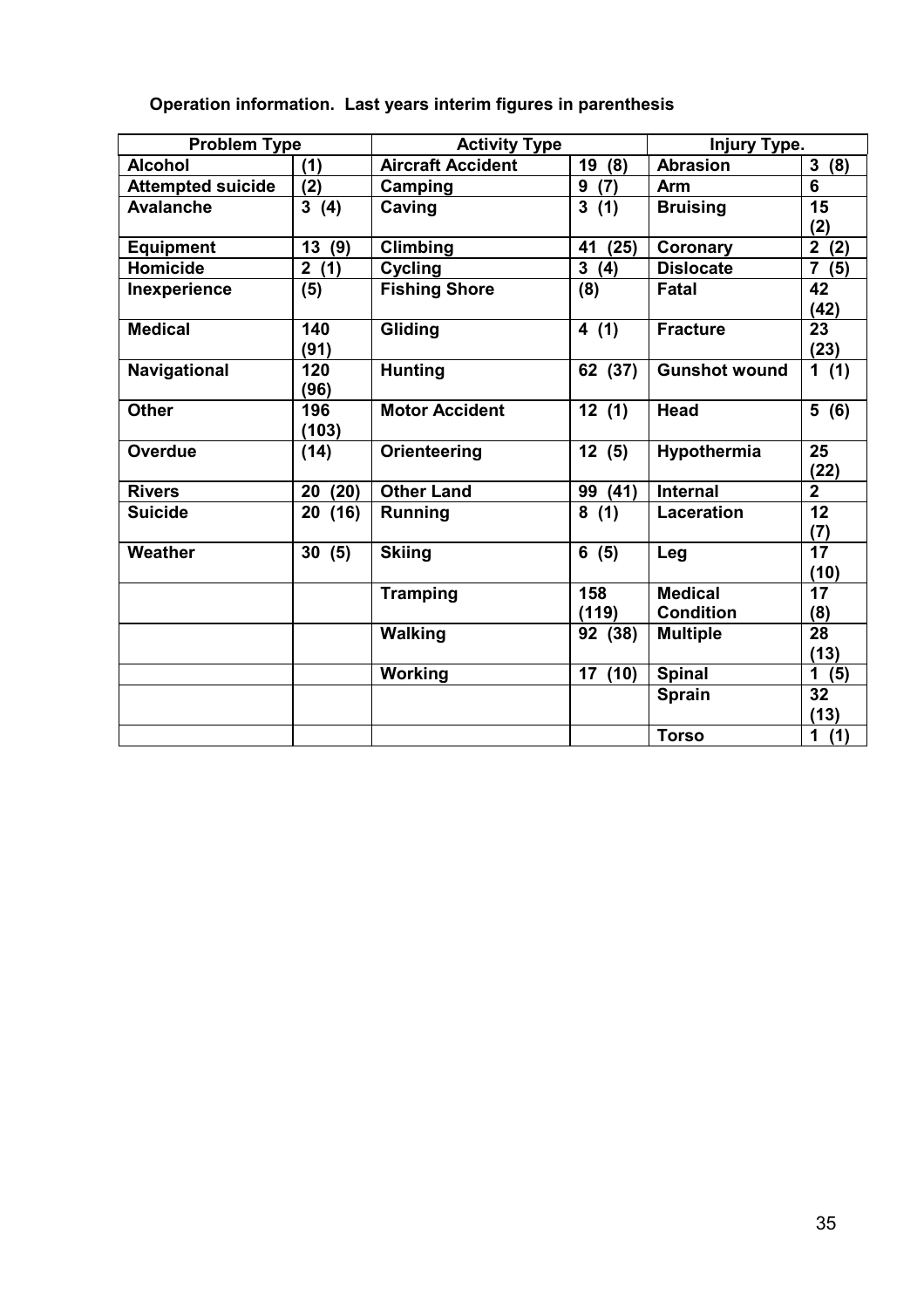|                                                                     |                                                                                                                                     |                                                                                                                                                                                                                                                                                                                                                                                                                                                                                                                                                                                                                                                                                                                                                                                                                                                                                                                                                                                                                                         | Šρ                         | 4                                                                                                                                                                                                                                                                                                                                                                                          | $\omega$                                                                                                               | Ņ                                                                                                                                            | Part <sub>2</sub><br>Note.                                                                                                                          |
|---------------------------------------------------------------------|-------------------------------------------------------------------------------------------------------------------------------------|-----------------------------------------------------------------------------------------------------------------------------------------------------------------------------------------------------------------------------------------------------------------------------------------------------------------------------------------------------------------------------------------------------------------------------------------------------------------------------------------------------------------------------------------------------------------------------------------------------------------------------------------------------------------------------------------------------------------------------------------------------------------------------------------------------------------------------------------------------------------------------------------------------------------------------------------------------------------------------------------------------------------------------------------|----------------------------|--------------------------------------------------------------------------------------------------------------------------------------------------------------------------------------------------------------------------------------------------------------------------------------------------------------------------------------------------------------------------------------------|------------------------------------------------------------------------------------------------------------------------|----------------------------------------------------------------------------------------------------------------------------------------------|-----------------------------------------------------------------------------------------------------------------------------------------------------|
|                                                                     | <b>1b AGM Meeting</b>                                                                                                               | 1a NZLSAR Committee meetings                                                                                                                                                                                                                                                                                                                                                                                                                                                                                                                                                                                                                                                                                                                                                                                                                                                                                                                                                                                                            | <b>Ittem</b>               | 860,000 was allocated as a "Contestable Fund" to be used by the Regions for a nominat<br>$\Delta$ becomes a produced through a from to the state sequence of $\Delta$ and $\Delta$ from $\Delta$ from $\Delta$ from $\Delta$ from $\Delta$ from $\Delta$ from $\Delta$ from $\Delta$ from $\Delta$ from $\Delta$ from $\Delta$ from $\Delta$ from $\Delta$ from $\Delta$ from $\Delta$ fro | A review of expenditure is held at each Committee meeting.<br>in the Business Case and noted as tables in the minutes. | The "budgeted amount" is the sum requested in the Business Case submitted to Police.<br>plan was approved at the November Committee meeting. | This assessment was done in early July using the Financial Report to the 30 June.<br>may mean some small changes in expenditure may need to be made |
| \$1,500                                                             | \$4,000                                                                                                                             | \$7,000                                                                                                                                                                                                                                                                                                                                                                                                                                                                                                                                                                                                                                                                                                                                                                                                                                                                                                                                                                                                                                 | annount<br><b>Budgeted</b> |                                                                                                                                                                                                                                                                                                                                                                                            |                                                                                                                        |                                                                                                                                              |                                                                                                                                                     |
| \$6,592                                                             | $\leq$                                                                                                                              | \$15,413                                                                                                                                                                                                                                                                                                                                                                                                                                                                                                                                                                                                                                                                                                                                                                                                                                                                                                                                                                                                                                | Actual<br>expenditure      |                                                                                                                                                                                                                                                                                                                                                                                            |                                                                                                                        |                                                                                                                                              |                                                                                                                                                     |
| Two meetings have been held by the Review Group including a meeting | When it became apparent that a conference could not be held the Committee<br>reallocated this funding to other areas in the budget. | write again pointing out that after three months they had not had a reply to an<br>written requesting information has not received a reply for a similar time<br>earlier request for<br>between meetings.<br>person is now employed to take minutes of meetings and this has also<br>Police are no longer able to provide secretarial services to the Committee. A<br>between meetings<br>costs not producted tor. Pir travel costs were noticed to have risen a ranger and the product on the section<br>increased the actual expenditure to the amount initially budgeted for. Action<br>include one Friday<br>Lists are produce<br>Three meetings were planned to be held but it was decided to hold a fourth and<br>intormation. It is also noted that another Region varior has<br>d and reviewed each meeting. While most are completed<br>, it is noted with concern that one Region has had cause to<br>and the travel agent was written to for an explanation. The<br>night as well. This incurred accommodation and transport | Comments                   | ted range of courses at a maximum of \$2,000 per course.                                                                                                                                                                                                                                                                                                                                   | As costs become more apparent, reallocations of finances have been made to items                                       | When the funding allocation became known, the final                                                                                          | Audit and some expenditure not previously accounted for                                                                                             |

36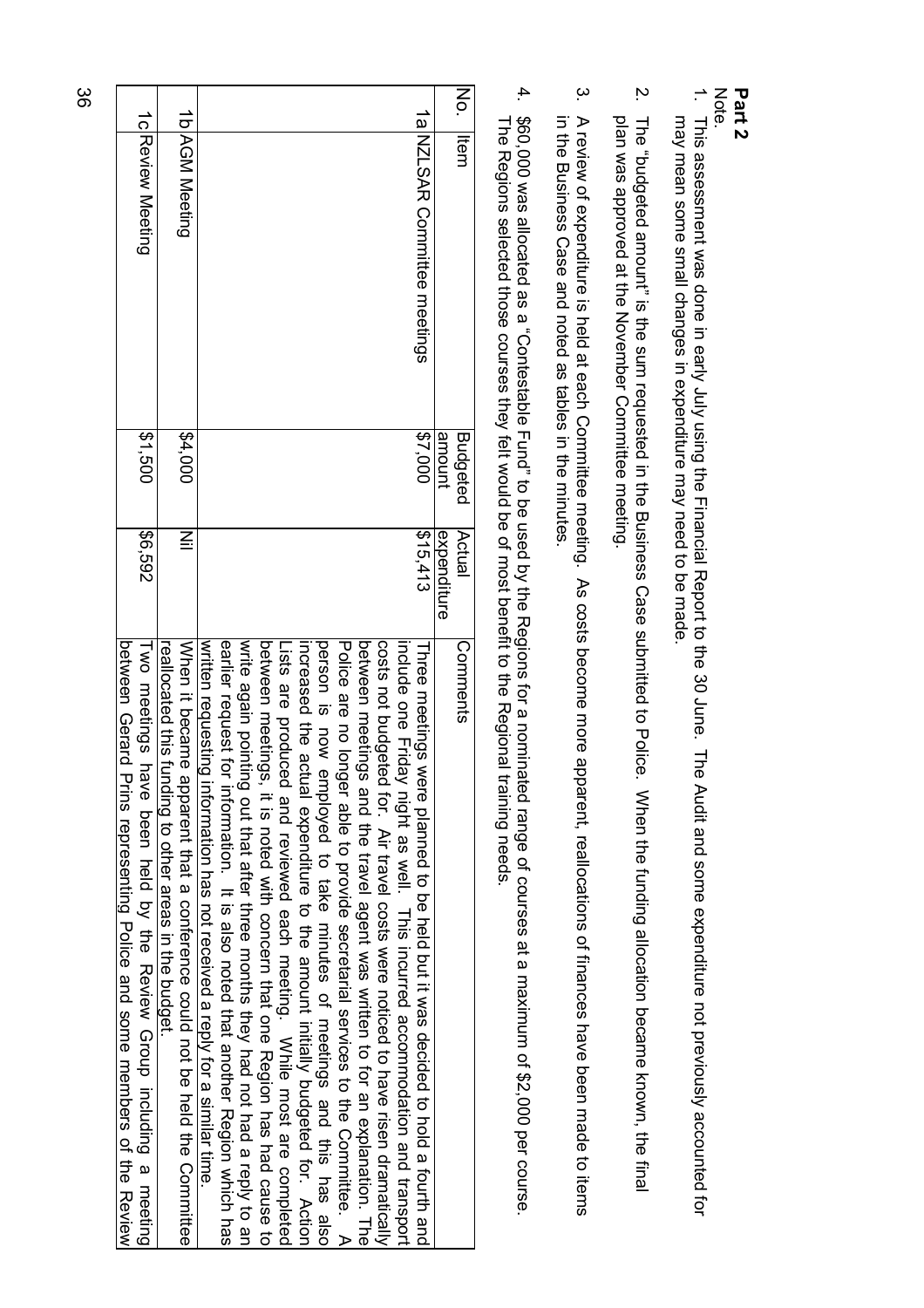|                                                                                                                                                                                                                                          | <u>sa</u>                                                                                                                                          |                                                                                                                                                                                                                            | $\overline{\Omega}$                                                                                                                                                                                                                                                                                                                                                                                                                                                                                                                                                  |                                                                                                                                                                                                                                                         |                                                                                                                                                                                                                                                                                                                                                                                                                                                                                                                                                                                                                                                                                                                                                                    |
|------------------------------------------------------------------------------------------------------------------------------------------------------------------------------------------------------------------------------------------|----------------------------------------------------------------------------------------------------------------------------------------------------|----------------------------------------------------------------------------------------------------------------------------------------------------------------------------------------------------------------------------|----------------------------------------------------------------------------------------------------------------------------------------------------------------------------------------------------------------------------------------------------------------------------------------------------------------------------------------------------------------------------------------------------------------------------------------------------------------------------------------------------------------------------------------------------------------------|---------------------------------------------------------------------------------------------------------------------------------------------------------------------------------------------------------------------------------------------------------|--------------------------------------------------------------------------------------------------------------------------------------------------------------------------------------------------------------------------------------------------------------------------------------------------------------------------------------------------------------------------------------------------------------------------------------------------------------------------------------------------------------------------------------------------------------------------------------------------------------------------------------------------------------------------------------------------------------------------------------------------------------------|
| 2b NFO Salary + ACC                                                                                                                                                                                                                      | Administration Costs                                                                                                                               |                                                                                                                                                                                                                            | Chairman's travel and discretion                                                                                                                                                                                                                                                                                                                                                                                                                                                                                                                                     |                                                                                                                                                                                                                                                         |                                                                                                                                                                                                                                                                                                                                                                                                                                                                                                                                                                                                                                                                                                                                                                    |
| \$50,000                                                                                                                                                                                                                                 | \$3,500                                                                                                                                            |                                                                                                                                                                                                                            | \$6,300                                                                                                                                                                                                                                                                                                                                                                                                                                                                                                                                                              |                                                                                                                                                                                                                                                         |                                                                                                                                                                                                                                                                                                                                                                                                                                                                                                                                                                                                                                                                                                                                                                    |
| \$47,863                                                                                                                                                                                                                                 | 3,490                                                                                                                                              |                                                                                                                                                                                                                            | 026\$                                                                                                                                                                                                                                                                                                                                                                                                                                                                                                                                                                |                                                                                                                                                                                                                                                         |                                                                                                                                                                                                                                                                                                                                                                                                                                                                                                                                                                                                                                                                                                                                                                    |
| indut reducted trom all Committee membris.<br>A review of the work of the National Field Officer has been implemented with<br>meetings by the Chairman for responses and two deadlines for their receipt, few<br>Despite requests at two | Auditor expenses have been identified and are part of the final figure<br>Necessary purchases such as stationary, the Post Box, etc have been made | other SAR organisations<br>person overseas for training or the gathering of information on the activities of<br>NZLSAR produce<br><b>Recordinanciation.</b><br>a travel policy that includes sending, from time to time, a | of occasionally sending a person overseas to view how other parts of the world<br>perform SAR, this could lead to other opportunities being lost.<br>which he wished to do while on leave. Uue to delays in formulating a "travel<br>policy" felt necessary by some Committee members, the opportunity was lost.<br>months a "travel policy" has still not been formulated. Realising the desirability<br>The Police grant was then reallocated. It is noted that after more than twelve<br>This included a sum to assist the NHO to attend two overseas contenences | a series of recommendations, including a list of points for and against the<br>Reconnendation.<br>ndividual recommendations, and present this to the Committee<br><b>Lhat tuture Review</b><br>Group meetings strive to produce from the meeting agenda | decisions<br>for this has been the desire to have "consensus" on the various points raised. It<br>decision making".<br>containing very teams recommendations for the Committee to consider. A reason<br>planned for and \$2,500 is included but not about in the "Actual Expenditure". It<br>is our belief that the "want for consensus" should not overwhelm the "need for<br>is noted that the last Review Group meeting produced a three page document<br>meeting. As well two "teleconferences" were held. A third meeting has been<br>incurred little cost<br>Group at which the draft MoU was considered clause by clause. That meeting<br>as the participants were in Wellington for a Committee<br>It is after all the prime function of a meeting to make |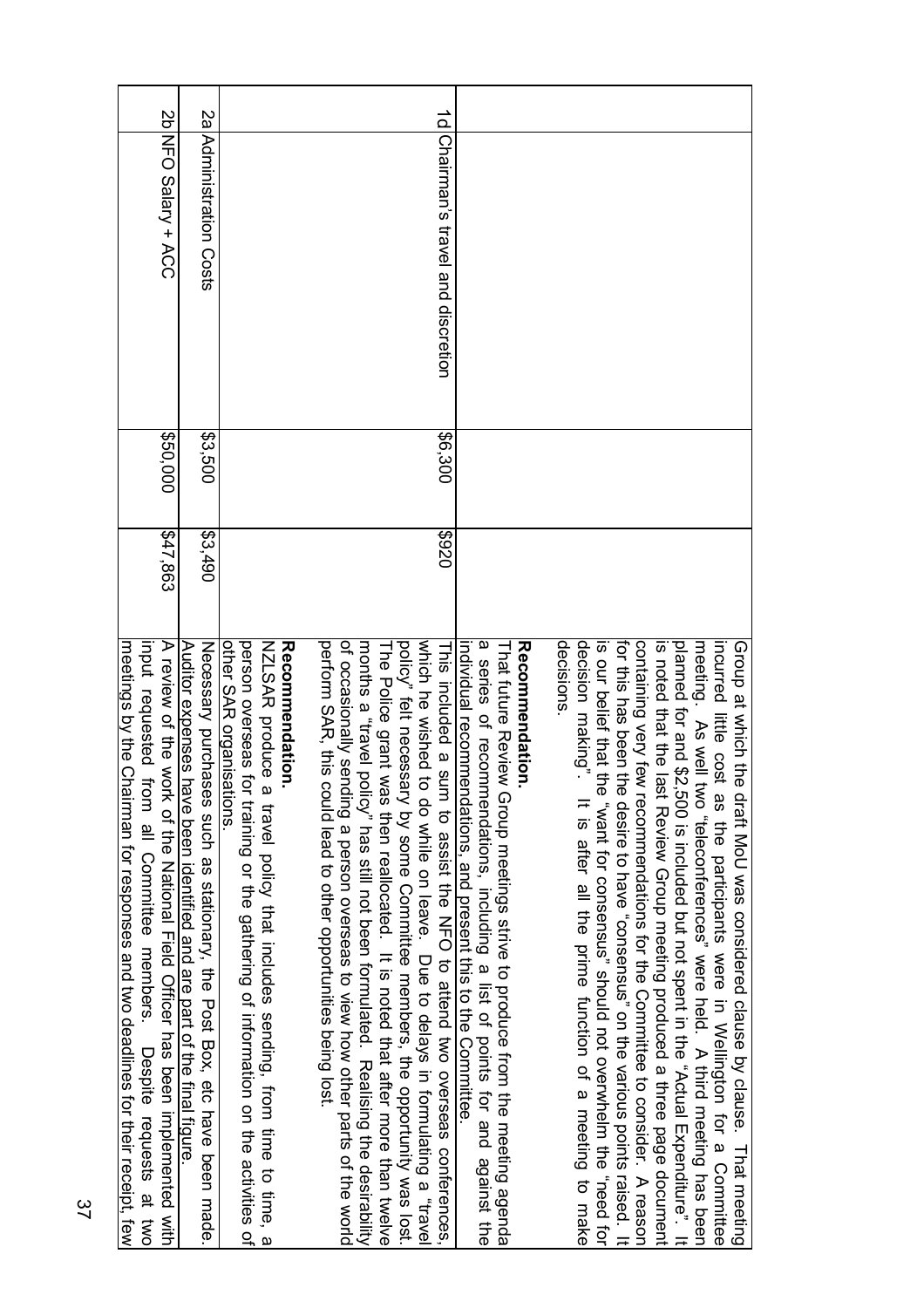| computer software<br>continues to provide the Committee with regular reports.<br>function of the purchase of the of the of the priciplication of the purchase<br>This Subcommittee has held one meeting and one teleconference. \$300 extra<br>and research. This has not yet been done. The Chairman | \$1,628 | \$3,700  | 4 Communication Subcommittee  |  |
|-------------------------------------------------------------------------------------------------------------------------------------------------------------------------------------------------------------------------------------------------------------------------------------------------------|---------|----------|-------------------------------|--|
| <b>JGCOMMendation</b><br>not needed to take<br>The Committee re-consider the need for an Aviation Subcommittee and if found<br>the necessary steps to change to the Constitution                                                                                                                      |         |          |                               |  |
| SAR air support b<br>this Subcommittee<br>ACC and the provider, the Committee should consider the continuing need for<br>eing seen as a commercial relationship between Police or                                                                                                                     |         |          |                               |  |
| Subcommittee has<br>aviation for SAR has been held by the Chairman of this Subcommittee. The<br>no membership structure and has held no meetings. With                                                                                                                                                |         |          |                               |  |
| The \$500 was reallocated at the November meeting. A watching brief on                                                                                                                                                                                                                                | $\leq$  | 009\$    | 3 Aviation Subcommittee       |  |
| Books are borrowed regularly                                                                                                                                                                                                                                                                          |         |          |                               |  |
| ithis tacility has been placed on the web page and is featured in the News,                                                                                                                                                                                                                           |         |          |                               |  |
| Books have peen<br>purchased and catalogued with the Police Library. Notice of                                                                                                                                                                                                                        | 2617    | 009\$    | 2d Library                    |  |
| Prins while overseas on his Churchill Fellowship Scholarship.                                                                                                                                                                                                                                         |         |          |                               |  |
| A numbro of SAR badges were parchased as handouts by Gerard                                                                                                                                                                                                                                           | \$428   | 1\$1,000 | 2clpublicity/public relations |  |
| presentations, Uistrict SAREX's, training courses and Regional seminars                                                                                                                                                                                                                               |         |          |                               |  |
| attend a number of Committee, Subcommittee and Regional meetings, Award                                                                                                                                                                                                                               |         |          |                               |  |
| As well as administrative duries in running the national office, he content to                                                                                                                                                                                                                        |         |          |                               |  |
| organisations such<br>as Mountain Safety Council and Federated Mountain Clubs                                                                                                                                                                                                                         |         |          |                               |  |
| Performance Report. If a has continued liaison with a number of associated                                                                                                                                                                                                                            |         |          |                               |  |
| are made. The NFO continues to be employed and has received a Persona                                                                                                                                                                                                                                 |         |          |                               |  |
| on the Committee<br>and they need to make a greater effort when such requests                                                                                                                                                                                                                         |         |          |                               |  |
| ot the members took the opportunity. I pelieve that this is not a good reflection                                                                                                                                                                                                                     |         |          |                               |  |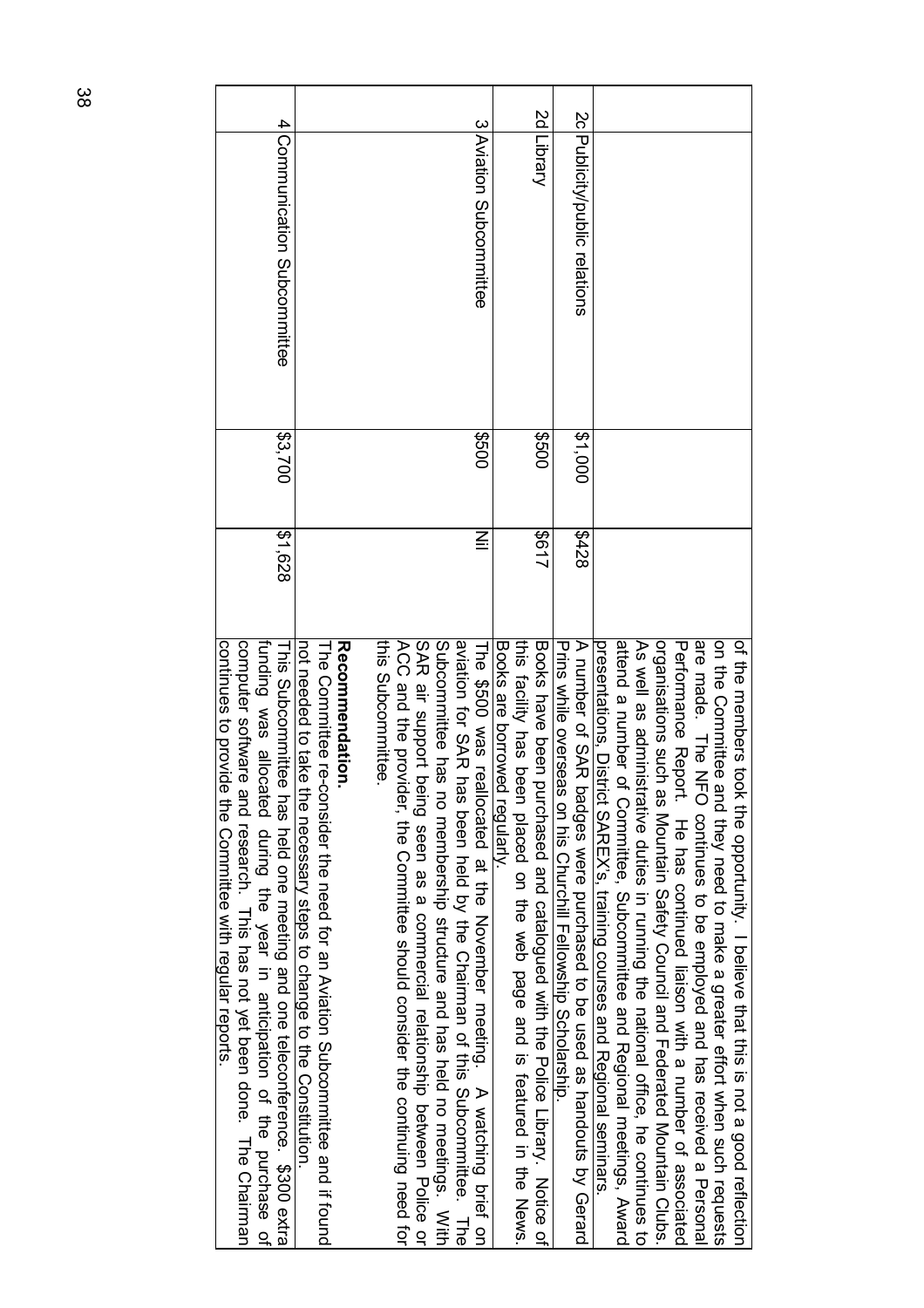| or 15 or 16 volun<br>financial and encouragement to this activity.<br>is my belief the<br>Committee needs to continue providing assistance, both<br>iteer dogs holding operational status throughout the country it |              |              |                                     |  |
|---------------------------------------------------------------------------------------------------------------------------------------------------------------------------------------------------------------------|--------------|--------------|-------------------------------------|--|
| corrise. Further funding to a total of \$8,000 was reallocated to do this. With                                                                                                                                     |              |              |                                     |  |
| but to also give encouragement to the South Island avalanche search dog                                                                                                                                             |              |              |                                     |  |
| to not only the North and South Island bush search dog and handler courses                                                                                                                                          |              |              |                                     |  |
| During the year it became apparent that NZLSAR needed to provide assistance                                                                                                                                         | \$7,970      | \$6,000      | 5g Working Groups - Dogs            |  |
| required                                                                                                                                                                                                            |              |              |                                     |  |
| Specialist Chairman has observed this and has applied pressure where                                                                                                                                                |              |              |                                     |  |
| has however slowed and requires some work. Indications are that the new                                                                                                                                             |              |              |                                     |  |
| was held over a weekend and good progress was made. Continuing progress                                                                                                                                             |              |              |                                     |  |
| The allocation to this area was doubled to \$3,000 during the year. One meeting                                                                                                                                     | \$2,998      | \$1,500      | 5f Working Groups<br>Medical        |  |
| the money for disbursement to the rescue groups in their Region                                                                                                                                                     |              |              |                                     |  |
| been done for the<br>previous two years the Region Seven Committee was given                                                                                                                                        |              |              |                                     |  |
| This is funded separately by the Police directly to the ACR Teams.<br>As has                                                                                                                                        | $\subseteqq$ | $\subseteqq$ | 5e ACR Equipment                    |  |
| No exercises budgeted for or held                                                                                                                                                                                   | $\leq$       | $\subseteqq$ | 5d ACR Exercise                     |  |
| development of the BTRS                                                                                                                                                                                             |              |              |                                     |  |
| A Vertical Workshop was held over a weekend in the South Island as part of the                                                                                                                                      | 24,495       | \$5,000      | <b>SCIACK Hearn Review</b>          |  |
| been decided to redram it in the format of other NZLSAR Standards                                                                                                                                                   |              |              |                                     |  |
| work via e-mail.<br>While the initial draft is nearly complete in its content it has                                                                                                                                |              |              |                                     |  |
| Standards (BTRS). The Group have held one meeting and done a lot of their                                                                                                                                           |              |              |                                     |  |
| This sum was allocated for producing the Backcountry Technical Rescue                                                                                                                                               | \$1,681      | \$3,000      | 5b ACR Training/Standards Workshops |  |
| year to the Subcommittee but has not been needed                                                                                                                                                                    |              |              |                                     |  |
| this has been kept<br>ito a minimum. A further \$1,000 was allocated during the                                                                                                                                     |              |              |                                     |  |
| <b><i><u>Fechnical</u></i></b> Rescue<br>Standards continuing with their efforts and input from others                                                                                                              |              |              |                                     |  |
| authors of the draft Search Dog and Handler Standards and the Backcountry                                                                                                                                           |              |              |                                     |  |
| some slowdown in<br>progress could have been expected in this area. With the                                                                                                                                        |              |              |                                     |  |
| Chairman of this Subcommittee and the appointment of a replacement in June                                                                                                                                          |              |              |                                     |  |
| With the departure in April on a twelve-month secondment to Jakarta of the                                                                                                                                          | \$1,020      | \$2,000      | 5a Specialist Subcommittee          |  |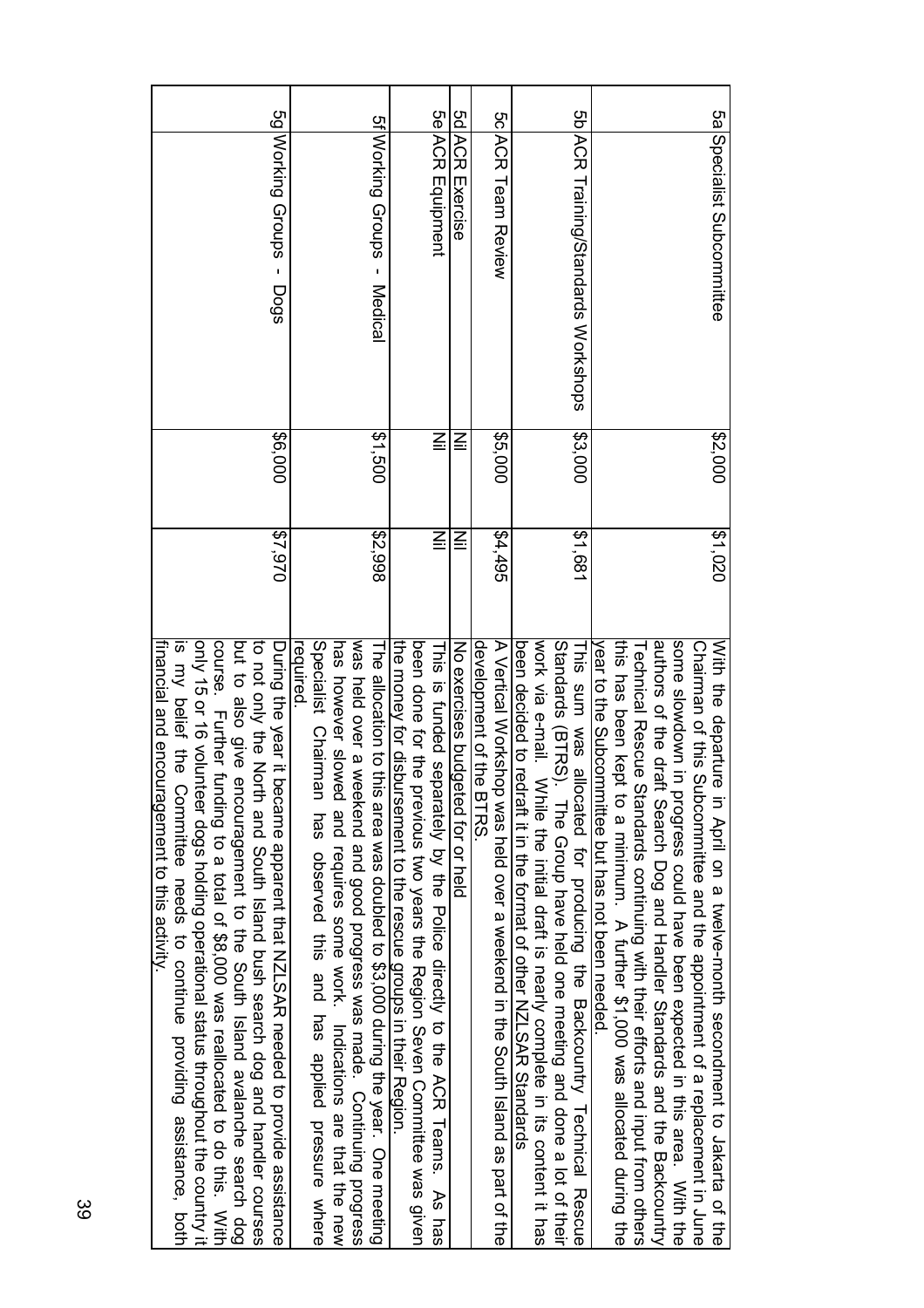| work same item like our predict what what we said last year to this same item<br>and the same annount: - the Committee needs to be more realistic in setting its<br>This allocation was considered during the year, reduced to \$6,000 and still no                                                                                                                                                                                                                                                                                                                                                                                                                                                                              | $\leq$  | \$8,000 | 6c Training Workshops        |               |
|----------------------------------------------------------------------------------------------------------------------------------------------------------------------------------------------------------------------------------------------------------------------------------------------------------------------------------------------------------------------------------------------------------------------------------------------------------------------------------------------------------------------------------------------------------------------------------------------------------------------------------------------------------------------------------------------------------------------------------|---------|---------|------------------------------|---------------|
| When budgeting for this type of course, recognition of the travel cost incurred<br>be made if it is to be a National of Island event<br>Recommendation                                                                                                                                                                                                                                                                                                                                                                                                                                                                                                                                                                           |         |         |                              |               |
| done for two ventes, the systems discussed and in the expected contest, the modic or the condition<br>attend for little travel cost. In holding such a Workshop on a National or lisland<br>originally able to<br>basis is the trank of the model of this Morkshop a cost sensive and the trank of the term of the sension of the sensive and the model of $\sim$<br>need for this event<br>twice the figure<br>One Workshop in the South Island was held with 21 attendees including the two<br>instructors and the<br>t, reluctantly accepted<br>be held in a District or Area and participants were able to<br>budgeted for. The Advisers Standard Wokshops were<br>e NFO. It is of concern to see this course cost more than | 0.420   | \$3,000 | Advisers Standards Workshops | $\frac{8}{5}$ |
| weeks of holding<br>weeks to see what<br>Recommendation<br>I he minutes from<br>t progress has been made to items on the Action List.<br>the meeting and that the NFO contact members after six<br>Hraining Subcommittee meetings be circulated within three                                                                                                                                                                                                                                                                                                                                                                                                                                                                     |         |         |                              |               |
| to completion.<br>been very slow with the result that the Action Lists that are generated are slow<br>poth membership and airiares has impacted on the Mubcommittees ability to<br>keep within its pudget. The circulation of minutes trom these two meetings has<br>The Training Subcommittee has met on two occasions. The recent increase                                                                                                                                                                                                                                                                                                                                                                                     | \$4,652 | \$3,500 | <b>Training Subcommittee</b> | 6a            |
| close to being complete hot is to be re-drafted into the NZLSAR Standard<br>assisting him are to be complimented for the work done. This Standard is also<br>full use of e-mail and teleconferencing the author of this Standard and those<br>would be less than anticipated the allocation was reduced to \$2,500. Making<br>As it became apparent that that that the Dog and bog and Handler Standard<br>tormat.                                                                                                                                                                                                                                                                                                               | 2858    | 35,000  | 5h Rescue dog Standards      |               |

40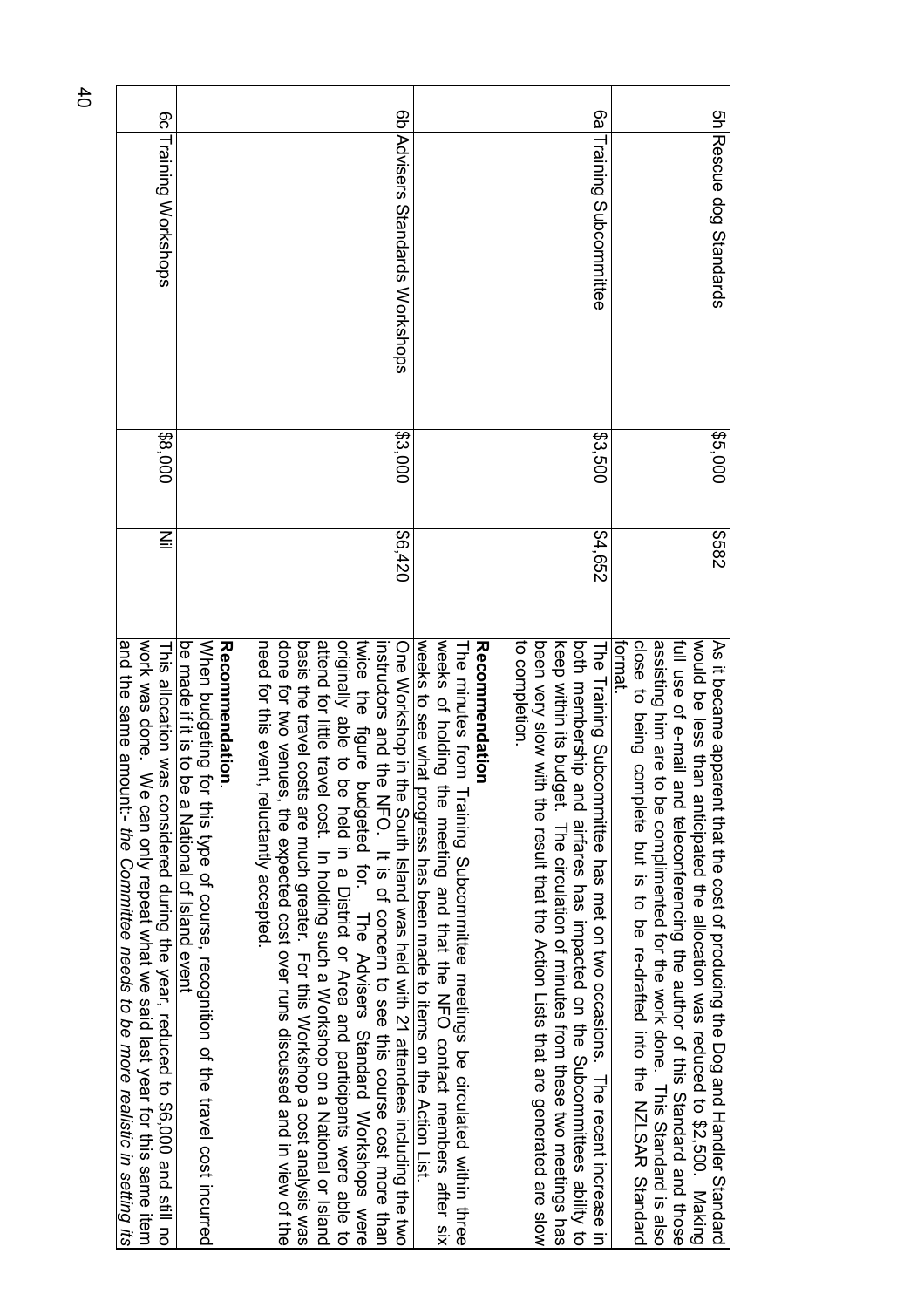| reallocated<br><b>Recorniendation</b><br><b>The Underground</b><br>Field Gride either be produced this year or the finances be                                                                                                                                                                                                                                                                                                                 |              |         |                                              |           |
|------------------------------------------------------------------------------------------------------------------------------------------------------------------------------------------------------------------------------------------------------------------------------------------------------------------------------------------------------------------------------------------------------------------------------------------------|--------------|---------|----------------------------------------------|-----------|
| <b>S4.500 during the</b><br>year has still not b<br>A Subtermediate of four people has been formed and has met only a subset on the subsetimal Minutes<br>have been kept of that meeting. The Subconnittee budget was re-valued up to<br>Guide for Undergr<br>een produced. This was also noted in this report last year<br>rous SAR which has been an agenda item now tor several<br>year but expenses have been kept to a minimum. The Field | 5337         | 009\$   | 7a Underground Subcommittee                  |           |
| approval before a<br>A riul report should be presented to the Hraining Subcommittee to gain their<br>Recommendation<br>further funding.<br>Business Case is presented to the NZLSAR Committee tor                                                                                                                                                                                                                                              |              |         |                                              |           |
| Subcommittee on the value of this course<br>presenter becoming ill. There is uncertainty by some members of the<br>This course was held over until the next financial year due to the<br>course                                                                                                                                                                                                                                                |              | \$2,000 | 6f Trial LPB/person profile course           |           |
| No expenditure has been incurred for this item                                                                                                                                                                                                                                                                                                                                                                                                 | $\subseteqq$ | $\leqq$ | Training Modules tor Training                | <u>ခု</u> |
| comments on this are the same as the rifer appose<br>During the sear this sum seasured to \$2,000 put xass sill not spent:<br>$\leq$                                                                                                                                                                                                                                                                                                           | $\subseteqq$ |         | Field Controller Standards Workshops \$4,000 | 6d        |
| to be performed<br>requesting financial support contain items of work that are genuinely expected<br><b>Jecommendation</b><br>That the Committee insist that the Dusiness<br>Case presented to Police                                                                                                                                                                                                                                          |              |         |                                              |           |
| goals.<br>project, in this case \$8,000, get it and then sit on its hands.<br>It can only reflect poorly on the organisation to ask for money for a                                                                                                                                                                                                                                                                                            |              |         |                                              |           |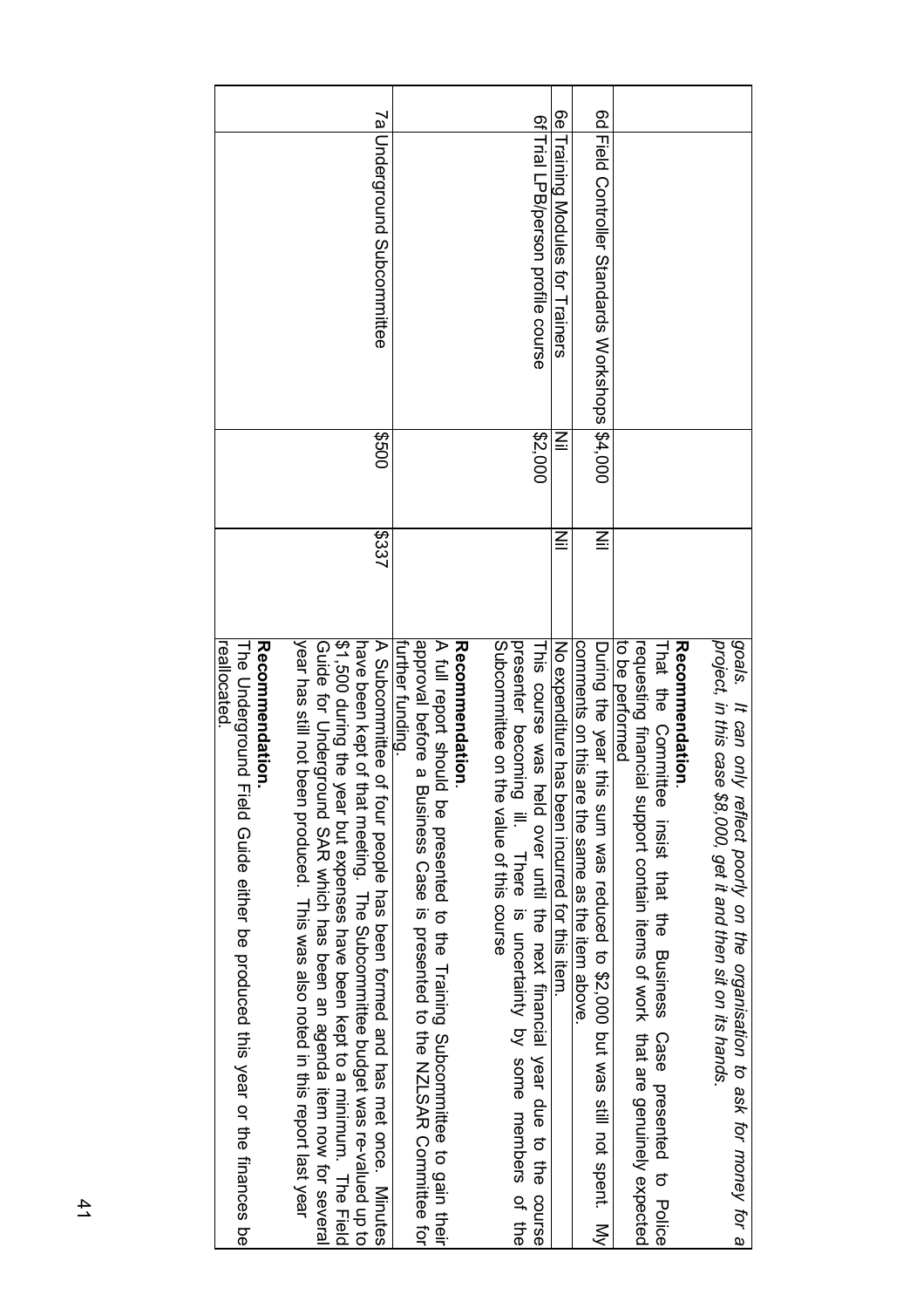| 96                                                                                                                                                                                                                                             |                                                                                                                                                                                                              | 9g                                                                                                                                                                                                                                                                                                                                                                                                                                          |                                                                                                                                                                                                                                                          |                                                                                                                                                                                                                                                                                                                                                                                                                                                                                                                         | $\infty$                                                                    |                                                                                                                                                                                                                                                                                                          |
|------------------------------------------------------------------------------------------------------------------------------------------------------------------------------------------------------------------------------------------------|--------------------------------------------------------------------------------------------------------------------------------------------------------------------------------------------------------------|---------------------------------------------------------------------------------------------------------------------------------------------------------------------------------------------------------------------------------------------------------------------------------------------------------------------------------------------------------------------------------------------------------------------------------------------|----------------------------------------------------------------------------------------------------------------------------------------------------------------------------------------------------------------------------------------------------------|-------------------------------------------------------------------------------------------------------------------------------------------------------------------------------------------------------------------------------------------------------------------------------------------------------------------------------------------------------------------------------------------------------------------------------------------------------------------------------------------------------------------------|-----------------------------------------------------------------------------|----------------------------------------------------------------------------------------------------------------------------------------------------------------------------------------------------------------------------------------------------------------------------------------------------------|
| Administrative<br>Committees                                                                                                                                                                                                                   |                                                                                                                                                                                                              | Regional Seminars                                                                                                                                                                                                                                                                                                                                                                                                                           |                                                                                                                                                                                                                                                          |                                                                                                                                                                                                                                                                                                                                                                                                                                                                                                                         | <b>ISAR Research</b>                                                        | <b>Zb National Cave SAREX</b>                                                                                                                                                                                                                                                                            |
| Support for Regional \$1,750                                                                                                                                                                                                                   |                                                                                                                                                                                                              |                                                                                                                                                                                                                                                                                                                                                                                                                                             |                                                                                                                                                                                                                                                          |                                                                                                                                                                                                                                                                                                                                                                                                                                                                                                                         |                                                                             |                                                                                                                                                                                                                                                                                                          |
|                                                                                                                                                                                                                                                |                                                                                                                                                                                                              | 27,000                                                                                                                                                                                                                                                                                                                                                                                                                                      |                                                                                                                                                                                                                                                          |                                                                                                                                                                                                                                                                                                                                                                                                                                                                                                                         | \$10,000                                                                    | \$6,000                                                                                                                                                                                                                                                                                                  |
| \$3,500                                                                                                                                                                                                                                        |                                                                                                                                                                                                              | 826\$                                                                                                                                                                                                                                                                                                                                                                                                                                       |                                                                                                                                                                                                                                                          |                                                                                                                                                                                                                                                                                                                                                                                                                                                                                                                         | $\leq$                                                                      | \$7,714                                                                                                                                                                                                                                                                                                  |
| Regions were initially offered \$250 annually each for administrative purposes<br>have taken up this offer.<br>This was increased to \$500 per Region at the August meeting and all Regions<br>Although the amount per Region is comparatively | the event is to be held.<br>Business Case when the Regional Representative can give an assurance that<br><b>Reconnerdation</b><br>That the Committee only include requests for financial assistance into the | compliation of the Basiness Case<br>Although \$3,000 was reallocated during the year it should be noted that<br>NZLSAR asked for \$7,000 for Regional Seminars and in fact spent \$928 on this<br>Regions intention to do so and be able to make a case for budgeting during the<br>Representatives should encourage the holding of them, be aware of their<br>item. In accepting<br>the value of these events it is my belief that Regiona | service provider be approached or the present D130 form be accepted<br>contracted to do this job and if this is not considered satistactory either another<br>NZNLSAR request with urgency a timetable for completion from the company<br>Recommendation | give concern to all<br>statistics<br>some years. No appreciable progress was made so at the November meeting<br>the Committee allocated funding for a contract to be let for the production of a<br>that it be available<br>that after more than eight months no form has been produced. I The intertion<br>new form. It is disappointing, especially in view of previous adverse comments<br>for the start of the financial year has been lost which should<br>those who have long advocated the need for reliable SAR | A revision of the P130, the Police data capture form has been discussed for | of the country.<br>the attendance by I<br>A major deep cave SAREX was held with participants coming from many parts<br>management connect of the previous national SAREX. This is attripried to<br>key people at a number of EML run NSO corrses<br>It was specially noted the improvement in the search |

42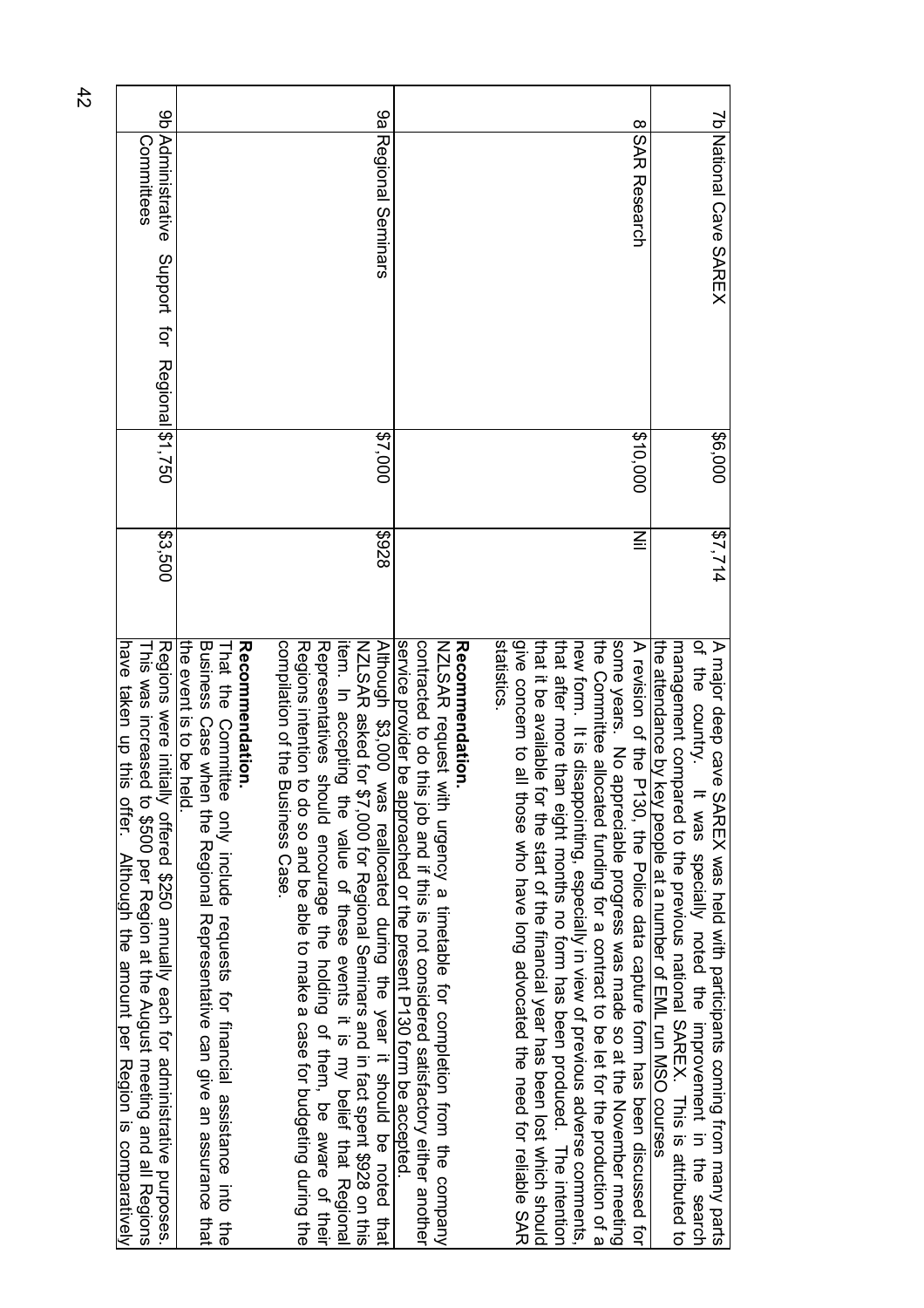| Three (three) courses were held.                                                                                                                                                                                                                                                                                                                     | Note 4 |                                                    | 10elTeam Leader                   |  |
|------------------------------------------------------------------------------------------------------------------------------------------------------------------------------------------------------------------------------------------------------------------------------------------------------------------------------------------------------|--------|----------------------------------------------------|-----------------------------------|--|
| Four (nine) courses were held                                                                                                                                                                                                                                                                                                                        | Note 4 |                                                    | <b>IODISearch Methods Courses</b> |  |
| COURS Sere a play of the artendary affended the artended week Tong MSOO<br>course held at the<br>Police College.                                                                                                                                                                                                                                     |        |                                                    |                                   |  |
| Two two day courses (three) were held and a five day course held in Nelson                                                                                                                                                                                                                                                                           | Note 4 |                                                    | 10c MSO Courses                   |  |
| Three (one) course was held                                                                                                                                                                                                                                                                                                                          | Note 4 |                                                    | 10b Urban Search                  |  |
| figures in parenthesis).                                                                                                                                                                                                                                                                                                                             |        |                                                    |                                   |  |
| 18 (18) courses were held, 10 (12) TCA stage 1 and 8 (6) TCA stage 2. (99/00                                                                                                                                                                                                                                                                         | Note 4 |                                                    | 10alTCA Courses                   |  |
| year in which it is<br>not held.                                                                                                                                                                                                                                                                                                                     |        |                                                    |                                   |  |
| $\leqq$<br>These seminars are held on a two year rotation and this financial year was the                                                                                                                                                                                                                                                            |        | 9c Seminar for Regional Administrators<br>$\equiv$ |                                   |  |
| before payment of the grant is made.                                                                                                                                                                                                                                                                                                                 |        |                                                    |                                   |  |
| That the NZLSAR reach from each prement from each Region                                                                                                                                                                                                                                                                                             |        |                                                    |                                   |  |
| Recommendation                                                                                                                                                                                                                                                                                                                                       |        |                                                    |                                   |  |
| strairs<br>small, collectively<br>areas of expenditure are appropriate. It is my belief that at the very least each<br>Region should submit annually to NZLSAR a financial statement of the Regions<br>Consideration should be given to a process that ensures the animous doubled the<br>after a few years a lot of money will have been given out. |        |                                                    |                                   |  |